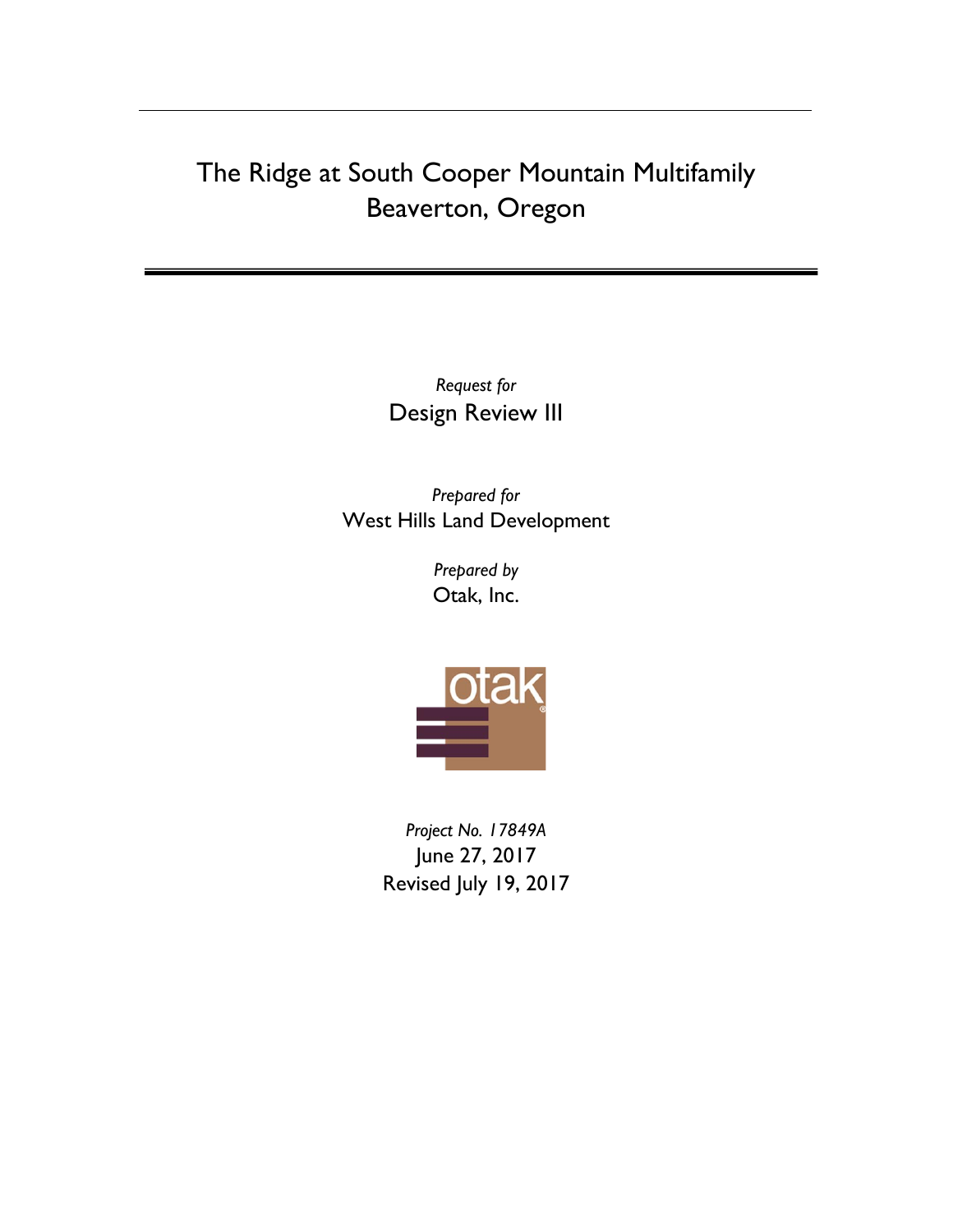# REQUESTS

**Design Review 3** approval is requested for The Ridge at South Cooper Mountain Multifamily Development, within the South Cooper Mountain Community Planning area. The proposed development includes 119 multifamily residential units in two buildings.

# SITE INFORMATION

| <b>SUBJECT</b><br><b>PROPERTY:</b>               | 18185 SW Scholls Ferry Road (Tax Lot 2S1060000500)<br>18407 SW Scholls Ferry Road (Tax Lot 2S1060000600)                    |  |  |  |
|--------------------------------------------------|-----------------------------------------------------------------------------------------------------------------------------|--|--|--|
| <b>COMPREHENSIVE</b><br><b>PLAN DESIGNATION:</b> | Urban High Density Residential; Urban Medium Density Residential;<br>Urban Standard Density Residential                     |  |  |  |
| <b>ZONING</b><br><b>DESIGNATION:</b>             | Current: Washington County Interim Zoning (AF-20)<br>Proposed: City of Beaverton R1 via pending PUD and ZMA<br>application. |  |  |  |
|                                                  | <b>APPLICANT/PROPERTY OWNER</b>                                                                                             |  |  |  |
| APPLICANT(S):                                    | West Hills Land Development, LLC<br>3330 NW Yeon Avenue, Suite 200<br>Portland, OR 97210                                    |  |  |  |
|                                                  | Contact: Dan Grimberg<br>503.726.7033<br>Dan@westhillsdevelopment.com                                                       |  |  |  |
| OWNER(S):                                        | Lolich Family Farms LLC.<br>c/o Frank F. Lolich<br>11338 SW Cottonwood Ln<br>Tigard, OR 97223                               |  |  |  |
|                                                  | Brian and Kathleen Bellairs<br>18185 SW Scholls Ferry Road<br>Beaverton, OR 97007                                           |  |  |  |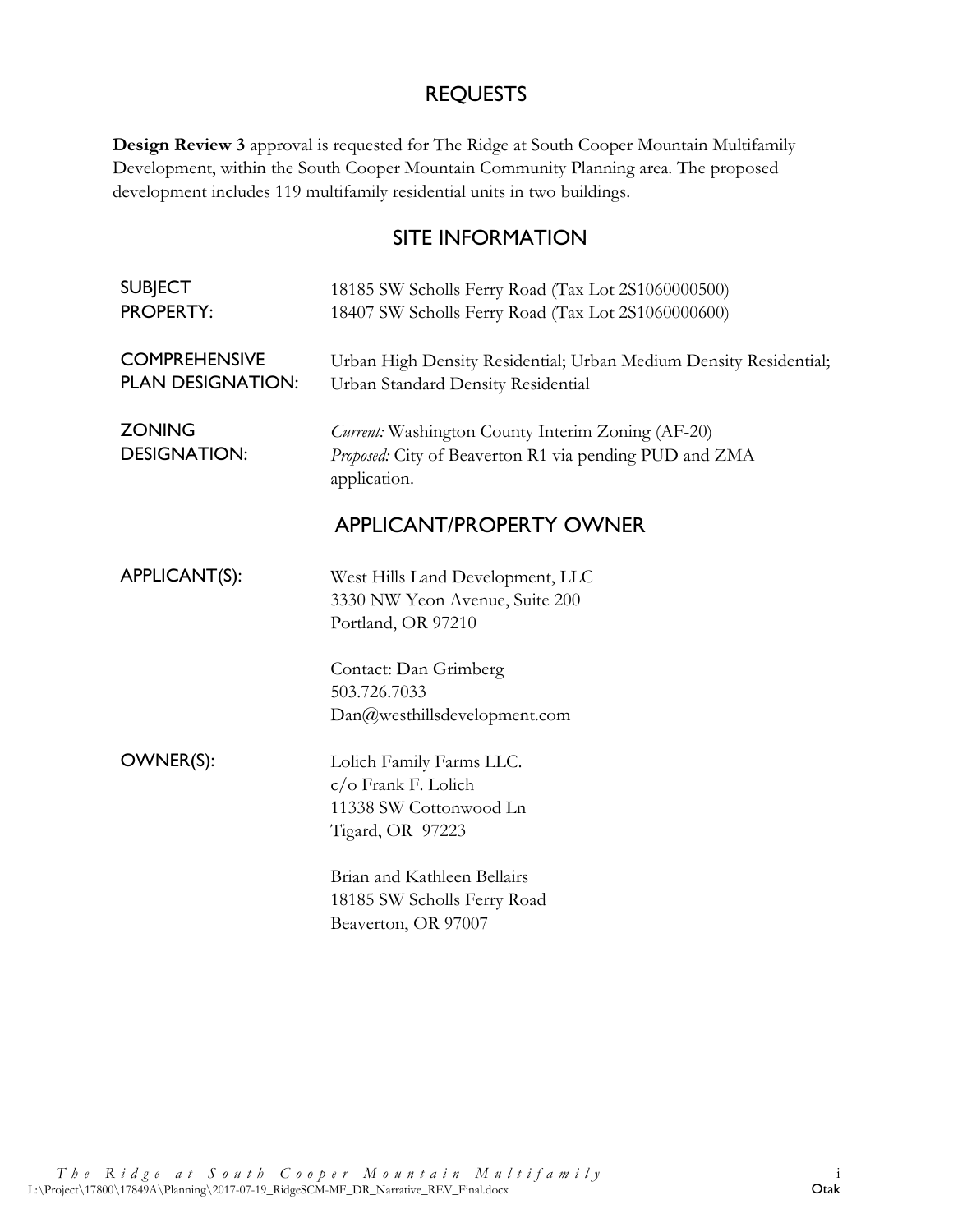# PROJECT DEVELOPMENT TEAM

| <b>APPLICANT'S</b><br><b>REPRESENTATIVE:</b> | Otak, Inc.<br>808 SW Third Avenue, Suite 300<br>Portland, OR 97204                   |
|----------------------------------------------|--------------------------------------------------------------------------------------|
|                                              | Contact: Glen Bolen, AICP<br>503.415.2375<br>glen.bolen@otak.com                     |
| <b>CIVIL ENGINEER:</b>                       | Contact: Mike Peebles, PE - Civil Engineer<br>503.415.2354<br>mike.peebles@otak.com  |
| <b>LANDSCAPE</b><br><b>ARCHITECT:</b>        | Contact: David Haynes, PLA<br>360.737.9613<br>david.haynes@otak.com                  |
| <b>TRAFFIC</b><br><b>ENGINEER:</b>           | Kittelson and Associates, Inc.<br>610 SW Alder, Suite 700<br>Portland, OR 97205      |
|                                              | Contact: Julia Kuhn, PE<br>503.535.7409<br>jkuhn@kittelson.com                       |
| <b>GEOTECHNICAL</b><br><b>ENGINEER:</b>      | Hardman Geotechnical Services, Inc.<br>24560 SW Middleton Road<br>Sherwood, OR 97141 |
|                                              | Contact: Scott Hardman, P.E.<br>503.822.5347<br>shardman.hgsi@frontier.com           |
| <b>ENVIRONMENTAL</b><br><b>CONSULTANT:</b>   | Anchor QEA, LLC<br>6650 SW Redwood Lane, Suite 333<br>Portland, OR 97224             |
|                                              | <b>Contact: Greg Summers</b><br>503.670.1108<br>gsummers@anchorqea.com               |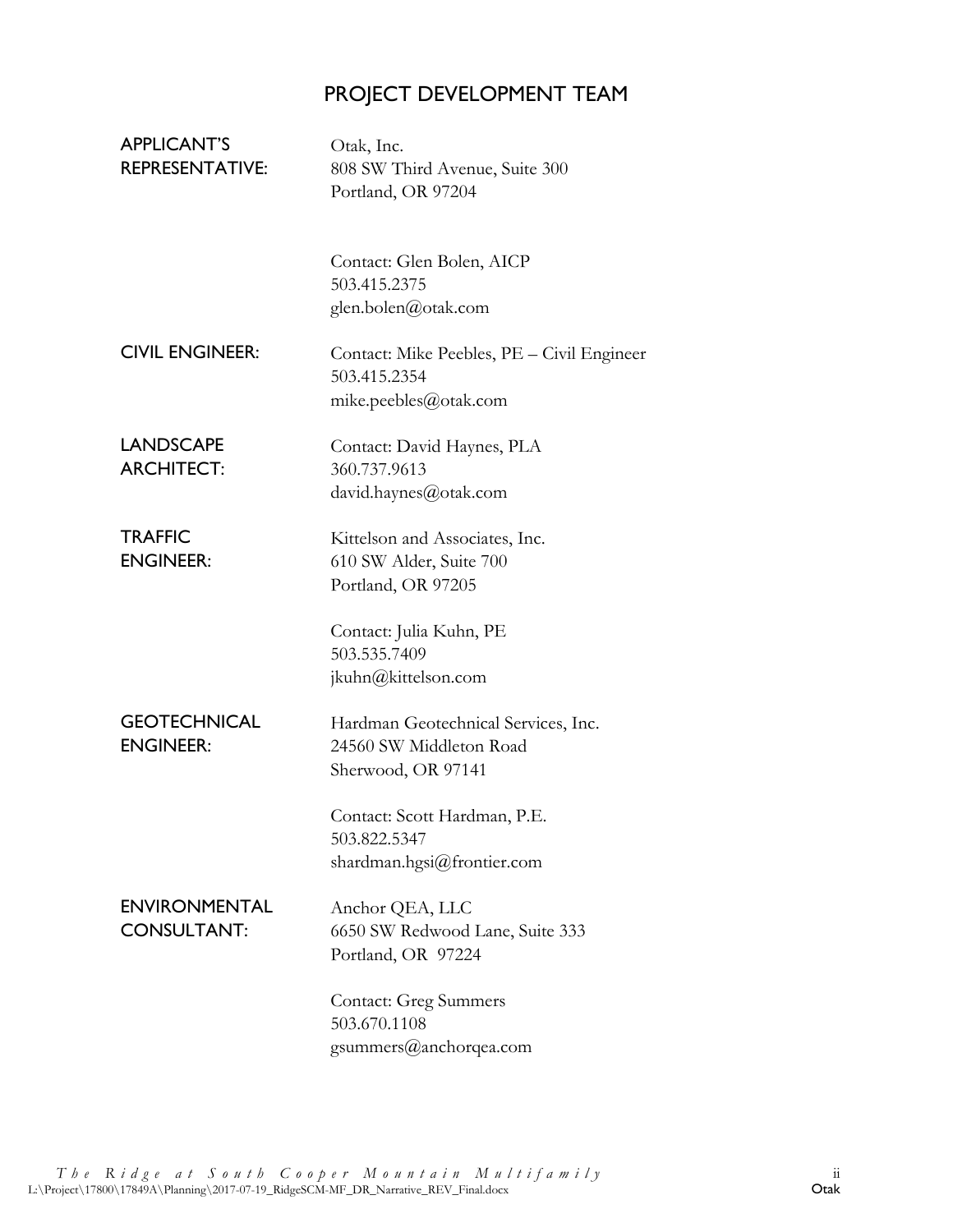# TABLE OF CONTENTS

|       |                                                                                                                                                                                                   | Page |  |  |  |  |
|-------|---------------------------------------------------------------------------------------------------------------------------------------------------------------------------------------------------|------|--|--|--|--|
| I.    |                                                                                                                                                                                                   |      |  |  |  |  |
| II.   |                                                                                                                                                                                                   |      |  |  |  |  |
| III.  |                                                                                                                                                                                                   |      |  |  |  |  |
|       |                                                                                                                                                                                                   |      |  |  |  |  |
|       | 20.25                                                                                                                                                                                             |      |  |  |  |  |
| IV.   | Compliance With The Applicable Standards Of Chapter 40 Applications 4                                                                                                                             |      |  |  |  |  |
|       |                                                                                                                                                                                                   |      |  |  |  |  |
|       |                                                                                                                                                                                                   |      |  |  |  |  |
| V.    | Compliance with Applicable Standards of Chapter 60 Special Requirements 11                                                                                                                        |      |  |  |  |  |
|       | 60.05. Design Review Design Principles, Standards And Guidelines 11                                                                                                                               |      |  |  |  |  |
|       |                                                                                                                                                                                                   |      |  |  |  |  |
|       |                                                                                                                                                                                                   |      |  |  |  |  |
|       |                                                                                                                                                                                                   |      |  |  |  |  |
|       |                                                                                                                                                                                                   |      |  |  |  |  |
|       |                                                                                                                                                                                                   |      |  |  |  |  |
|       |                                                                                                                                                                                                   |      |  |  |  |  |
|       |                                                                                                                                                                                                   |      |  |  |  |  |
|       |                                                                                                                                                                                                   |      |  |  |  |  |
|       |                                                                                                                                                                                                   |      |  |  |  |  |
| VI.   |                                                                                                                                                                                                   |      |  |  |  |  |
| VII.  |                                                                                                                                                                                                   |      |  |  |  |  |
| VIII. | Appendices                                                                                                                                                                                        |      |  |  |  |  |
|       | A. Pre-application conference notes dated October 13, 2016, by City of Beaverton staff                                                                                                            |      |  |  |  |  |
|       | B. Neighborhood meeting documentation (agenda, affidavits of posting notices,<br>neighborhood meeting notes, board posters, and meeting attendance list)                                          |      |  |  |  |  |
|       | C. Clean Water Services Service Provider Letter File Number 17-000670 issued April 10,<br>2017                                                                                                    |      |  |  |  |  |
| IX.   | <b>Impact Studies</b>                                                                                                                                                                             |      |  |  |  |  |
|       | A. Preliminary Drainage Report dated June 27, 2017, by Otak, Inc.                                                                                                                                 |      |  |  |  |  |
|       | B. Transportation Impact Analysis/Access Report dated February 15, 2017, and<br>Memorandum "Estimated Volumes for Streets B, C and D" dated February 1, 2017 by<br>Kittelson and Associates, Inc. |      |  |  |  |  |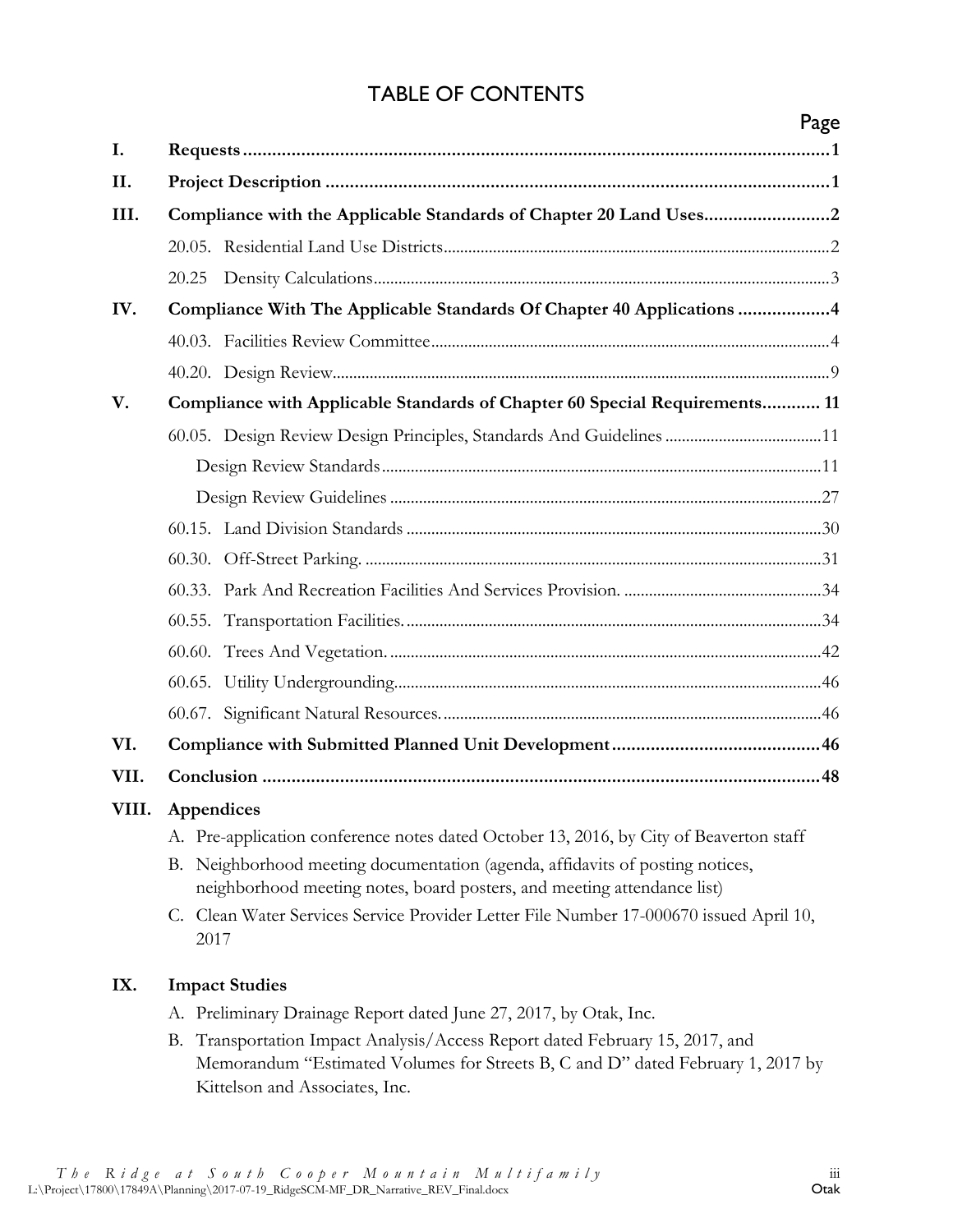C. Geotechnical Engineering Report dated June 1, 2016, by Hardman Geotechnical, Inc. update name 2 docs

#### **X. Plan Sheets**

Sheet P0.0 — Cover Sheet

- Sheet P1.0 Existing Conditions Aerial Photo
- Sheet P2.0 Preliminary Site Layout, Street Cross Sections and Parking Plan
- Sheet P3.0 Preliminary Plat
- Sheet P4.0 Preliminary Grading Plan
- Sheet P4.1 Preliminary Site Sections
- Sheet P5.0 Preliminary Utility Plan
- Sheet P5.1 Preliminary Utility Plan (Central)
- Sheet L1.1 Amenity Area Layout
- Sheet L2.1 Planting Plan North
- Sheet L2.2 Planting Plan South
- Sheet L2.3 Planting Plan Legend
- Sheet L3.0 Planting Details

Sheet IL1.1 — Site Lighting Plan

Sheet A00 — Cover Sheet

- Sheet A01 Bldg. A Floor Plans
- Sheet A02 Bldg. A Floor Plans
- Sheet A03 Bldg. A Floor Plans
- Sheet A04 Bldg. A Elevations
- Sheet A05 Bldg. A Elevations
- Sheet A06 Bldg. A Typical Section
- Sheet A07 Bldg. B Floor Plans
- Sheet A08 Bldg. B Floor Plans
- Sheet A09 Bldg. B Floor Plans
- Sheet A10 Bldg. B Elevations
- Sheet A11 Bldg. A Elevations
- Sheet A12 Bldg. A Typical Section
- Sheet A13 Perspective
- Sheet A13 Perspective

**Note:** Above plan sheets are also separately bound in a larger format within the development application submittal.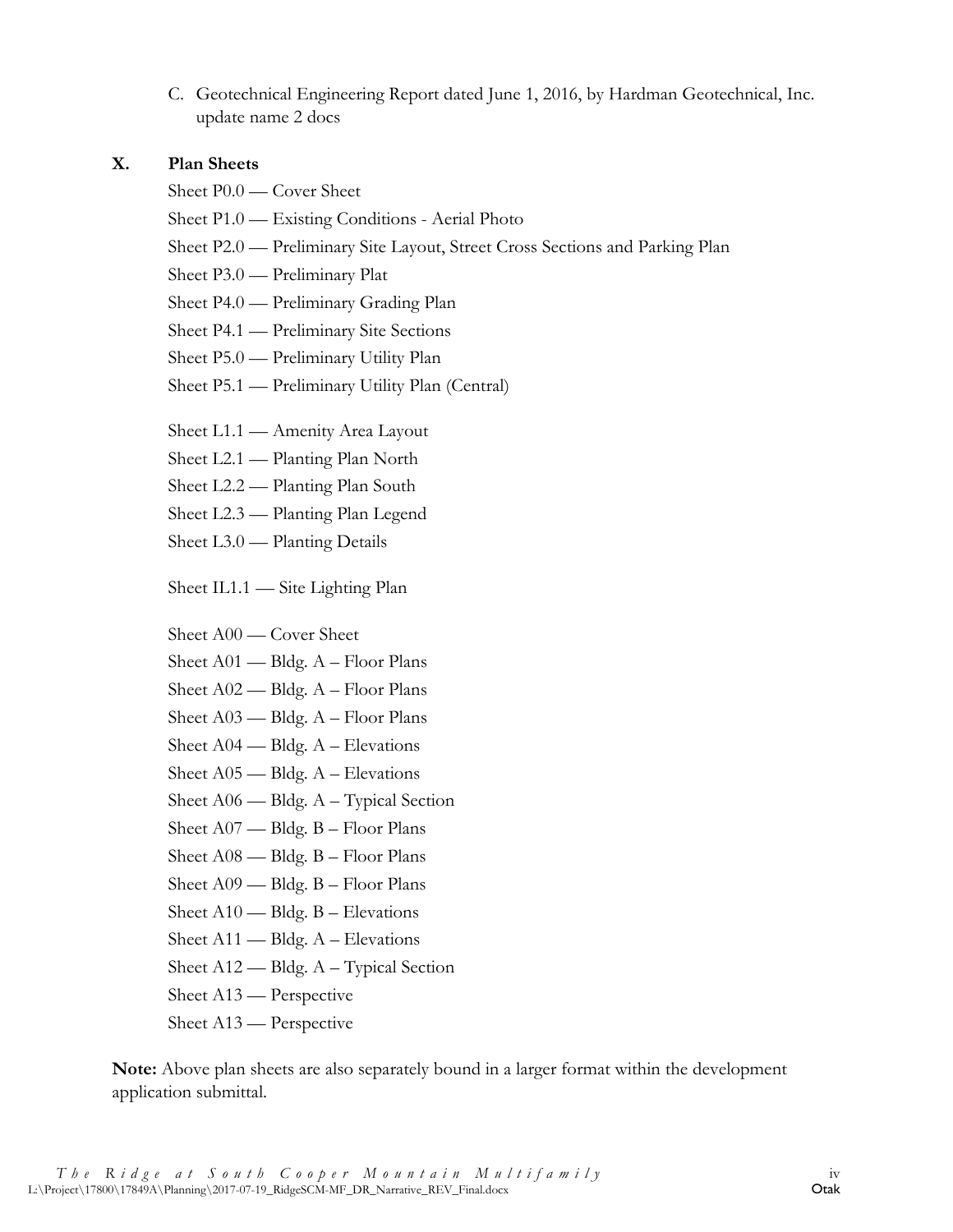# <span id="page-5-0"></span>I. REQUESTS

**Design Review III** approval is requested for 2 buildings comprising 119 multifamily residential units.

# <span id="page-5-1"></span>II. PROJECT DESCRIPTION

#### **Background**

The site is within the South Cooper Mountain plan to the northeast of the intersection of SW Tile Flat Road and SW Scholls Ferry Road. The private Strobel Road forms the western boundary of the site and SW Scholls Ferry Road forms the southern boundary of the site. The site consists of two lots: TLID 2S106 500 (15.95 acres) and TLID 2S106 600 (12 acres). The subject sites are currently located within the Beaverton City Limits and in residential and agricultural use.

The proposed development is part of the larger The Ridge at South Cooper Mountain Planned Unit Development (PUD), which was submitted for land use approval to the City of Beaverton on February 13, 2017. The multifamily site is Phase 2 of the PUD project.

#### Development

The requested design review proposes two multi-family buildings with a total unit count of 119. Parking is a fundamental component of any development. 28 vehicles can be parked within buildings in garages. The remaining will be in a mix of surface spaces and carports. Garage parking is provided for 28 vehicles, and surface parking for 141 vehicles. In total, this provides 1.5 spaces per attached dwelling. The parking is also clustered near each of the two buildings to provide for a short and direct walking route to the entrances. Long-term bicycle parking ensures at least one space per unit in garages and storage lockers. Short-term bicycle parking is provided for 8 bicycles.

#### Open Space

The Ridge Multifamily site provides 1.67 acres of open space, in the form of both active and passive open space, accessible both physically and visually to the development and community at large. Active open space for this site includes a pocket park, a view terrace plaza, a multi-use trail, and a community trail along the natural resource areas throughout the project site.

#### Water/Sewer/Stormwater

Water service will be provided by the City of Beaverton. A new 24" interim water line will be installed within SW Scholls Ferry Rd. to serve the site. Sanitary sewer service will be provided by the City of Beaverton via the new CWS pump station and force main in River Terrace. Stormwater facilities are subject to Slopes V. A preliminary stormwater management plan is included as Impact Study C.

#### Traffic/Access

Access to the site is proposed from the new east-west collector (Road 8B) identified by the South Cooper Mountain Community Plan. Internal site circulation will be provided by a network of public and private streets along with drive aisles. A Traffic Impact Analysis (TIA) completed by Kittleson & Associates is included as Impact Study F.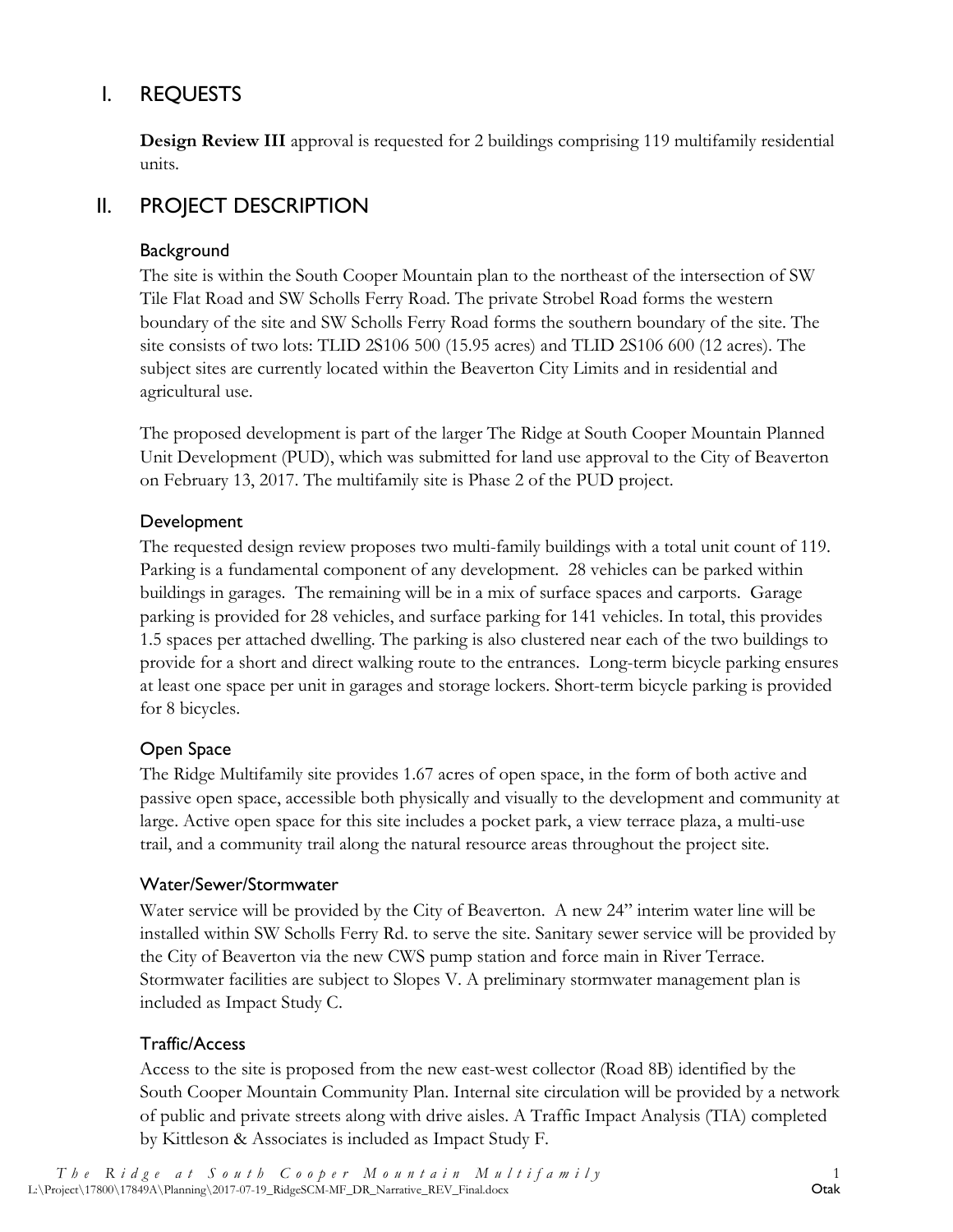#### Fire Protection

Fire protection will be provided to the site by Tualatin Valley Fire and Rescue Department (TVF&R). A gated emergency access is proposed from SW Scholls Ferry Road in the southeast corner of the site to supplement access from Road 8B.

#### Trees

There is an evergreen tree farm in the southeast corner of the site. No preserved, historic, or significant tree groves have been identified on the site.

#### Summary

The following responses to the applicable policies of the Beaverton Development Code address various aspects of the project in more detail.

# <span id="page-6-0"></span>III. COMPLIANCE WITH THE APPLICABLE STANDARDS OF CHAPTER 20 LAND USES

# <span id="page-6-1"></span>20.05. RESIDENTIAL LAND USE DISTRICTS

#### 20.05.15. Site Development Standards. \*\*\*

**Response:** Along with the submitted PUD application for The Ridge at South Cooper Mountain, the applicant requested Quasi-Judicial Zoning Map Amendment to apply the City of Beaverton's residential zoning to the site. The site currently retains Washington County's AF-20 zoning designation, but has been annexed into the City of Beaverton; under the new zoning designations, the multifamily site will fall within the R1 zoning district.

The table in Subsection 20.05.15 provides Site Development Standards. Compliance with applicable standard 20.05.15.F and 20.05.15.H is demonstrated in Table 1, below. Items A, D, E, F, and G are not applicable, and item B is addressed in the response to Subsection 20.25.

| Standard        | Required                              | Proposed          |                   |  |  |
|-----------------|---------------------------------------|-------------------|-------------------|--|--|
|                 |                                       | <b>Building A</b> | <b>Building B</b> |  |  |
| F. Minimum Yard | 1. Front $-10$ ft.                    | 1.10 $ft.$        | 1.10 $ft.$        |  |  |
| Setbacks        | 2. Side $-5$ ft. (not abutting lower  | 2. 10 ft.         | $2.10$ ft.        |  |  |
|                 | density                               |                   |                   |  |  |
|                 | residential zone)                     | 3. Approx. 80     | 3. Approx. 110    |  |  |
|                 | 3. Rear $-15$ ft.                     | ft.               | ft.               |  |  |
|                 | 4. Garage – 5 ft. or 18.5 ft.         | 4. $N/A$          | 4. $N/A$          |  |  |
|                 | 5. Garage door to rear - 24 ft.       | 5. Approx. 80     | 5. Approx. 130    |  |  |
|                 | 6. Minimum between buildings $-6$ ft. | ft.               | ft.               |  |  |
|                 |                                       | 6. N/A            | 6. N/A            |  |  |
| H. Maximum      | 65 ft. as per the approved PUD        | 62 ft., 7 in.     | 62 ft., 2 in.     |  |  |
| Height          |                                       |                   |                   |  |  |

Table 1. Compliance with Site Development Standards:

# 20.05.20. Land Uses

*The following Land Uses are classified in the following three categories: Permitted (P) including their accessory uses and structures, Conditional Uses (C), or Prohibited (N) uses as identified in the table below for Residential Zoning Districts. All superscript notations refer to applicable Use Restrictions Section 20.05.25.*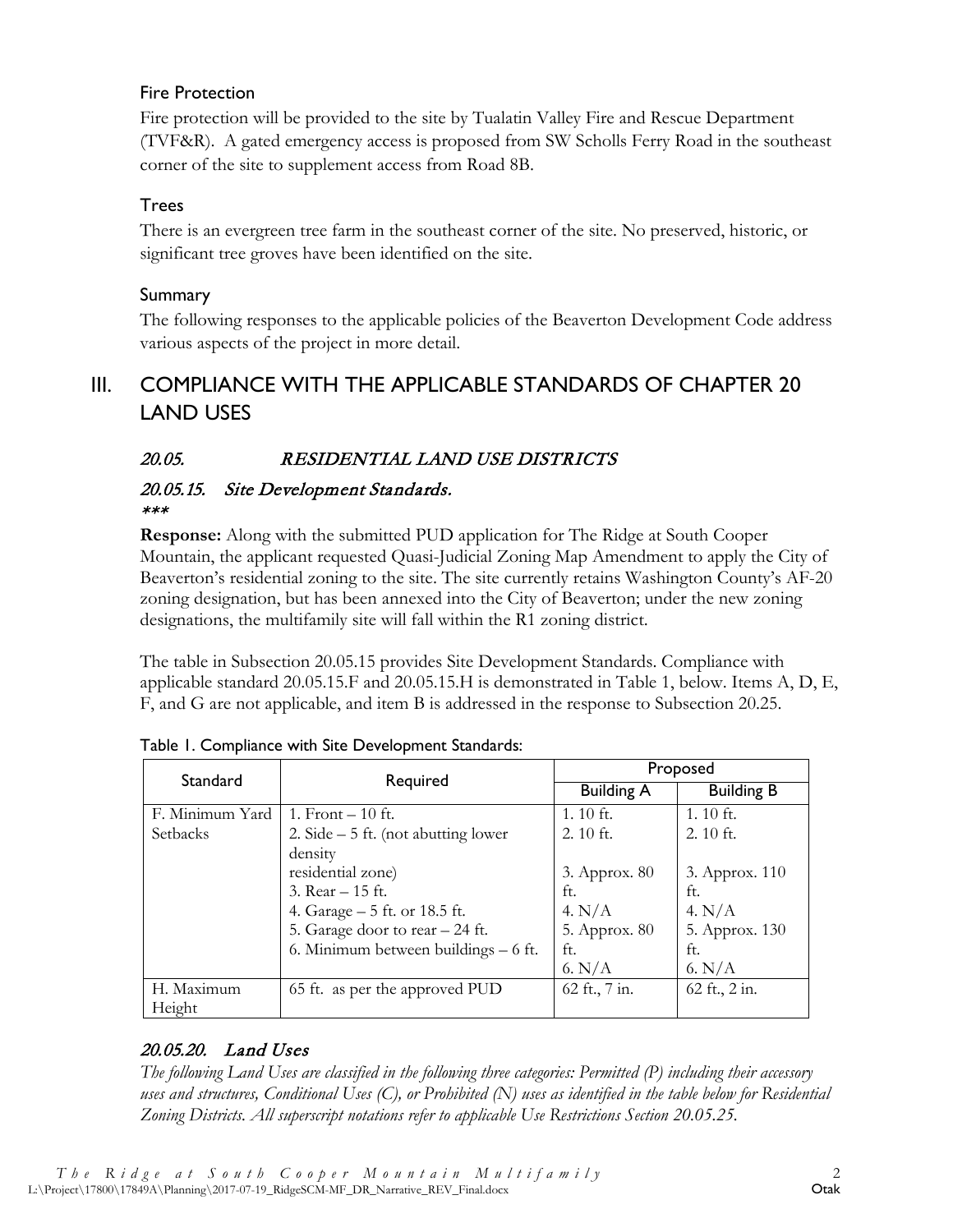**Response:** Section 20.05.20 specifies that attached residential dwellings are permitted uses in the R1 zone.

#### 20.05.25. Use Restrictions

*The following Use Restrictions refer to superscripts found in Section 20.05.20.*

*11. A Conditional Use Permit-Planned Unit Development pursuant to 40.15.15.4 shall be required for residential development of a site equal to or greater than 10 acres and located within the boundary of the South Cooper Mountain Community Plan Area.*

**Response:** No use restrictions are associated with attached dwellings in the R1 district. These standards are not applicable.

# <span id="page-7-0"></span>20.25 DENSITY CALCULATIONS

#### 20.25.05. Minimum Residential Density.

- *A. New residential development in all Residential, Commercial, and Multiple Use districts which permit residential development must achieve at least the minimum density for the zoning district in which they are located. Projects proposed at less than the minimum density must demonstrate on a site plan or other means, how, in all aspects, future intensification of the site to the minimum density or greater can be achieved without an adjustment or variance. If meeting the minimum density will require the submission and approval of an adjustment or variance application(s) above and beyond application(s) for adding new primary dwellings or land division of property, meeting minimum density shall not be required. […] Minimum residential density is calculated as follows:*
	- *1. Refer to the definition of Acreage, Net. Multiply the net acreage by 0.80.*
	- *2. Divide the resulting number in step 1 by the minimum land area required per dwelling for the applicable zoning district to determine the minimum number of dwellings that must be built on the site.*
	- *3. If the resulting number in step 2 is not a whole number, the number is rounded to the nearest whole number as follows: If the decimal is equal to or greater than 0.5, then the number is rounded up to the nearest whole number. If the decimal is less than 0.5, then the number is rounded down to the nearest whole number.*

**Response:** Table 2 below demonstrates that the application is compliant with the minimum density standards for the High Density Residential comprehensive plan category and R1 zoning designation; it also lays out the process of determining net acreage from gross acreage for the site.

| <b>Gross Acres</b>             | 4.19 |
|--------------------------------|------|
| ROW (ac)                       | .62  |
| Stormwater Tracts (ac)         | 0.41 |
| Resource Tracts (ac)           | N/A  |
| Net Acres (Net x 0.8)          | 2.53 |
| Maximum Density (Units)        | 302  |
| Minimum Density (Units)        | 118  |
| <b>Proposed Dwelling Units</b> | 119  |

Table 2. Determination of Net Acreage and Proposed Residential Density:

*B. Residential Density Averaging. Within a single land use zone, residential densities may be averaged across a property in order to allow for a variety of housing types, provided that the property is within a single, contiguous ownership, except that within a PUD may be averaged across multiple land use zones provided that the applicant demonstrates that the proposed development is compatible with existing and planned*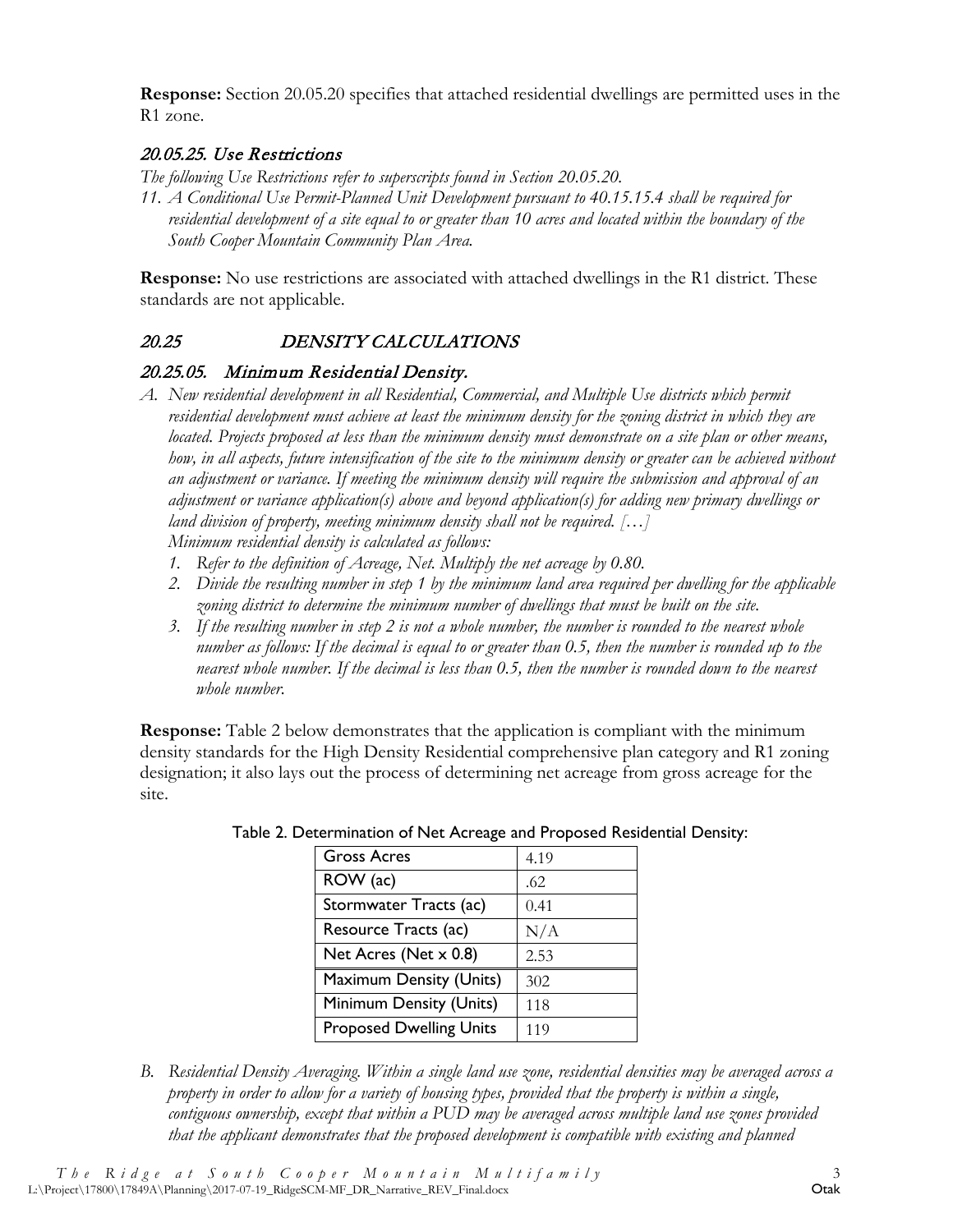*development on neighboring parcels. For the purposes of this standard, properties within a single, contiguous ownership also include those properties separated only by a street.* 

**Response:** This standard is not applicable.

C. *South Cooper Mountain Community Plan. Within the South Cooper Mountain Community Plan Table 2: Land Use Designations and Capacity Estimates outlines the density capacity expectations for development of land within the South Cooper Mountain Community Plan Area. The Land Use Implementation Policies of the Community Plan include policies that outline application of zoning and deviations from the capacity estimates of Table 2.* 

**Response**: South Cooper Mountain Community Plan (SCMCP) Table 2 is included below for reference.

| <b>Land Use</b><br><b>Designation</b> | ------------<br>Gross<br>Acres <sup>17</sup> | $m \sim m$ parasity modelling to<br>Gross<br>Residential<br>Acres <sup>18</sup> | <b>Net</b><br>Residential<br>Acres <sup>19</sup> | Assumed<br>Mix of<br><b>Zones</b> | <b>Estimated</b><br>Housing<br>Capacity<br>(units) <sup>20</sup> | <b>Minimum</b><br>Housing<br>Capacity<br>(units) $^{21}$ |
|---------------------------------------|----------------------------------------------|---------------------------------------------------------------------------------|--------------------------------------------------|-----------------------------------|------------------------------------------------------------------|----------------------------------------------------------|
| <b>High Density</b>                   | 109                                          | 59                                                                              | 27                                               | 100% R-1                          | 1.090                                                            | 950                                                      |
| Medium<br>Density                     | 237                                          | 221                                                                             | 128                                              | 30% R-2<br>70% R-4                | 1.810                                                            | 1.450                                                    |
| <b>Standard</b><br>Density            | 170                                          | 159                                                                             | 89                                               | 30% R-5<br>70% R-7                | 620                                                              | 500                                                      |
| <b>Main Street</b>                    | 9                                            | 0                                                                               | 0                                                | 100% NS                           | N/A                                                              | N/A                                                      |
| Total                                 | 525                                          | 438                                                                             | 245                                              |                                   | 3,530                                                            | 2,900                                                    |

Table 2: Land Hee Decianations and Canacity Fetimates

Table 3 below demonstrates compliance with the assumed density mix from SCMCP Table 2.

| $1$ abic 5. Definense agon of Consistency with SCT for Table 2 |            |            |              |             |          |          |              |  |
|----------------------------------------------------------------|------------|------------|--------------|-------------|----------|----------|--------------|--|
| Land Use                                                       | Gross      | <b>Net</b> | Assumed      | Proposed    | Minimum  | Maximu   | Proposed     |  |
| Designation                                                    | Residentia | Residentia | Mix of       | Mix of      | Housing  | m        | Housing      |  |
|                                                                | Acres      | I Acres    | <b>Zones</b> | Zones       | Capacity | Housing  | <b>Units</b> |  |
|                                                                |            |            |              |             | (Units)  | Capacity |              |  |
|                                                                |            |            |              |             |          | (Units)  |              |  |
| <b>High</b>                                                    | 6.93       | 2.71       | $100\%$ R-1  | $100\%$ R-1 | 118      | 302      | 119          |  |
| Density                                                        |            |            |              |             |          |          |              |  |

Table 3. Demonstration of Consistency with SCMCP Table 2

# <span id="page-8-0"></span>IV. COMPLIANCE WITH THE APPLICABLE STANDARDS OF CHAPTER 40 APPLICATIONS

#### <span id="page-8-1"></span>40.03. FACILITIES REVIEW COMMITTEE

*Consistent with Section 10.95.4. (Facilities Review Committee) of this Code, the Facilities Review Committee shall review the following Type 2 and Type 3 land use applications: all Conditional Use, Design Review Two, Design Review Three, Public Transportation Facility Reviews, Street Vacations, and applicable Land Divisions. Applicable land division applications are Replats, Partitions, Subdivisions, Fee Ownership Partitions, and Fee Ownership Subdivisions. In making a recommendation on an application to the decision making authority, the Facilities Review Committee shall base its recommendation on a determination of whether the application satisfies all the following technical criteria. The applicant for development must establish that the application complies with all relevant standards in conformance with Section 50.25.1.B., and all the following criteria have been met, as applicable.*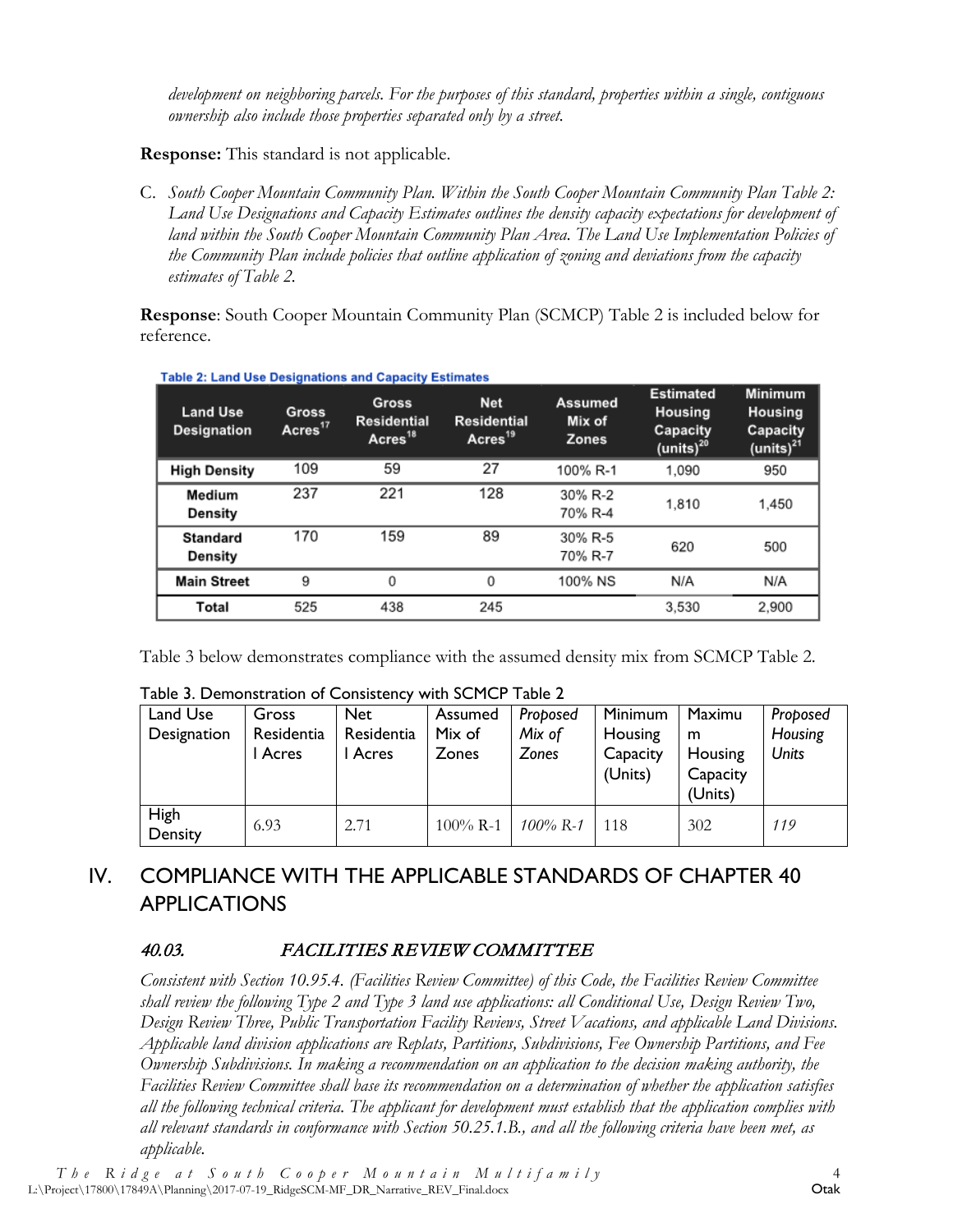**Response**: The proposal is for Design Review Three and is subject to this chapter.

*A. All critical facilities and services related to the proposed development have, or can be improved to have, adequate capacity to serve the proposed development at the time of its completion.*

**Response**: Chapter 90 of the Development Code defines "critical facilities" to be services that include public water, public sanitary sewer, storm water drainage and retention, transportation, and fire protection. Critical facilities and services are either in place or will be at the time of completion of development as described below.

#### Public Water

Public water supply for the site will be provided by the City of Beaverton. Water lines will be constructed within the proposed rights-of-way within the development and will connect to a proposed 24-inch interim line located in Scholls Ferry Road. The water mains will be stubbed to the north, west and east to provide for future connection to adjacent development.

#### Public Sanitary Sewer

Public sanitary sewer for the site will be provided by the City of Beaverton. The project area will be conveyed to the new River Terrace Pump Station, which was completed in 2016. The anticipated sanitary sewer infrastructure in this basin will include a network of small diameter gravity sewer pipes and manholes located within future roadways and easements. Potential connections can be made to the existing sanitary system in SW Scholls Ferry Road.

#### Stormwater Drainage, Treatment, and Detention

Storm drainage collection and treatment for this area is within the jurisdiction of Clean Water Services. A Preliminary Drainage Report for the project is included as Impact Study A. This Plan outlines compliance with the Clean Water Services' (CWS) Design & Construction Standards (Clean Water Services 2007 and Clean Water Services 2009).

The proposed Ridge at South Cooper Mountain Multi-family development project will include a stormwater management system designed to meet the requirements of SLOPES V and the City of Beaverton. The project will consist of two multifamily buildings and parking. The development also includes sidewalks, public trail, public roadways, private driveways, utilities, and a stormwater management system. It will create approximately 3.93 acres of new impervious area. Water quality and quantity requirements will be met using a single proposed extended dry detention pond located within the project limits within Tract H. Storm drainage will be collected by a system of storm sewers within the public streets within and adjacent to the site. Lots will, in general, be graded to direct surface flows to the adjacent streets and be served by laterals from the public storm sewers. The storm sewers within the development will direct stormwater to regional stormwater management treatment and detention facilities located within the proposed regional facility. Discharge from the stormwater facility will be directed to the existing drainage to the south. Public stormwater management easements will be provided. The onsite conveyance system will be sized during the final design phase using standards set by the City of Beaverton.

#### Transportation

The overall transportation system for The Ridge at South Cooper Mountain development was outlined in the PUD application submitted on April 5, 2017.

Sheet P2.01 illustrates proposed street cross sections for the proposed streets to be constructed with the development.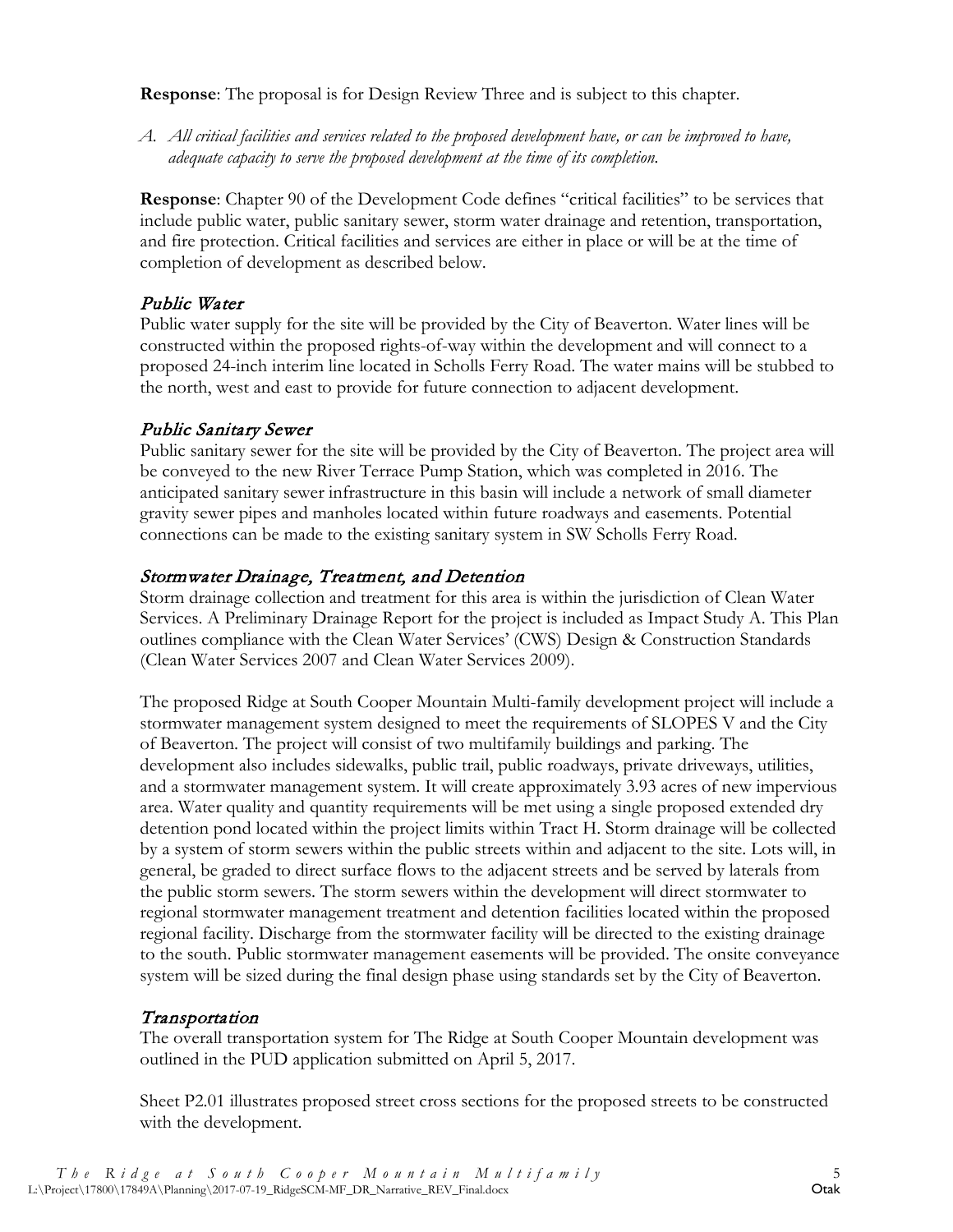Access to the site is proposed to be from Road 8B, which is a new collector street that was proposed with the overall PUD. The proposed development includes two new streets. Private Street B will run east-west through the site and will connect with future development to the east. Public Road A will run north-south from Road 8B to the intersection of Private Street B, south to SW Scholls Ferry Road. The access from Public Road A onto Scholls Ferry will be for emergency vehicles and pedestrians only. See Sheet P2.0 for details.

Public Road A will be developed to the City of Beaverton L2 standards and will include 52-foot rights-of-way, pavement width of 28-feet, curbs, planter strips, sidewalks, street trees and other street improvements.

#### Fire Protection

Fire protection will be provided to the site by Tualatin Valley Fire and Rescue Department (TVF&R). Primary and secondary emergency access is required through the proposed development for emergency vehicle access. The proposed emergency access is provided via a connection with SW Scholls Ferry Road from the new street that will run north-south through the site. This access will be available for emergency vehicles only. Fire hydrants will be installed as directed by City of Beaverton and the Tualatin Valley Fire and Rescue District.

*B. Essential facilities and services related to the proposed development are available, or can be made available, with adequate capacity to serve the development prior to its occupancy. In lieu of providing essential facilities and services, a specific plan may be approved if it adequately demonstrates that essential facilities, services, or both will be provided to serve the proposed development within five (5) years of occupancy.*

**Response**: Chapter 90 of the Development Code defines "essential facilities" to be services that include schools, transit improvements, police protection, and pedestrian and bicycle facilities in the public right-of-way. Essential facilities and services are either in place or will be at the time of completion of development as described below.

#### Police Protection

The site will be served by the City of Beaverton Police Department.

#### Schools

The site is located within the Beaverton School District (BSD) and will be served by Scholls Heights Elementary School at 16400 SW Loon Drive; Conestoga Middle School at 12250 SW Conestoga Drive; and the new high school being constructed at 12500 SW 175th Avenue. The high school is expected to open for the 2017-2018 school year.

Per the service provider letter dated January 27, 2017 that was submitted with The Ridge at South Cooper Mountain PUD application, the Beaverton School District has provided comments addressing the anticipated impacts of the PUD project to the District. In summarizing their comments, the District has indicated that the proposal will result in a moderate impact to schools in the area and anticipates sufficient capacity to accommodate new students from the proposed PUD project.

#### Transit Improvements

The site is not currently served by transit, and no transit facilities are proposed within the development. The nearest TriMet bus line is Route 92, the South Beaverton Express, which stops at the intersection of SW Scholls Ferry Road/SW Teal Boulevard/SW Horizon Boulevard (approximately 1.5 miles east of the project site). The standards of this section are not applicable.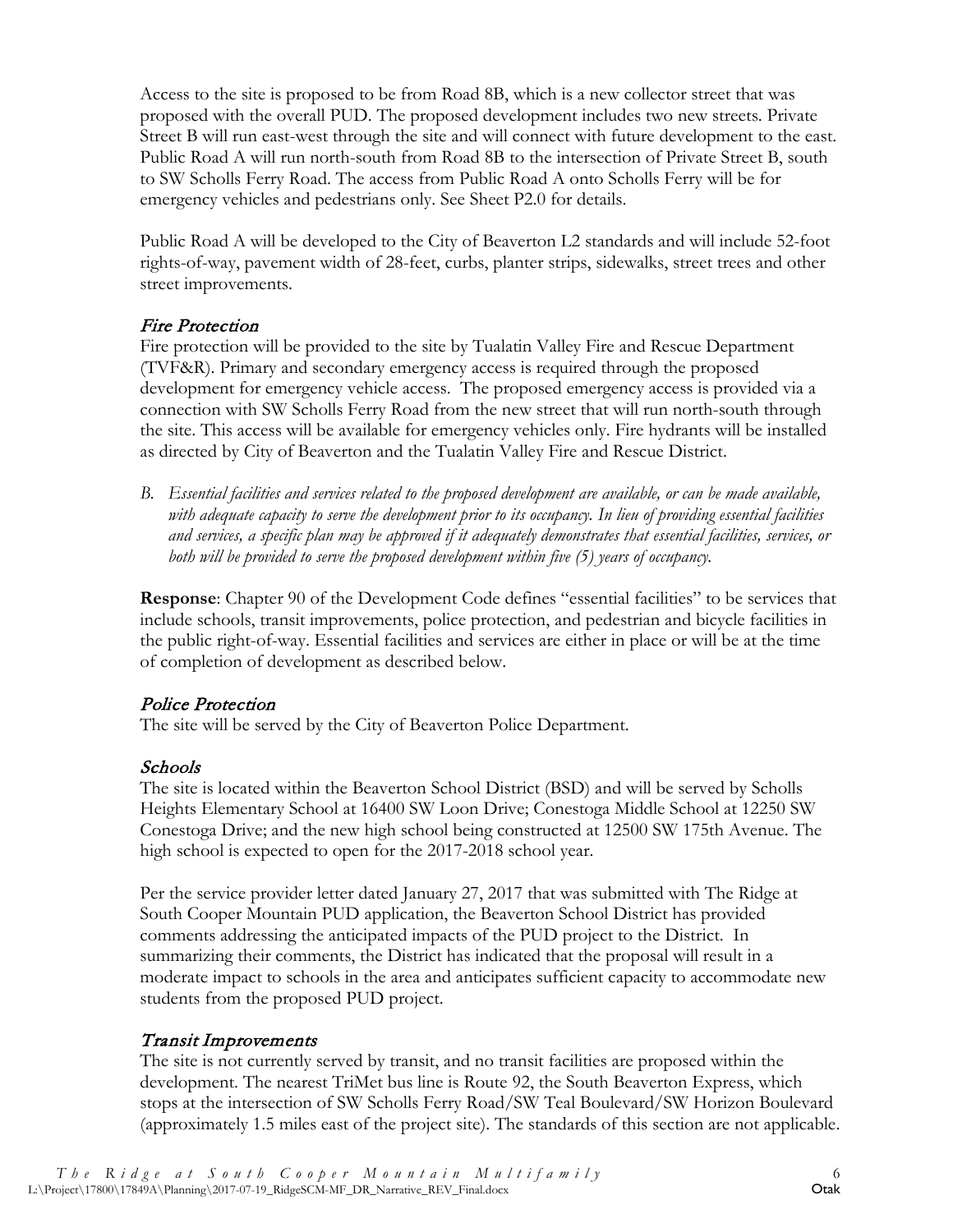# Pedestrian and Bicycle Facilities in the Public Right-of-Way

As part of the overall PUD, the applicant will dedicate sufficient right-of-way to accommodate the desired 5-lane arterial cross-section for SW Scholls Ferry Road and the desired 3-lane collector cross-section for Road 8B. The circulation network was planned in accordance with the South Cooper Mountain Community Plan, and all streets are designed in accordance with the City of Beaverton's Engineering Design Manual (EDM).

The proposed multifamily development includes a north-south community trail, as illustrated in Figure ES-5 of the South Cooper Mountain Community Plan. This trail will follow the stream on site, cross Road 8B, and terminate at the eastern property line for future connection with the Creek to Creek Trail.

*C. The proposed development is consistent with all applicable provisions of Chapter 20 (Land Uses) unless the applicable provisions are modified by means of one or more applications which shall be already approved or which shall be considered concurrently with the subject application; provided, however, if the approval of the proposed development is contingent upon one or more additional applications, and the same is not approved, then the proposed development must comply with all applicable provisions of Chapter 20 (Land Uses).*

**Response:** The proposed development is consistent with all applicable provisions of Chapter 20 as adjusted through the Planned Development process and through the provisions of 40.30. Compliance with Chapter 20 is addressed above.

*D. The proposed development is consistent with all applicable provisions of Chapter 60 (Special Requirements) and all improvements, dedications, or both, as required by the applicable provisions of Chapter 60 (Special Requirements), are provided or can be provided in rough proportion to the identified impact(s) of the proposed development.*

**Response:** Relevant provisions related to this chapter include Section 60.30 Off-Street Parking and Section 60.55 Transportation Facilities, which are addressed below.

#### Off-Street Parking (Section 60.30)

According to this section, attached dwellings units require 1.25 to 1.75 parking spaces per unit, depending on the number of bedrooms. Garage parking is provided for 28 vehicles, and surface parking for 141 vehicles. There is also nearby on-street parking available which is in addition to the off-street provision. In total, this provides 1.5 spaces per attached dwelling. Long-term bicycle parking for 119 bicycles; this is a rate of one space per dwellings unit. Short-term bicycle parking is provided for 6 bicycles. Off-street parking provisions are further detailed in the response to Section 60.30.

#### Transportation Facilities (Section 60.55)

The February 1, 2017, Traffic Impact Analysis prepared by Kittelson & Associates that was prepared for The Ridge at South Cooper Mountain PUD states that 1,330 trips will be generated from the multifamily units within the proposed development. However, that analysis assumed 200 multifamily units would be developed, and the actual proposed unit count is 116, so the actual trip generation would be lower.

Improvements and dedications required by applicable provisions of this section will be provided in proportion to the impacts of the development.

*E. Adequate means are provided or can be provided to ensure continued periodic maintenance and necessary normal replacement of the following private common facilities and areas, as applicable: drainage facilities,*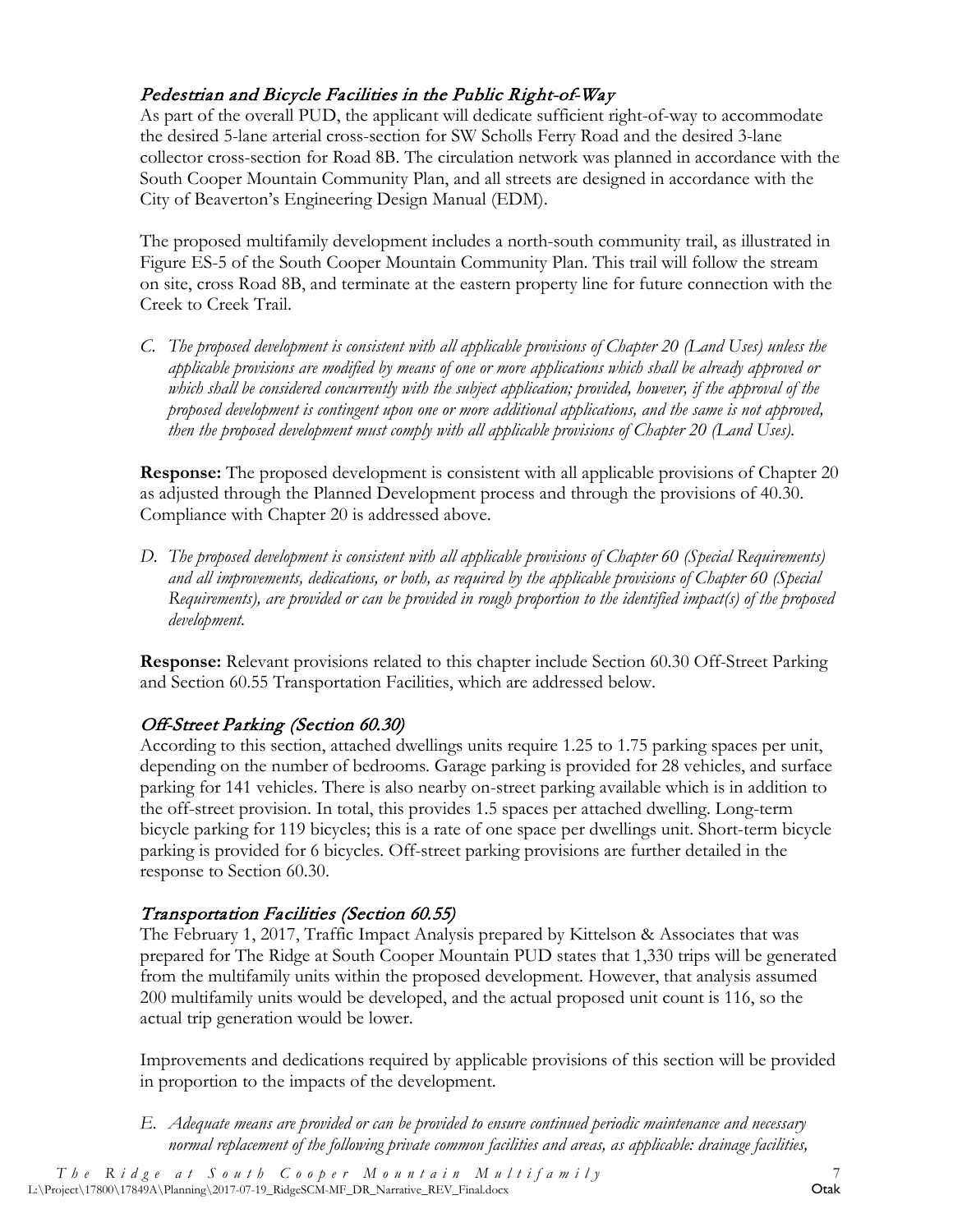*roads and other improved rights-of-way, structures, recreation facilities, landscaping, fill and excavation areas, screening and fencing, ground cover, garbage and recycling storage areas, and other facilities not subject to maintenance by the City or other public agency.*

**Response:** A Home Owner's Association (HOA) will be created for the Ridge at South Cooper Mountain PUD. HOA policies and responsibilities will be established to ensure compliance with this criterion. The owner or owners of the proposed multi-family buildings will be a party to the HOA and thusly responsible for maintenance.

#### *F. There are safe and efficient vehicular and pedestrian circulation patterns within the boundaries of the development.*

**Response**: Two new streets—Public Road A and Private Street B—will be developed to safely move people to and from the site. The public street has been designed to meet the City's L2 local street standards, and include sidewalks on both sides of the street. The private street also includes sidewalks in both sides with a curb-to-curb width of 28 feet. The applicant is improving three-quarters of the roadway width for Public Road A, assuming that the neighboring project to the east will build sidewalks and other frontage improvements. The streets have also been designed to meet the City's minimum and maximum intersection spacing standards (100 feet and 530 feet, respectively).

*G. The development's on-site vehicular and pedestrian circulation systems connect to the surrounding circulation systems in a safe, efficient, and direct manner.*

**Response:** The proposed on-site vehicular and pedestrian circulation provides the following connections to the surrounding circulation systems:

- Pedestrian, bicycle, and vehicle access to Road 8B and the overall The Ridge at South Cooper Mountain development.
- Pedestrian and bicycle access between SW Scholls Ferry Road to the future Creek to Creek Trail/McKernan Creek Trail to the north.
- Future pedestrian, bicycle, and vehicle access to future development to the east.

Sheet P2.0 of this application includes depiction of conceptual roadway extensions to the north and east from the project site onto neighboring properties. When built, these connections, including the full build out of the eastern portion of Road A, will provide proper conveyance for all vehicle and non-auto modes of travel to and from the site.

*H. Structures and public facilities serving the development site are designed in accordance with adopted City codes and standards and provide adequate fire protection, including, but not limited to, fire flow.*

**Response:** The proposed buildings included sprinklers on all floors to prevent damage from fire. Emergency vehicle staging may occur both in both parking areas and the future cul-de-sac of Road A dear the connection to SW Scholls Ferry Road. Specific details regarding fire flow and hydrant placement will be reviewed by the Tualatin Valley Fire and Rescue District during site development and building permit stages.

*I. Structures and public facilities serving the development site are designed in accordance with adopted City codes and standards and provide adequate protection from crime and accident, as well as protection from hazardous conditions due to inadequate, substandard or ill-designed development.*

**Response**: All streets and public facilities are designed in accordance with the EDM. The development includes street lights, which will provide adequate protection from crime or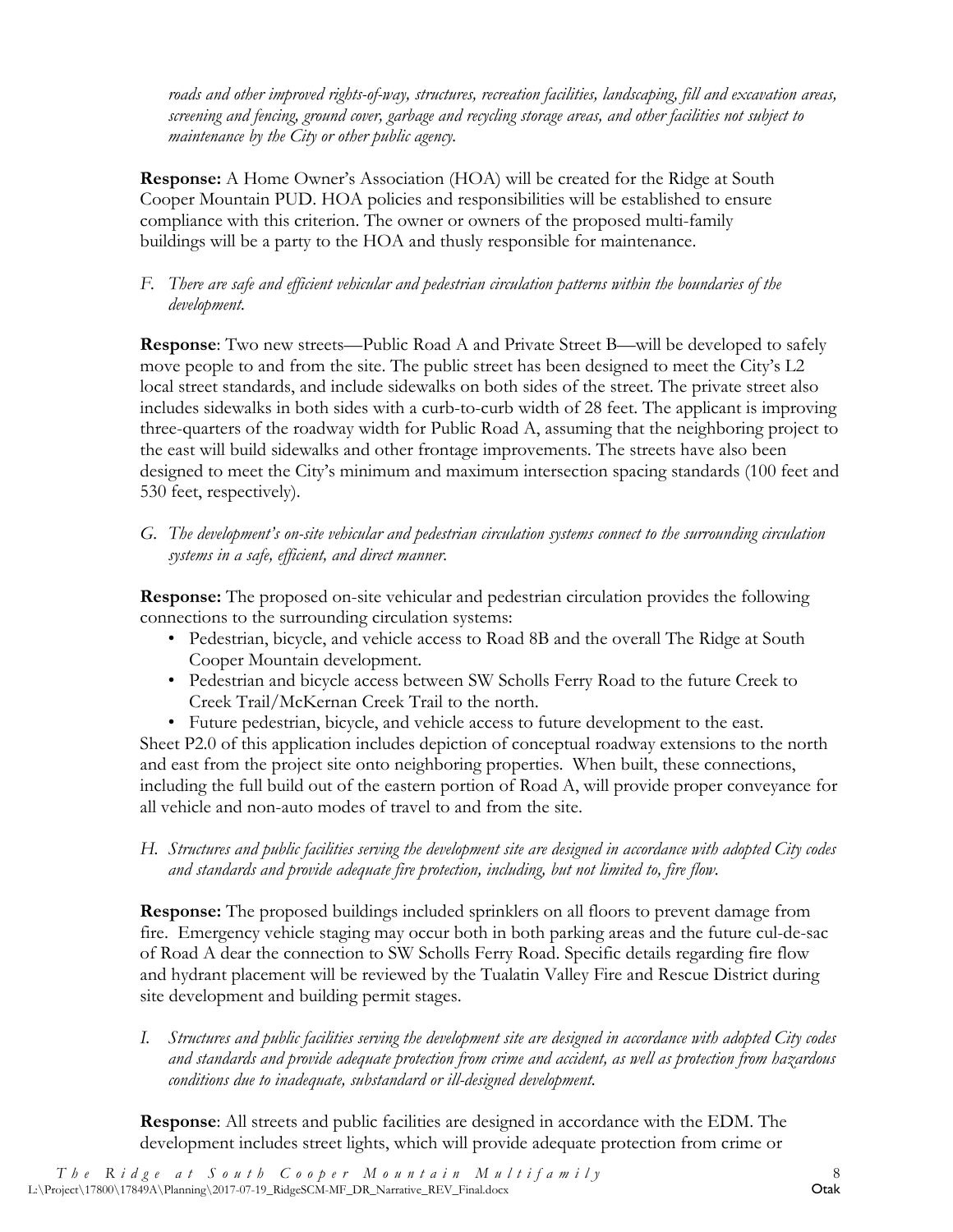vehicular accidents. Development permits will be submitted for life and safety review prior to site development.

*J. Grading and contouring of the development site is designed to accommodate the proposed use and to mitigate adverse effect(s) on neighboring properties, public right-of-way, surface drainage, water storage facilities, and the public storm drainage system.*

**Response**: Site grading is subject to the standards of Subsection 60.15.10 Grading, and the grading of new streets is required to meet the applicable standards of Chapter II Streets, Chapter VII Bicycle and Pedestrian Facilities, and Chapter VII Standard Drawings of the EDM. Compliance with 60.15.10 is detailed in the responses to that section, below. Compliance with Section 210 of the EDM will be reviewed with the Site Development Permit for the development. See Sheets P4.0-P4.1 for details.

*K. Access and facilities for physically handicapped people are incorporated into the development site and building design, with particular attention to providing continuous, uninterrupted access routes.* 

**Response**: The street network and facilities are designed in accordance with the EDM to provide accessibility as required. Any required on-site pedestrian routes will meet the standards of the American with Disabilities Act (ADA). ADA ramps will be provided within the development to facilitate accessible travel.

*L. The application includes all required submittal materials as specified in Section 50.25.1. of the Development Code.* 

**Response:** This application includes all required submittal materials specified in this section.

# <span id="page-13-0"></span>40.20. DESIGN REVIEW

# 40.20.15. Application.

#### 3. Design Review Three.

- *A. Threshold. An application for Design Review Three shall be required when an application is subject to applicable design guidelines and one or more of the following thresholds describe the proposal:*
	- *8. A project meeting the Design Review Two thresholds which does not meet an applicable design standard.*

**Response:** The proposed development meets Design Review Two threshold A.3, because it includes new construction of attached residential dwellings in zones where attached dwellings are a Permitted Use. The development does not meet all applicable design standards; therefore Design Review Three is required.

*B. Procedure Type. The Type 3 procedure, as described in Section 50.45. of this Code, shall apply to an application for Design Review Three. The decision making authority is the Planning Commission.*

**Response:** The application is subject to review through the Type 3 procedure.

- *C. Approval Criteria. In order to approve a Design Review Three application, the decision making authority shall make findings of fact based on evidence provided by the applicant demonstrating that all the following criteria are satisfied:*
	- *1. The proposal satisfies the threshold requirements for a Design Review Three application.*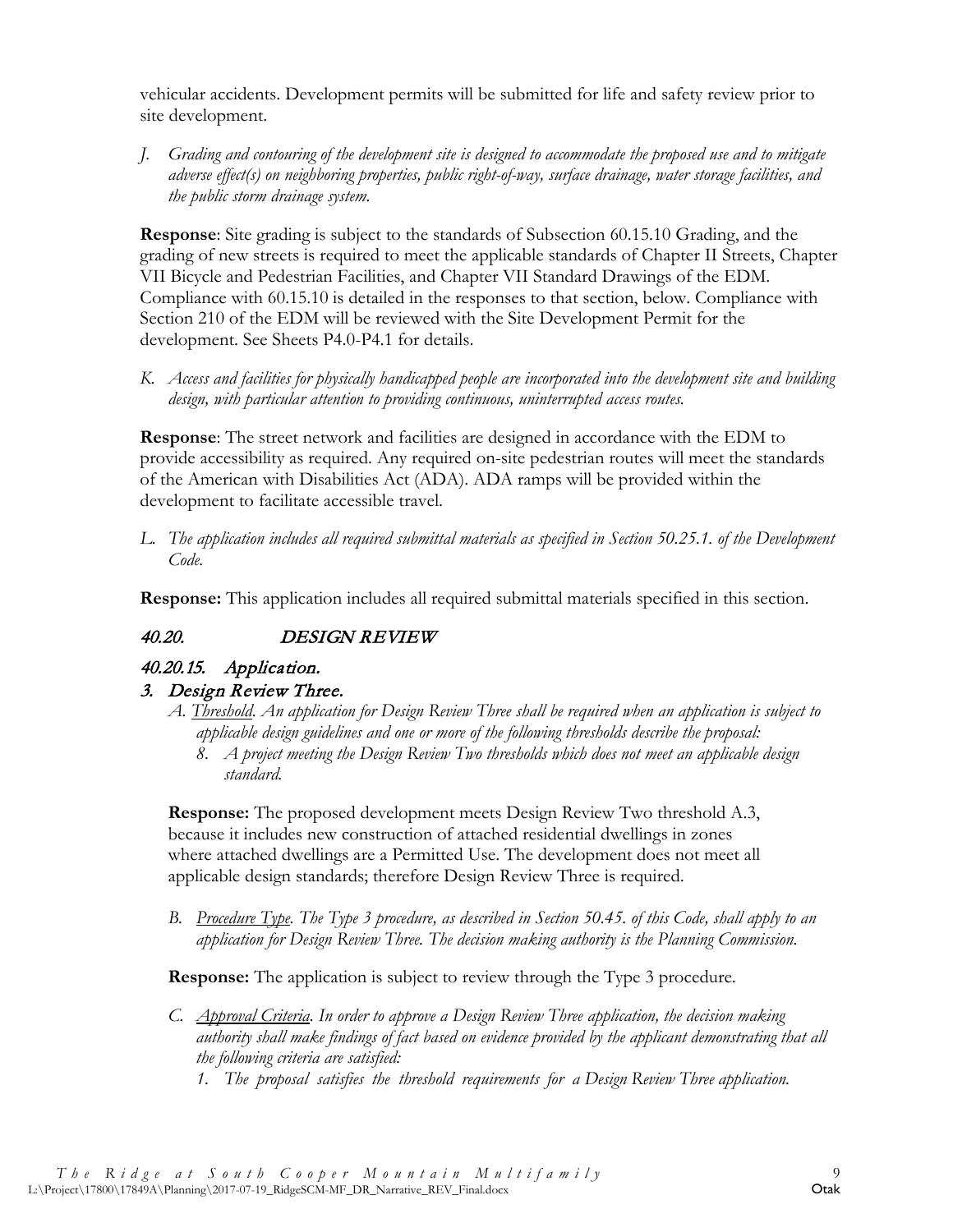**Response:** The proposal includes 116 attached residential dwellings (multifamily units) and does not meet all applicable design standards; the proposal meets Design Review Three threshold A.8. This criterion is met.

*2. All City application fees related to the application under consideration by the decision making authority have been submitted.*

**Response:** All required fees have been submitted with this application.

*3. For proposals meeting Design Review Three application thresholds numbers 1 through 6, the proposal is consistent with all applicable provisions of Sections 60.05.35 through 60.05.50 (Design Guidelines).*

**Response:** The proposal does not meet Design Review Three application thresholds 1 through 6. This criterion is not applicable.

- *4. For additions to or modifications of existing development, the proposal is consistent with all applicable provisions of Sections 60.05.35 through 60.05.50 (Design Guidelines) or can demonstrate that the additions or modifications are moving towards compliance with specific Design Guidelines if any of the following conditions exist: [...]*
	- *a. A physical obstacle such as topography or natural feature exists and prevents the full implementation of the applicable standard; or*
	- *b. The location of existing structural improvements prevent the full implementation of the applicable standard; or*
	- *c. The location of the existing structure to be modified is more than 300 feet from a public street.*

**Response:** The proposal is for a new development on a largely vacant site. This criterion is not applicable.

*5. For DRBCP proposals which involve the phasing of required floor area, the proposed project shall demonstrate how future development of the site, to the minimum development standards established in the Development Code or greater, can be realistically achieved at ultimate build out of the DRBCP.*

**Response:** The proposal does not use a Design Review Build-out Concept Plan (DRBCP). This criterion is not applicable.

*6. For proposals meeting Design Review Three application Threshold numbers 7 or 8, where the applicant has decided to address a combination of standards and guidelines, the proposal is consistent with all applicable provisions of Sections 60.05.15 through 60.05.30 (Design Standards) except for the Design Standard(s) where the proposal is instead subject to the applicable corresponding Design Guideline(s).*

**Response:** The proposed development addresses Design Standards where the standards can be met, and otherwise addresses Design Guidelines. Compliance with the standards and guidelines is addressed in the response to Sections 60.05.15 through 60.05.50. This criterion is met.

*7. For proposals meeting Design Review Three application Threshold numbers 7 or 8, where the applicant has decided to address Design Guidelines only, the proposal is consistent with the applicable provisions of Sections 60.05.35 through 60.05.50 (Design Guidelines).*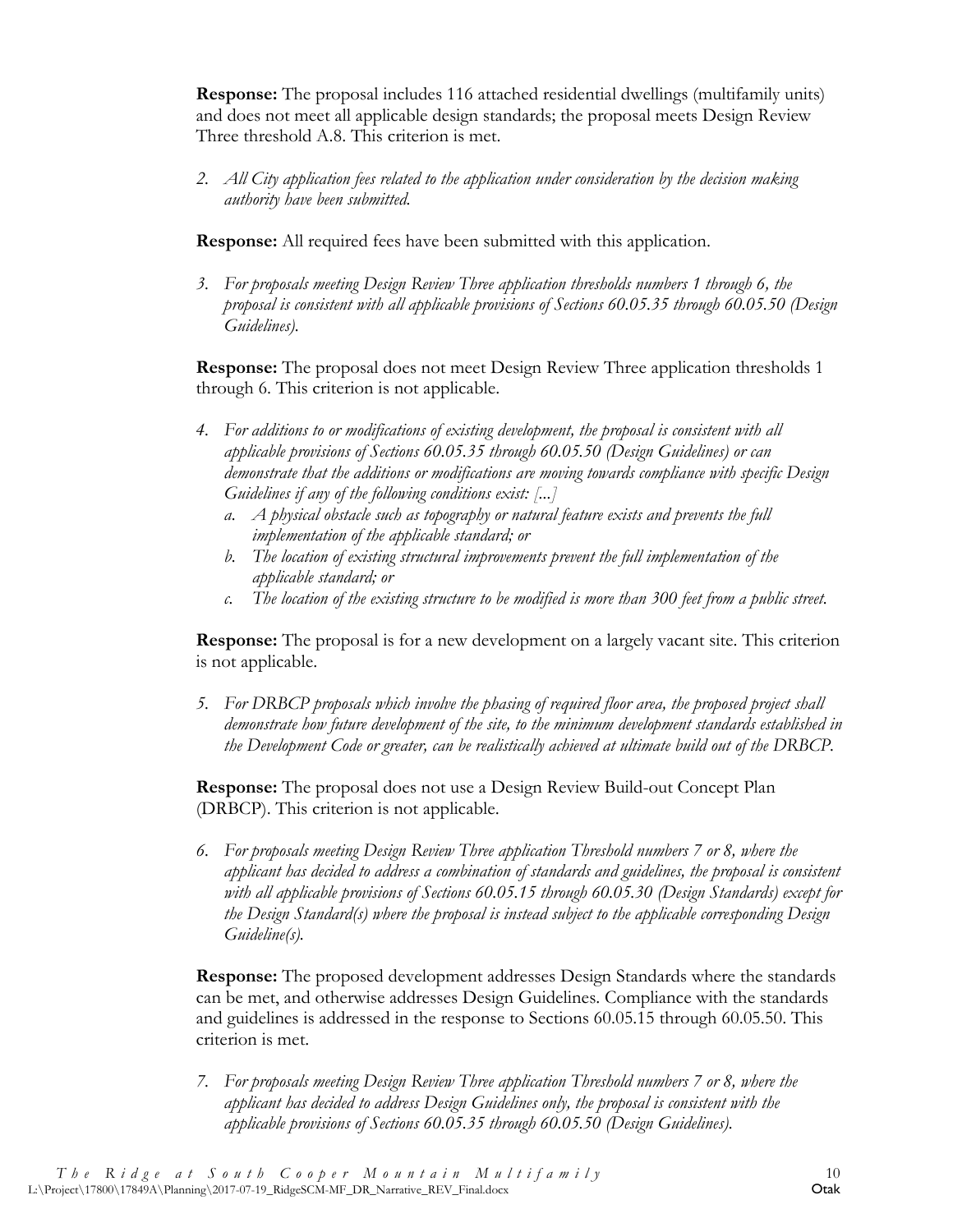**Response:** The proposed development addresses a combination of Design Standards and Guidelines. This criterion is not applicable.

*8. Applications and documents related to the request, which will require further City approval, shall be submitted to the City in the proper sequence.*

**Response:** This application includes documents related to the Design Review Three request. No additional required applications have been identified at this time.

*D. Submission Requirements. An application for a Design Review Three shall be made by the owner of the subject property, or the owner's authorized agent, on a form provided by the Director and shall be filed with the Director. The Design Review Three application shall be accompanied by the information required by the application form, and by Section 50.25. (Application Completeness), and any other information identified through a Pre-Application Conference.*

**Response:** This application includes a form provided by the Director, and is accompanied by the information required by the application form, by Section 50.25, and other information identified through the Pre-application Conference held on September 28, 2016. This criterion is met.

# <span id="page-15-0"></span>V. COMPLIANCE WITH APPLICABLE STANDARDS OF CHAPTER 60 SPECIAL REQUIREMENTS

#### <span id="page-15-1"></span>60.05. DESIGN REVIEW DESIGN PRINCIPLES, STANDARDS AND **GUIDELINES**

#### <span id="page-15-2"></span>DESIGN REVIEW STANDARDS

#### 60.05.15. Building Design and Orientation Standards.

*Unless otherwise noted, all standards apply in all zoning districts.*

- *1. Building articulation and variety.*
	- *A. Attached residential buildings in Residential zones shall be limited in length to two hundred (200) feet.*

**Response:** The proposed development includes two attached residential (multifamily) buildings. The maximum length of Building A (the northern building) is 177'-6", and for Building B (the southern building) is 181'-10".

- *B. Buildings visible from and within 200 feet of an adjacent public street shall have a minimum portion of the street-facing elevation(s) and the elevation(s) containing a primary building entrance or multiple tenant entrances devoted to permanent architectural features designed to provide articulation and variety. These permanent features include, but are not limited to windows, bays and offsetting walls that extend at least eighteen inches (18"), recessed entrances, loading doors and bays, and changes in material types. Changes in material types shall have a minimum dimension of two feet and minimum area of 25 square feet. The percentage of the total square footage of elevation area is:*
	- *1. Thirty (30) percent in Residential zones and all uses in Commercial and Multiple Use zones.*

**Response:** Both proposed buildings are within 200 feet of Public Road A and have their primary entrances on this street. Additionally, Building A's northern elevation is visible from and within 200 feet of Road 8B, and Building B's southern elevation is visible from and within 200 feet of SW Scholls Ferry Road. Therefore, each of these street-facing elevations is subject to the standards of this subsection.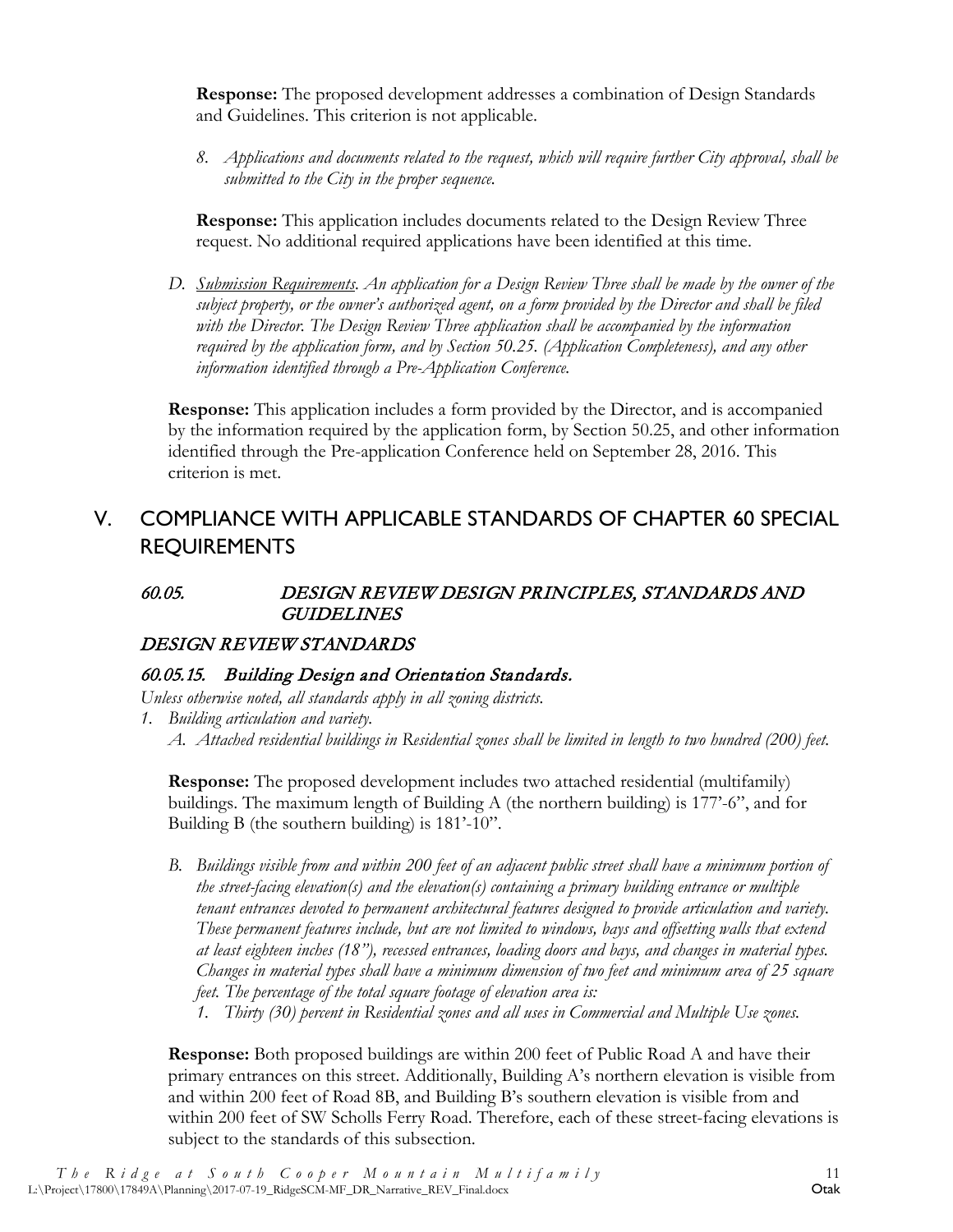Building elevations are included in Architectural Sheets A00 – A14. Each of the buildings' street-facing elevations contains permanent architectural features including windows, offsetting walls, and changes in material types. These features exceed 25 square feet and comprise more than 30% of each respective street-facing façade, as illustrated on the elevation drawings.

*C. The maximum spacing between permanent architectural features shall be no more than: 1. Forty (40) feet in Residential zones, and all uses in Commercial and Multiple Use zones.*

**Response:** Building plans and elevations are included as Architectural Sheets A00 – A14. Each of the elevations is well-articulated and includes a variety of permanent architectural features. The maximum spacing between architectural features is approximately 17 feet (on the north elevation of Building A).

*D. In addition to the requirements of Section 60.05.15.1.B. and C, detached and attached residential building elevations facing a street, common green or shared court shall not consist of undifferentiated blank walls greater than 150 square feet in area. Building elevations shall be articulated with architectural features such as windows, dormers, porch details, alcoves, balconies or bays.* 

**Response:** Because there are four areas within the proposed buildings' street-facing elevations that exceed the 150-foot maximum for blank walls, this standard is not met. The corresponding Design Guideline 60.15.35.1.E. is addressed below in section V.B. Design Review Guidelines.

- *2. Roof forms.*
	- *A. All sloped roofs exposed to view from adjacent public or private streets and properties shall have a minimum 4/12 pitch.*

**Response:** Both proposed buildings have sloped roofs with a pitch of 4/12, as illustrated in the Architectural Sheets.

*B. Sloped roofs on residential uses in residential zones and on all uses in multiple use and commercial zones shall have eaves, exclusive of rain gutters, that must project from the building wall at least twelve (12) inches.* 

**Response:** As illustrated in the Architectural Sheets, treatments at the edges of both buildings' roofs include a mix of 12-inch eaves and parapet walls. Because the eaves do not project from the edges of the roofs on all sides, this standard is not met. The corresponding Design Guideline 60.15.35.2.A. is addressed below in section V.B Design Review Guidelines

*C. All roofs with a slope of less than 4/12 pitch shall be articulated with a parapet wall that must project vertically above the roof line at least twelve (12) inches or architecturally treated, such as with a decorative cornice.* 

**Response:** Both of the proposed buildings have sloped roofs with a 4/12 pitch. This standard is not applicable.

- *3. Primary building entrances.*
	- *A. Primary entrances, which are the main point(s) of entry where the majority of building users will enter and leave, shall be covered, recessed, or treated with a permanent architectural feature in such a way that*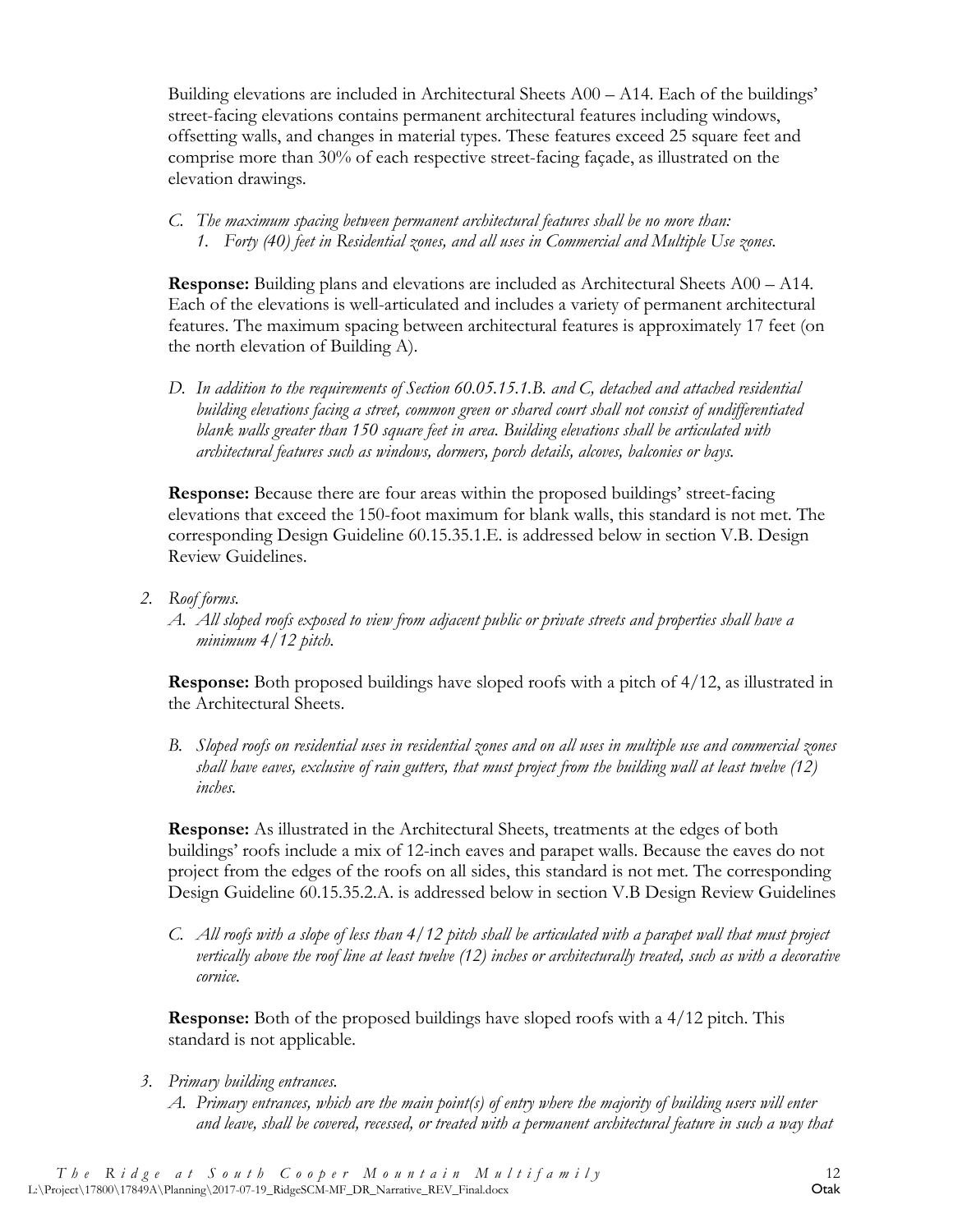*weather protection is provided. The covered area providing weather protection shall be at least six (6) feet wide and four (4) feet deep.*

**Response:** The primary entrances to both buildings are located at the corner of Public Road A and Private Street B (the southeast corner of Building A and the northeast corner of Building B). Both entrances are recessed, creating an inviting porch-like space, as illustrated in Architectural Sheets A00 – A14. The covered entrance area for Building A is 36' wide and 12'-6" deep; the covered entrance area for Building B is 36' wide and 12'-4" deep.

- *4. Exterior building materials.*
	- *A. For attached residential uses in Residential zones and all residential uses in Multiple Use zones, a minimum of seventy-five (75) percent of each elevation that is visible from and within 200 feet of a public street or a public park, public plaza or other public open space, and on elevations that include a primary building entrance or multiple tenant entrances shall be double wall construction.*

**Response:** Both proposed buildings are specified to be comprised of double-wall construction, as illustrated in the Architectural Sheets.

- *5. Roof-mounted equipment.* 
	- *A. All roof-mounted equipment shall be screened from view from adjacent streets or adjacent properties in one of the following ways:[…]*

**Response:** No roof-mounted equipment is proposed. These standards are not applicable.

*6. Building location and orientation along streets in Commercial and Multiple Use zones.*

**Response:** No commercial or multiple use zones exist within the proposal. These standards are not applicable.

*7. Building scale along Major Pedestrian Routes.* 

**Response:** The subject site does not abut a Major Pedestrian Route. These standards are not applicable.

*8. Ground floor elevations on commercial and multiple use buildings.*

**Response:** No commercial or multiple use buildings are proposed. These standards are not applicable.

*9. Compact Detached Housing design.* 

**Response:** No Compact Detached Housing is proposed. These standards are not applicable.

#### 60.05.20. Circulation and Parking Design Standards.

*Unless otherwise noted, all standards apply in all zoning districts.*

- *1. Connections to the public street system.*
	- *A. Pedestrian, bicycle, and motor vehicle connections shall be provided between the on-site circulation system and adjacent existing and planned streets as specified in Tables 6.1 through 6.6 and Figures 6.1 through 6.23 of the Comprehensive Plan Transportation Element.*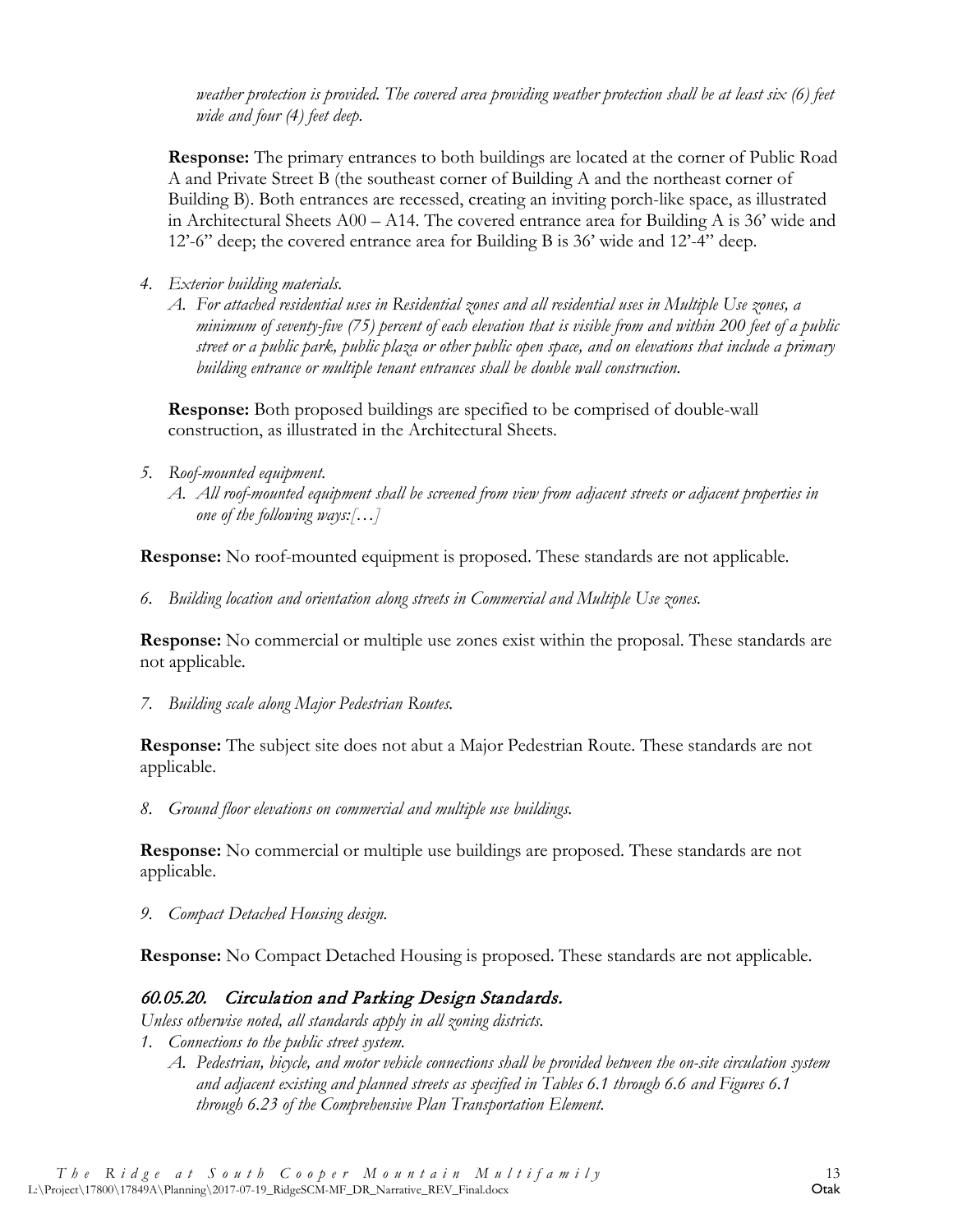**Response**: The Comprehensive Plan Transportation Element has not yet incorporated the South Cooper Mountain plan area. The proposed development connects to the existing street system via a connection to Road 8B, which is a new collector street that was proposed with the overall The Ridge at South Cooper Mountain PUD, and which will provide eventual connection to the North Cooper Mountain Area and to SW Scholls Ferry Road. Road 8B also connects to SW Strobel Road, which is proposed to be upgraded and widened as part of the PUD. Private Street B will connect with future development to the east of the subject site. A proposed northsouth community trail will follow the stream and wetland on site, connecting with SW Scholls Ferry Road to the south and Road 8B to the north (and eventually terminating at the eastern property line of the larger The Ridge at South Cooper Mountain development for future connection with the Creek to Creek Trail). Each of the new streets within the multifamily development includes sidewalks. See Sheet P2.0 for details.

- *2. Loading areas, solid waste facilities and similar improvements.* 
	- *A. All on-site service areas, outdoor storage areas, waste storage, disposal facilities, recycling containers, transformer and utility vaults and similar activities shall be located in an area not visible from a public street, or shall be fully screened from view from a public street.*

**Response:** The solid waste and recycling facilities for the development are located within each building and therefore are not visible from a public street.

*B. Except for manufacturing, assembly, fabricating, processing, packing, storage and wholesale and distribution activities which are the principle use of a building in Industrial districts, all loading docks and loading zones shall be located in an area not visible from a public street, or shall be fully screened from view from a public street.*

**Response:** No loading docks or loading zones are proposed for this development. This standard is not applicable.

*C. Screening from public view for service areas, loading docks, loading zones and outdoor storage areas, waste storage, disposal facilities, recycling containers, transformer and utility vaults and similar activities shall be fully sight-obscuring, shall be constructed a minimum of one foot higher than the feature to be screened, and shall be accomplished by one or more of the following methods:[…]*

**Response:** As stated in the responses to paragraphs A and B, service and storage areas are not visible from the street and screening is not required. This standard is not applicable.

*D. Screening from public view by chain-link fence with or without slats is prohibited.*

**Response:** This standard is not applicable.

- *3. Pedestrian circulation.*
	- *A. Pedestrian connections shall be provided that link to adjacent existing and planned pedestrian facilities as specified in Tables 6.1 through 6.6 and Figures 6.1 through 6.23 of the Comprehensive Plan Transportation Element, and to the abutting public street system and on-site buildings, parking areas, and other facilities where pedestrian access is desired. Pedestrian connections shall be provided except when one or more of the following conditions exist:* 
		- *1. Where physical or topographic conditions, such as a grade change of ten (10) feet or more at a property line to an adjacent pedestrian facility, make connections impractical,*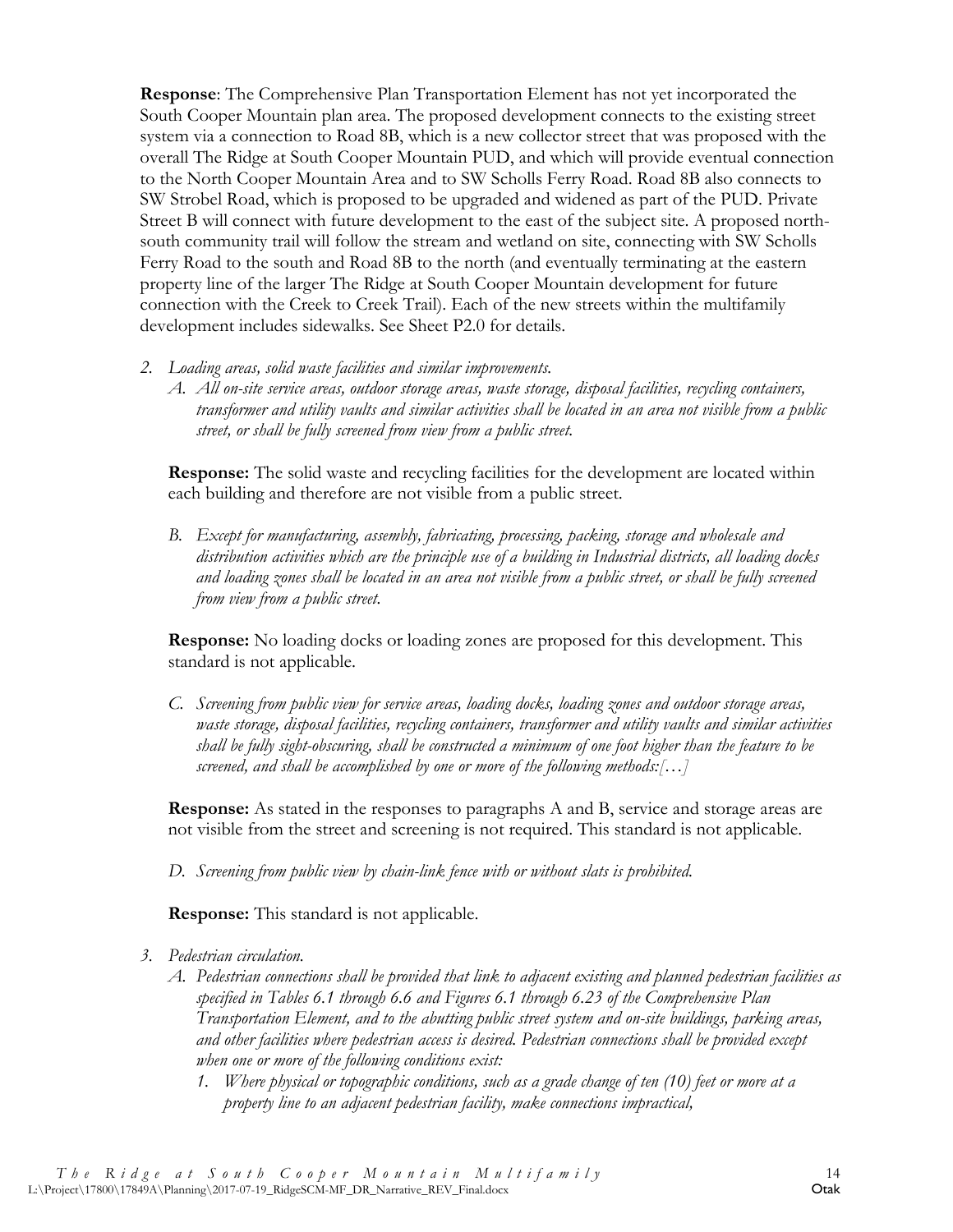- *2. Where uses including manufacturing, assembly, fabricating, processing, packing, storage and wholesale and distribution activities which are the principle use of a building in Industrial districts occur,*
- *3. Where on-site activities such as movement of trucks, forklifts, and other large equipment would present potential conflicts with pedestrians, or*
- *4. Where buildings or other existing development on adjacent lands physically preclude a connection now or in the future.*

**Response**: The Comprehensive Plan Transportation Element has not yet incorporated the South Cooper Mountain plan area. Regarding pedestrian connections associated with streets, sidewalks will be provided along both Streets N-S and E-W, connecting to sidewalks on proposed Road 8B as well as SW Scholls Ferry Road. The proposed north-south community trail on-site will also provide pedestrian connections with SW Scholls Ferry Road and Road 8B, and will eventually connect with the Creek to Creek Trail in the future.

In addition to the sidewalks, on-site pedestrian connections are provided along all remaining sides of each building in the form of raised pedestrian paths. These paths connect with a pedestrian plaza at the western terminus of Private Street B, which then connects with a tiered view terrace, and with the north-south community trail. Refer to Sheet P2.0.

*B. A reasonably direct walkway connection is required between primary entrances, which are the main point(s) of entry where the majority of building users will enter and leave, and public and private streets, transit stops, and other pedestrian destinations.*

**Response:** Primary entrances for each building will be connected to Streets E-W and N-S by direct walkways from each entrance.

*C. A reasonably direct pedestrian walkway into a site shall be provided for every 300 feet of street frontage or for every eight aisles of vehicle parking if parking is located between the building and the street. A reasonably direct walkway shall also be provided to any accessway abutting the site. This standard may be waived when topographic conditions, man-made features, natural areas, etc. preclude walkway extensions to adjacent properties.*

**Response:** For the northern frontage of the development along Road 8B, the pedestrian access points are the north-south community trail and the sidewalk along Public Road A; the distance between these access points is approximately 210 feet.

For the eastern frontages along Public Road A, the distance between sidewalks on Road 8B and Private Street B is approximately 250 feet; the distance between sidewalks on Private Street B and on the south side of Building B is approximately 200 feet.

For the southern frontage along SW Scholls Ferry Road, the pedestrian access points are the north-south community trail and the sidewalk adjacent to the emergency-vehicle-only access from Public Road A; the distance between these access points is approximately 270 feet.

*D. Pedestrian connections through parking lots shall be physically separated from adjacent vehicle parking and parallel vehicle traffic through the use of curbs, landscaping, trees, and lighting, if not otherwise provided in the parking lot design.*

**Response:** Pedestrian walkways are provided adjacent to both buildings to connect the parking areas to the adjacent streets. However, because the parking lots are relatively small,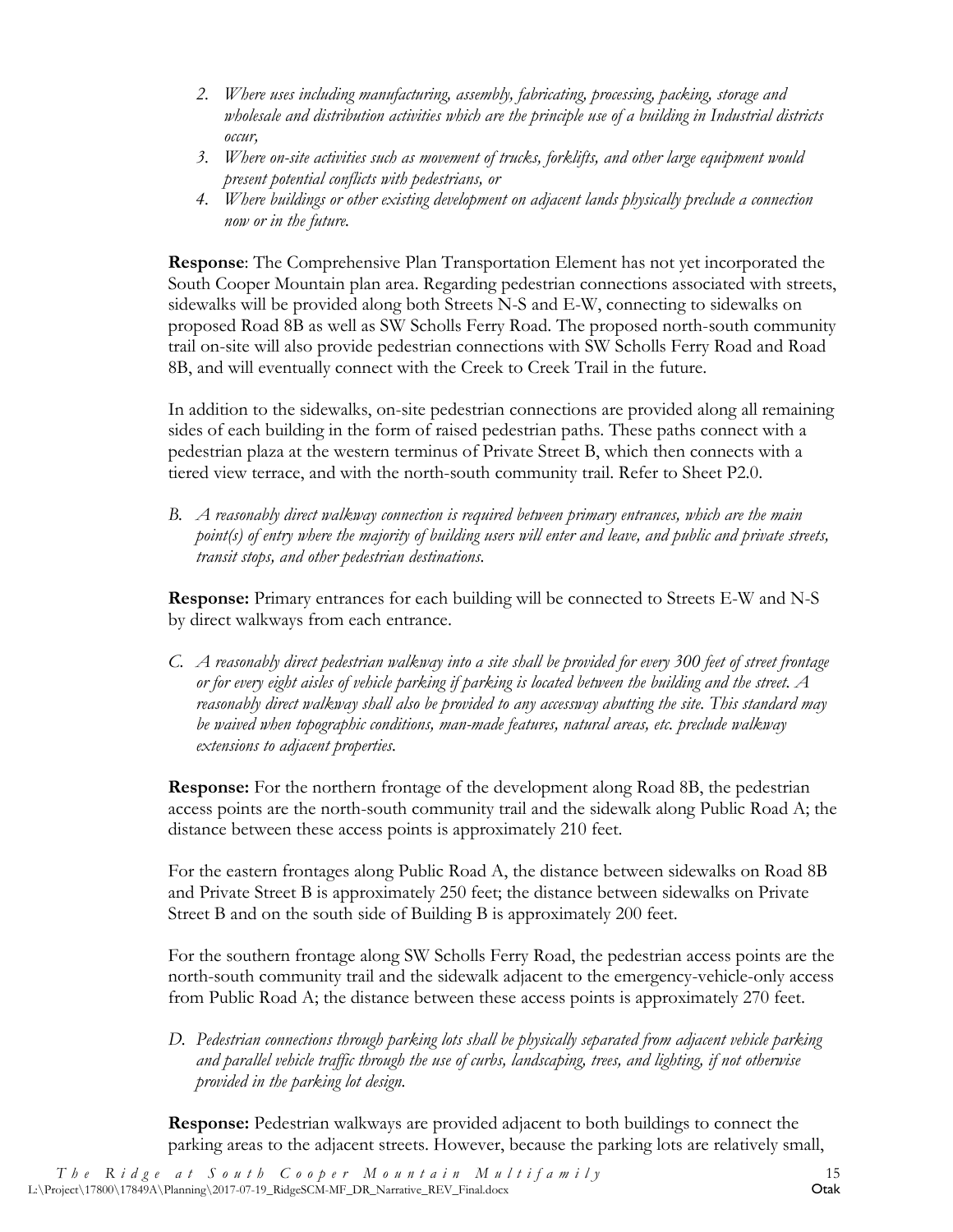no separated walkways are provided to connect the parking areas to the buildings; therefore, this standard is not met. The corresponding Design Guideline 60.15.40.3.D. is addressed below in section V.B Design Review Guidelines

*E. Where pedestrian connections cross driveways or vehicular access aisles a continuous walkway shall be provided, and shall be composed of a different paving material than the primary on-site paving material.*

**Response:** Where pedestrian walkways cross driveways or vehicular access aisles, the paving material will be concrete to distinguish it from the primary paving material.

*F. Pedestrian walkways shall have a minimum of five (5) foot wide unobstructed clearance and shall be paved with scored concrete or modular paving materials. In the event that the Americans with Disabilities Act (ADA) contain stricter standards for any pedestrian walkway, the ADA standards shall apply.* 

**Response:** All pedestrian walkways will be constructed to a minimum width of 5 feet and provide unobstructed conveyance for all, including those with disabilities.

- *4. Street frontages and parking areas.*
	- *A. Surface parking areas abutting a public street shall provide perimeter parking lot landscaping which meets one of the following standards:*
		- *1. A minimum six (6)-foot wide planting strip between the right-of-way and the parking area. Pedestrian walkways and vehicular driveways may cross the planting strip. Trees shall be planted at a minimum 2 1/2 inch caliper at a maximum of thirty (30) feet on center. Planting strips shall be planted with an evergreen hedge that will provide a 30-inch high screen and fifty (50) percent opacity within two years. The maximum height shall be maintained at no more than thirty-six (36) inches. Areas not covered by trees or hedge shall be landscaped with live ground cover. Bumper overhangs which intrude into the planting strip shall not impact required trees or hedge; or*
		- *2. A solid wall or fence 30 to 36 inches in height parallel to and not nearer than four (4) feet from the*  right-of-way line. The area between the wall or fence and the street line shall be landscaped with live *ground cover. Pedestrian walkways and vehicular driveways may cross the wall or fence.*

**Response:** Although a 6-foot wide planting strip is provided between the Road 8B right-of-way and the parking lot for Building A, it does not meet the planting standard requiring trees. The corresponding Design Guideline 60.05.40.4 is addressed below in section V.B. Design Review Guidelines.

- *5. Parking area landscaping.*
	- *A. Landscaped planter islands shall be required according to the following: 1. Residential uses in residential zones, one for every eight (8) contiguous parking spaces.[…]*

**Response:** Landscaped planter islands are provided within both parking lots, but the standard requiring one island for every 8 contiguous spaces is not met for one portion of the Building B lot. The corresponding Design Guideline 60.05.40.5 is addressed below in section V.B. Design Review Guidelines.

*B. The island shall have a minimum area of 70 square feet, and a minimum width of 6 feet, and shall be curbed to protect landscaping. The landscaped island shall be planted with a tree having a minimum mature height of 20 feet. If a pole-mounted light is proposed to be installed within a landscaped planter island, and an applicant demonstrates that there is a physical conflict for siting the tree and the polemounted light together, the decision-making authority may waive the planting of the tree, provided that at*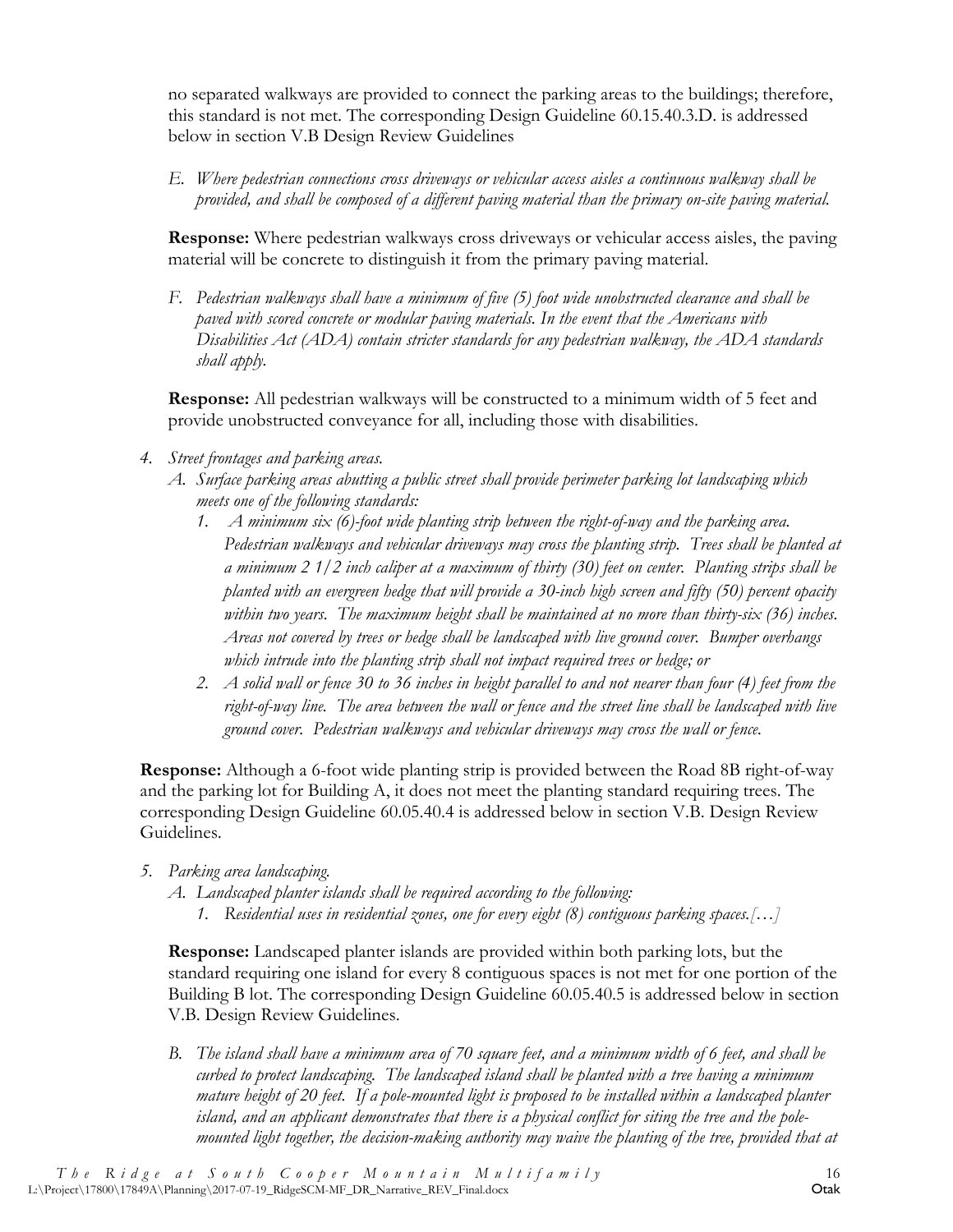*least seventy-five (75) percent of the required islands contain trees. Landscaped planter islands shall be evenly spaced throughout the parking area.*

**Response:** Each landscaped planter island provided in the two parking lots exceeds 70 square feet in area and 6 feet in width, and has curbs on all sides. Each island is planted with at least one tree with a minimum mature height of 20 feet. Refer to Landscape Sheets L1.1- L3.0.

- *C. Linear raised sidewalks and walkways within the parking area connecting the parking spaces and onsite building(s) may be counted towards the total required number of landscaped islands, provided that all of the following is met:*
	- *1. Trees are spaced a maximum of 30 feet on center on a minimum of one side of the sidewalk.*
	- *2. The minimum unobstructed sidewalk width is five feet.*
	- *3. The sidewalk is separated from the parking area by curbs, bollards, or other means on both sides.*
	- *4. Trees are located in planting area with groundcover or planted in covered tree wells.*
	- *5. Trees within the linear sidewalk area shall constitute no more than 50 percent of the total required number of trees within required landscaped planter islands. All remaining required trees shall be located within landscaped planter islands.*

**Response:** No linear raised sidewalks are proposed in the parking areas. This standard is not applicable.

*D. Trees planted within required landscaped planter islands or the linear sidewalk shall be of a type and species identified by the City of Beaverton Street Tree List or an alternative approved by the City Arborist.*

**Response:** All proposed trees are on the City of Beaverton Street Tree List.

*6. Off-Street parking frontages in Multiple Use zones.* 

**Response:** This application does not propose any Multiple Use Zones. This standard is not applicable.

*7. Sidewalks along streets and primary building elevations in Commercial and Multiple Use zones.* 

**Response:** This application does not propose any Multiple Use or Commercial Zones. This standard is not applicable.

- *8. Connect on-site buildings, parking, and other improvements with identifiable streets and drive aisles in Residential, Commercial, and Multiple Use zones.* 
	- *A. Parking lot drive aisles that link public streets and/or private streets with parking stalls shall be designed as private streets consistent with the standard as described under Section 60.05.20.8.B., unless one of the following is met:*
		- *1. The parking lot drive aisle is less than 100 feet long;*
		- *2. The parking lot drive aisle serves 2 or less residential units; or*
		- *3. The parking lot drive aisle provides direct access to angled or perpendicular parking stalls.*

**Response:** This standard is not applicable because all parking lot drive aisles provide direct access to perpendicular parking stalls.

*B. Private streets, common greens, and shared courts shall meet the following standards: 1. Private streets serving non-residential uses and residential uses having five or more units shall have raised curbs and minimum five (5) foot wide unobstructed sidewalks on both sides.*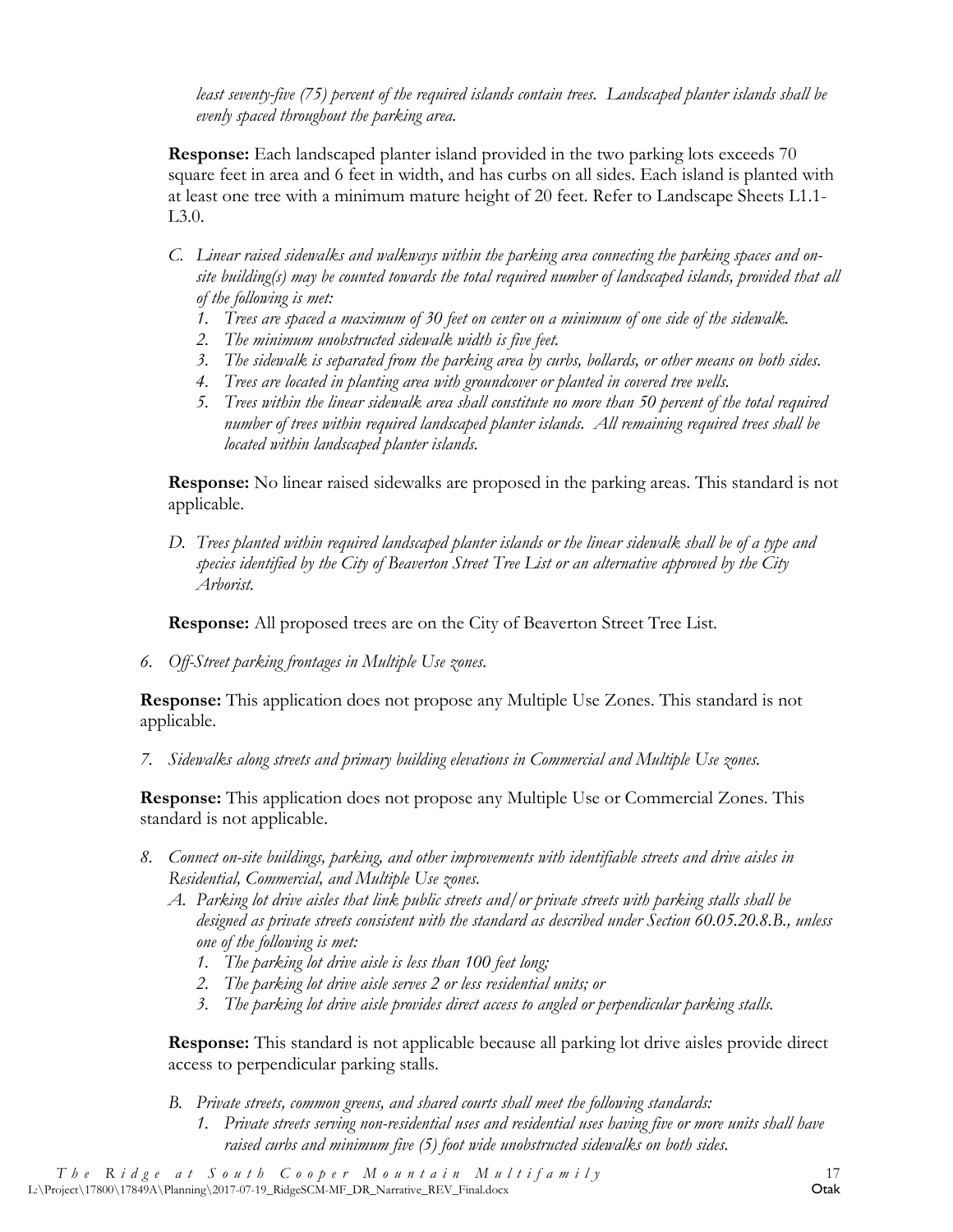**Response:** Private Street B is a private street serving more than five units; this standard is applicable. Both streets are proposed to have raised curbs and 5 foot wide unobstructed sidewalks on both sides.

*2. Private streets serving less than five (5) residential units shall have raised curbs and a minimum five (5) foot wide unobstructed sidewalk on at least one side.*

**Response:** The private streets serve more than five units. This standard is not applicable.

*3. When common greens and shared courts are utilized, an unobstructed walkway a minimum of five (5) feet wide shall be provided within the common green or shared court.* 

**Response:** Common greens and shared courts are not utilized. This standard is not applicable.

- *9. Ground floor uses in parking structures.*
	- *A. Parking structures located on Major Pedestrian Routes shall incorporate one or more active retail or commercial uses other than parking at ground level along the entire portion of the structure fronting onto such routes. Compliance to this standard is not required when a semi-subterranean parking structure is proposed, provided that the height of such structures, or portions thereof, is not greater than three and onehalf (3 1/2) feet above the elevation of the adjoining walkway or sidewalk.*

**Response:** No parking structures are proposed. The criterion is not applicable

#### 60.05.25. Landscape, Open Space, and Natural Areas Design Standards.

*Unless otherwise noted, all standards apply in all zoning districts.*

- *[…]*
- *3. Minimum landscape requirements for residential developments consisting of eight (8) or more units of Attached Housing or Compact Detached Housing.*

**Response:** Where it's possible to meet the Design Standards under Section 60.05.25.3., these standards are addressed below in section V.B Design Review Guidelines In addition, the corresponding Design Guidelines for Section 60.05.45.1., guiding common open space for residential uses, are also addressed under the Design Guidelines portion of this narrative.

- *A. Common open space shall consist of active, passive, or both open space areas, and shall be provided as follows:*
	- *1. A minimum of 15% of the gross site area shall be landscaped as defined in Section 60.05.25.4.*

**Response:** With a total of 64,513 square feet, 35.3 percent of the approximately 4.19 acre gross site area is landscaped. This includes the area of the pedestrian plaza and the tiered view terrace, pursuant to Section 60.05.25.4.F.

*2. For developments that are part of a Planned Unit Development, provisions of Section 60.35.15.4. shall apply.* 

**Response:** The proposed multifamily development is part of The Ridge at South Cooper Mountain Planned Unit Development, and is subject to the provisions of Section 60.35.15.4. Standards A-E of this section are addressed below in section V.B Design Review Guidelines: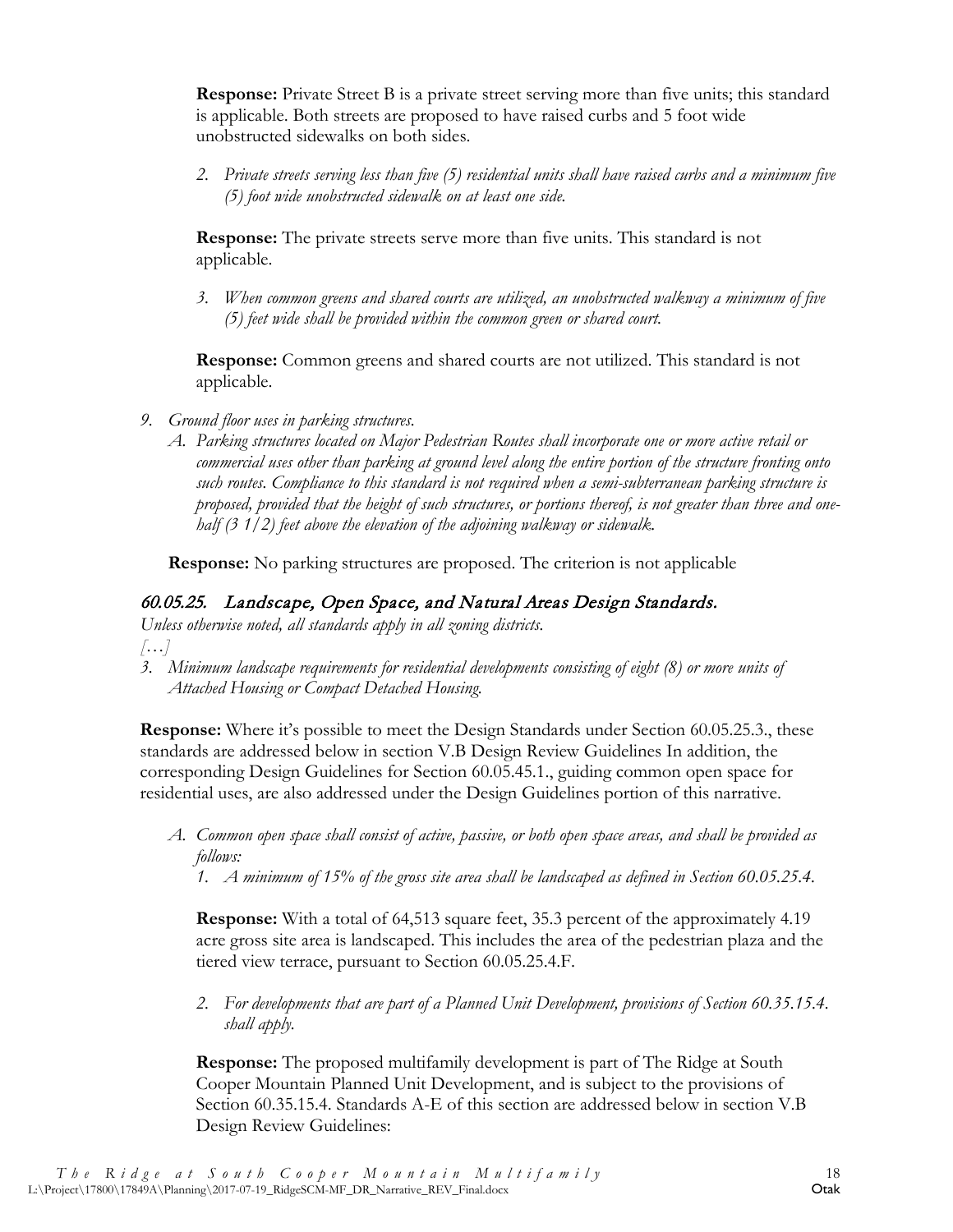#### Section 60.35.15.4 Active Open Space

*Active open space areas are common areas that may be gathering spots, community rooms, play areas, overlooks, or any that consist of active uses for owners, residents, or the community at large. Active open space shall meet the following criteria:*

*A. Active open space that is provided outdoors shall be no smaller than the minimum lot size requirement of the underlying zoning district with a minimum width 40 feet. For properties in multiple use zoning districts with no minimum lot size active open space areas shall be a minimum of 5,000 square feet in area. The Planning Commission may modify this requirement to accommodate trails, overlooks, and other types of recreational features which serve the residents of the development.* 

**Response:** The Ridge at South Cooper Mountain PUD included a plan for open space, both passive and active. This proposal represents Phase 2 in implementing said PUD. Accordingly, the land uses described in their proposal constitutes a refinement of the open space plan for this section of the PUD. Active open space for the proposed development is provided by the north-south community trail, the play area and lawn area to the west of Building B, the tiered view terrace adjacent to the water quality facility, and the pedestrian plaza at the terminus of Private Street B. The total area of active open space is 24,218 square feet, which exceeds the minimum lot size requirements for the R1 zone (1,000 square feet). However, due to constraints imposed by the site's topography and natural resource area to the west, the children's play area, lawn area, plaza, and view terrace areas have a linear configuration and are unable to meet the 40-foot minimum width standard. The specifics of active open space provisions are discussed in the response to corresponding Design Guideline 60.05.45.1.A-D, below in section V.B Design Review Guidelines

*B. Active open space may abut a Collector or greater classified street as identified in the City's adopted Functional Classification Plan, when separated from the street by a constructed barrier, such as a fence or wall, at least three (3) feet in height.*

**Response:** Active open space for the development does not abut a Collector or greater street. This standard is not applicable.

- *C. Active Open Space shall be physically accessible to all residents of the development.*
- **Response:** The community trail, pedestrian plaza, play area, lawn area, and view terrace area are all accessible to residents via ADA-compliant paved pathways that connect to the paved on-site circulation system. Refer to the site plan on Sheet P2.0.
- *D. Active open space shall include physical improvements to enhance the area. Physical improvements may include; benches, gazebos, plazas, picnic areas, playground equipment, sport courts, swimming/wading pools, indoor clubhouses or meeting facilities, play fields, or other items permitted by the Planning Commission.*

**Response:** Playground equipment, picnic tables, and benches are provided in the play area and pedestrian plaza. See Sheet L1.1 for amenity area layout plan. The images below depict the types of play structures and fields that are proposed.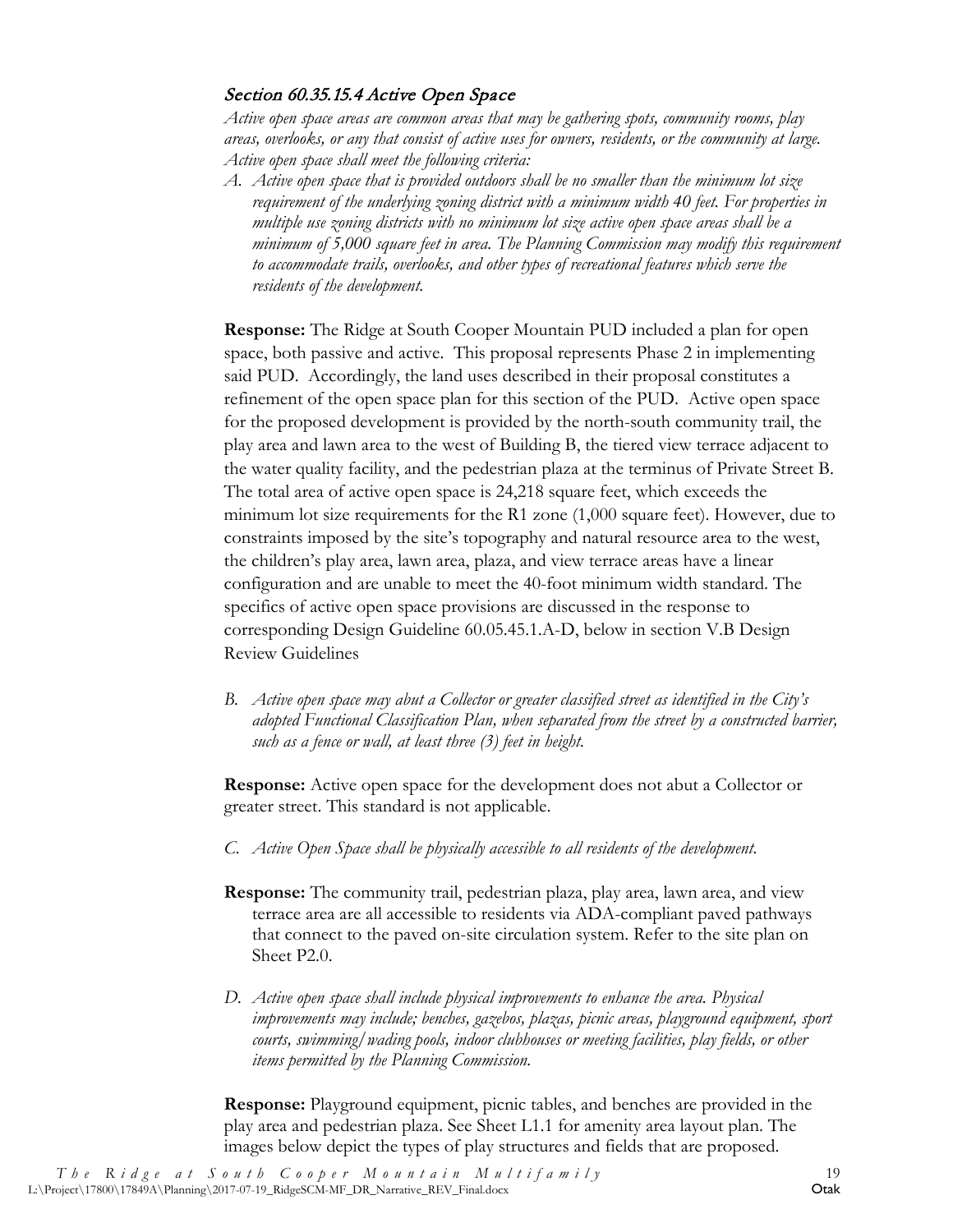

*E. Floor area within buildings devoted to common uses which serve the residents of the development, such as indoor pools, game rooms, or community rooms, may be counted towards Active Open Space requirements based on the total floor area devoted to such uses.*

**Response:** Building B includes an indoor fitness room, comprising 521 square feet of the active open space provided on-site.

*B. At least twenty-five (25) percent of the total required open space area shall be active open space.* 

**Response:** The overall PUD for The Ridge at South Cooper Mountain provides for 25 percent of its open space to be active open space. The PUD proposal assigned 18,800 square feet of this active open space to the subject site. The current proposal for the multifamily development includes 24,218 square feet of active open space.

*C. For the purposes of this Section, environmentally sensitive areas shall be counted towards the minimum common open space requirement. Aboveground landscaped water quality treatment facilities shall be counted toward the minimum common open space requirement.*

**Response:** The proposed project includes sensitive area that may be considered open space. With provision of roughly 35% of the site on open space, inclusion of the sensitive area is not required to meet the minimum threshold however.

*D. For the purposes of this Section, vehicular circulation areas and parking areas, unless provided as part of a common green or shared court, shall not be considered common open space.*

**Response:** The provided common open space does not include the land proposed for parking or vehicular circulation.

*E. Individual exterior spaces such as outdoor patios and decks constructed to serve individual units shall count toward the common open space requirement, with the following restrictions: 1. Only a maximum of 120 square feet per unit may count toward the requirement.*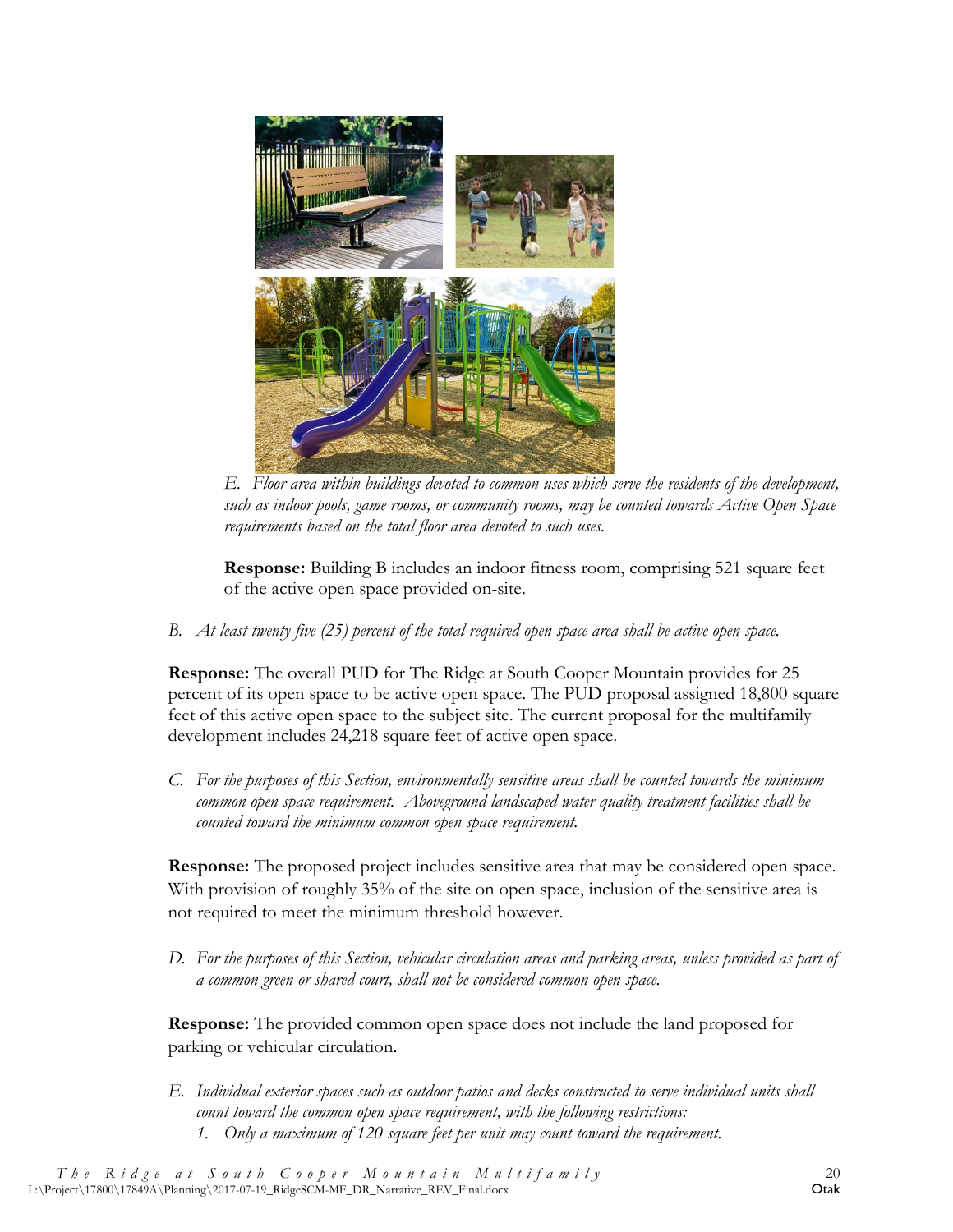*2. Only patios and decks provided on the ground floor elevation level may count toward the requirement.* 

**Response:** No such individual exterior spaces are included within the lands set aside as open space.

*F. Common open space shall not abut a Collector or greater classified street as identified in the City's adopted Functional Classification Plan, unless that common open space shall be allowed adjacent to these street classifications where separated from the street by a constructed barrier at least three (3) feet in height.*

**Response:** Active open space for the development does not abut a Collector or greater street. This standard is not applicable.

*G. Common open space shall be no smaller than 640 square feet in area, shall not be divided into areas smaller than 640 square feet, and shall have minimum length and width dimensions of 20 feet.* 

**Response:** The only area of common open space that does not meet these standards is the lawn area adjacent to the playground, which is approximately 15 feet wide.

*H. In phased developments, common open space shall be provided in each phase of the development consistent with or exceeding the requirements for the size and number of dwelling units proposed.*

**Response:** The proposal does not include phased development. This standard is not applicable.

- *I. Active common open spaces shall be included in all developments, and shall include at least two (2) of the following improvements:*
	- *1. A bench or other seating with a pathway or other pedestrian way;*
	- *2. A water feature such as a fountain;*
	- *3. A children's play structure;*
	- *4. A gazebo;*
	- *5. Clubhouse;*
	- *6. Tennis courts;*
	- *7. An indoor or outdoor sports court; or*
	- *8. An indoor or outdoor swimming and/or wading pool.*
	- *9. Plaza*

**Response:** Active open spaces proposed on-site include a pedestrian plaza, benches, and a children's play structure.

- *J. The decision-making authority shall be authorized to consider other improvements in addition to those provided under subsection I, provided that these improvements provide a similar level of active common open space usage.*
- *4. Additional minimum landscape requirements for Attached Housing and Compact Detached Housing: A. All front yard areas and all required open space areas not occupied by structures, walkways, driveways, plazas or parking spaces shall be landscaped.*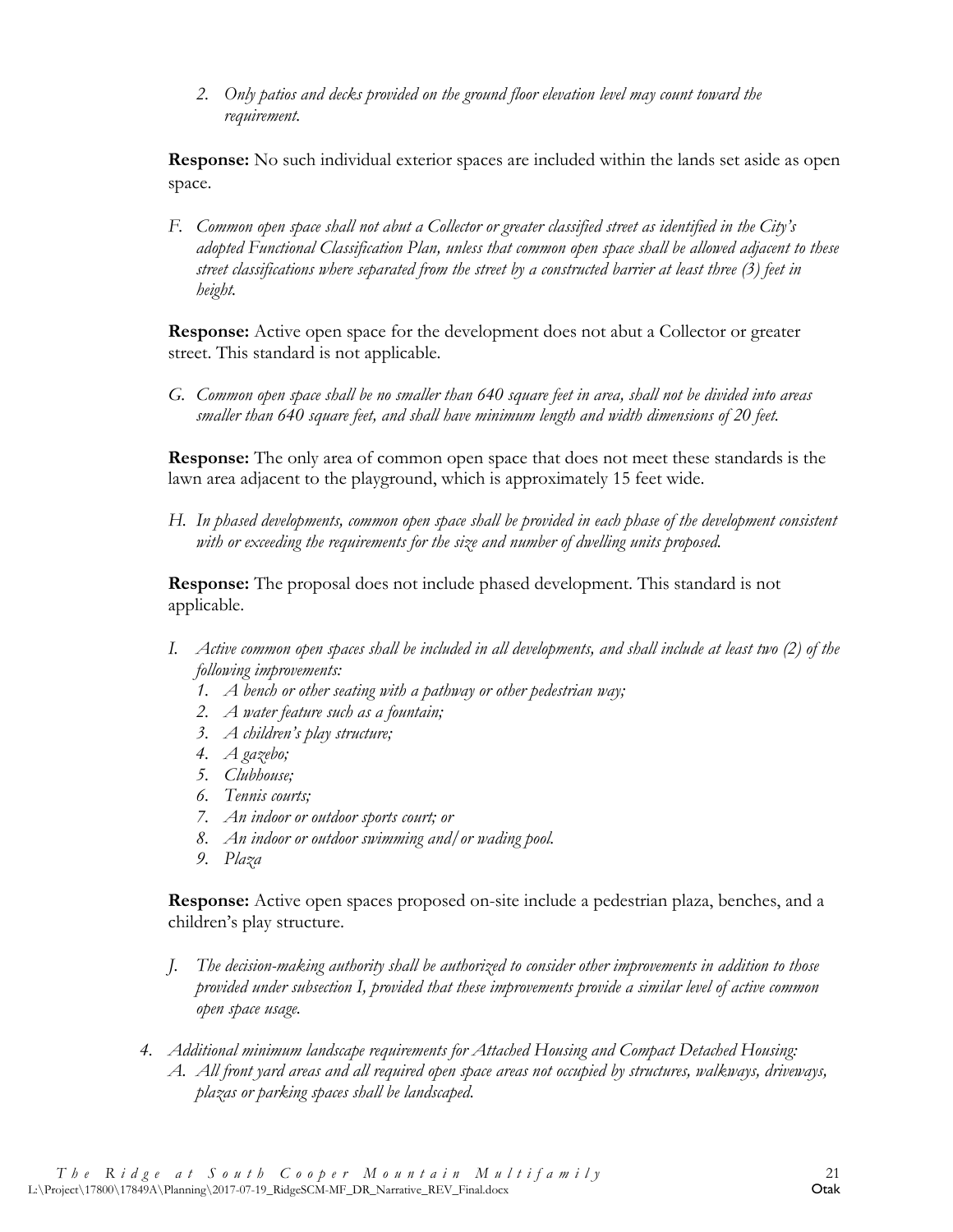**Response:** All front yard areas and unpaved open space areas are landscaped. Refer to landscape plans on Sheets L1.1-L3.0.

*B. Landscaping shall include live plants or landscape features such as fountains, ponds or other landscape elements. Bare gravel, rock, bark and similar materials are not a substitute for plant cover, and shall be limited to no more than twenty-five (25) percent of the landscape area.*

**Response:** Landscape plantings are proposed to cover the majority of the landscape area. Gravel, rock, and bark are limited to less than 25 percent of the landscape area.

*C. For the purposes of this Section, vehicular circulation areas and parking areas, unless provided as part of a shared court, shall not be considered landscape area.* 

**Response:** The provided common open space does not include the land proposed for parking or vehicular circulation.

- *D. All street-facing building elevations shall have landscaping along their foundation. When a porch obstructs a foundation, landscaping shall be installed along the outer edge of the porch. This landscaping requirement shall not apply to portions of the building facade that provide access for pedestrians or vehicles to the building, or for plazas adjacent to the building. The foundation landscaping shall meet the following minimum standards:*
	- *1. The landscaped area shall be at least three (3) feet wide; and,*

**Response:** Both proposed buildings have landscaping along their foundations that face onto Public Road A and Private Street B. In general, the landscaping occupies the full front and side yard setback areas, and is approximately 10 feet wide. The foundation landscaping is more than 3 feet wide along each street-facing foundation.

*2. For every three (3) lineal feet of foundation, an evergreen shrub having a minimum mature height of twenty-four (24) inches shall be planted; and,*

**Response:** Columnar trees and evergreen shrubs with a mature height of 24 inches are provided, for at least every three lineal feet of foundation.

*3. Groundcover plants shall be planted in the remainder of the landscaped area.*

**Response:** Groundcover plants are planted in the remainder of the foundation landscape area.

- *E. The following minimum planting requirements for required landscaped areas shall be complied with. These requirements shall be used to calculate the total number of trees and shrubs to be included within the required landscape area:*
	- *1. One (1) tree shall be provided for every eight hundred (800) square feet of required landscaped area. Evergreen trees shall have a minimum planting height of six (6) feet. Deciduous trees shall have a minimum caliper of 1.5 inches at time of planting.*

**Response:** The proposal includes 57,583 square feet of required landscaped area and 95 trees. This is equivalent to one tree for every 606 square feet of landscape. Planned evergreen trees have a minimum planting height of six feet and deciduous trees have a minimum caliper of 1.5 inches.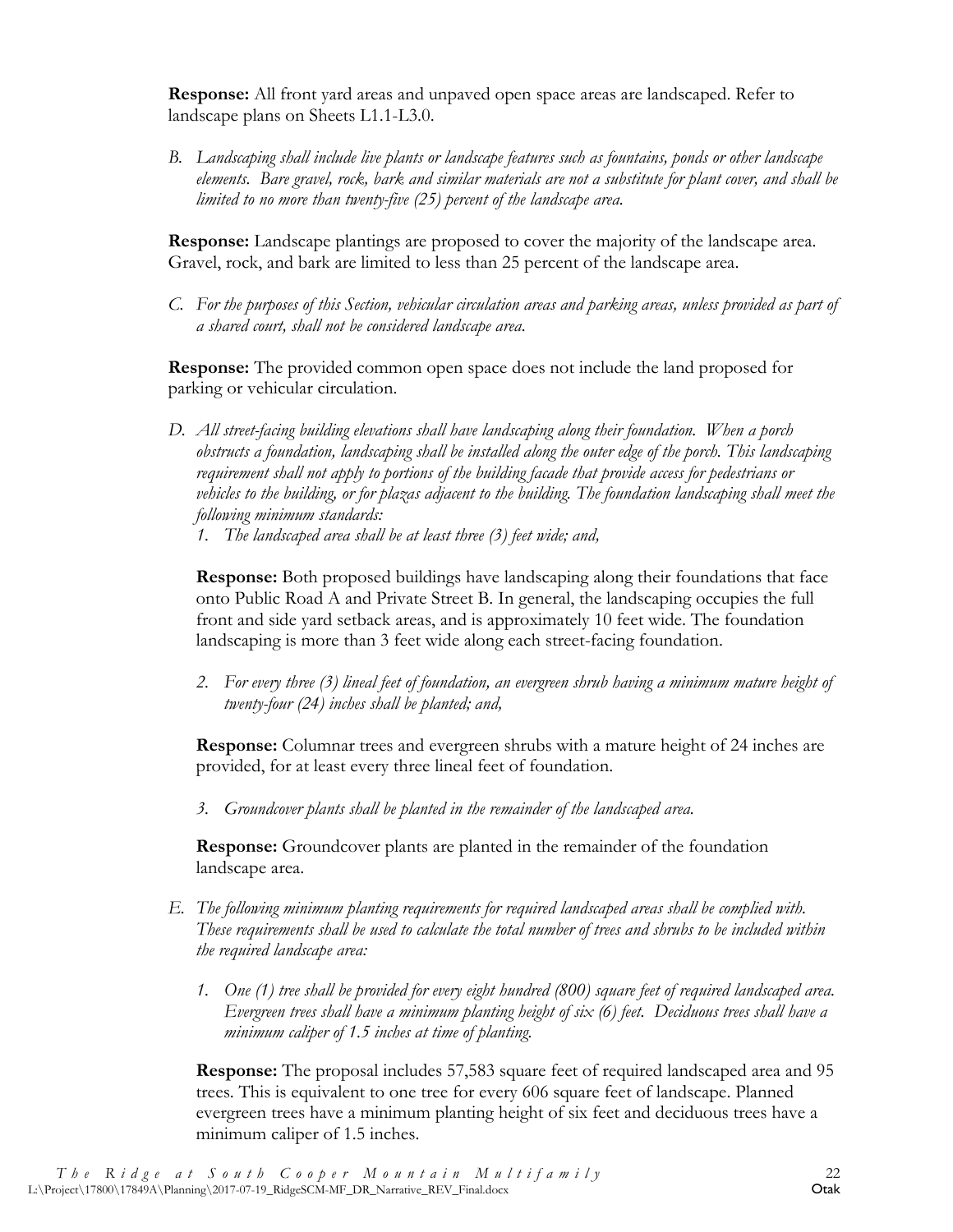*2. One (1) evergreen shrub having a minimum mature height of forty-eight (48) inches shall be provided for every four hundred (400) square feet of required landscaped area.*

**Response:** The proposal includes 1,869 shrubs, which is equivalent to one shrub for every 30 square feet of landscape.

*3. Live ground cover consisting of low-height plants, or shrubs, or grass shall be planted in the portion of the landscaped area not occupied by trees or evergreen shrubs. Bare gravel, rock, bark or other similar materials may be used, but are not a substitute for ground cover plantings, and shall be limited to no more than twenty-five (25) percent of the required landscape area.*

**Response:** Live ground cover plantings are planned for the areas surrounding trees and shrubs landscape area. Gravel, rock, and bark are limited to less than 25 percent of the landscape area.

- *F. A hard surface pedestrian plaza or combined hard surface and soft surface pedestrian plaza, if proposed shall be counted towards meeting the minimum landscaping requirement, provided that the hard-surface portion of the plaza shall not exceed twenty-five (25) percent of the minimum landscaping requirement. When a shared court is utilized in a residential development in a Multiple Use zone, hard surface areas shall not exceed seventy-five (75) percent of the minimum landscaping requirement. A hard surface area shall be comprised of the following:* 
	- *1. Brick pavers, or stone, scored, or colored concrete; and,*

**Response:** The pedestrian plaza will be composed of scored concrete and at 6,930 square feet, comprising 12 percent of the landscaped area on-site. With a required minimum landscaping of 27,377 square feet, this represents 25% of the minimum.

*2. One (1) tree having a minimum mature height of twenty (20) feet for every three hundred (300) square feet of plaza square footage; and,*

**Response:** The pedestrian plaza does include four large trees. However, the plaza spaces do not meet the tree spacing standard. The corresponding Design Guidelines 60.05.45.A-B are addressed below in section IV.B. 40.20  $|GB1|$ .

*3. Street furniture including but not limited to benches, tables, chairs, and trash receptacles; and,*

**Response:** The plaza spaces include benches for seating.

*4. Pedestrian scale lighting consistent with the City's Technical Lighting Standards.*

**Response:** The lighting plan includes four pedestrian scale lampposts consistent with the City's Technical Lighting Standards.

*[…]*

*7. Shared Courts. The purpose of the shared court standards is to allow streets that accommodate pedestrians and vehicles within the same circulation area, while ensuring that all can use the area safely. See Figure 3. Special paving and other street elements should be designed to encourage slow vehicle speeds and to signify the shared court's intended use by pedestrians as well as vehicles. See Figure 4. Access from a shared court is limited to ensure low traffic volumes that can allow a safe mixing of pedestrians and vehicles. Shared courts are limited to zones intended for more intense development to facilitate efficient use of land while preserving the landscape-intensive character of lower-density zones. The following standards apply to shared courts:*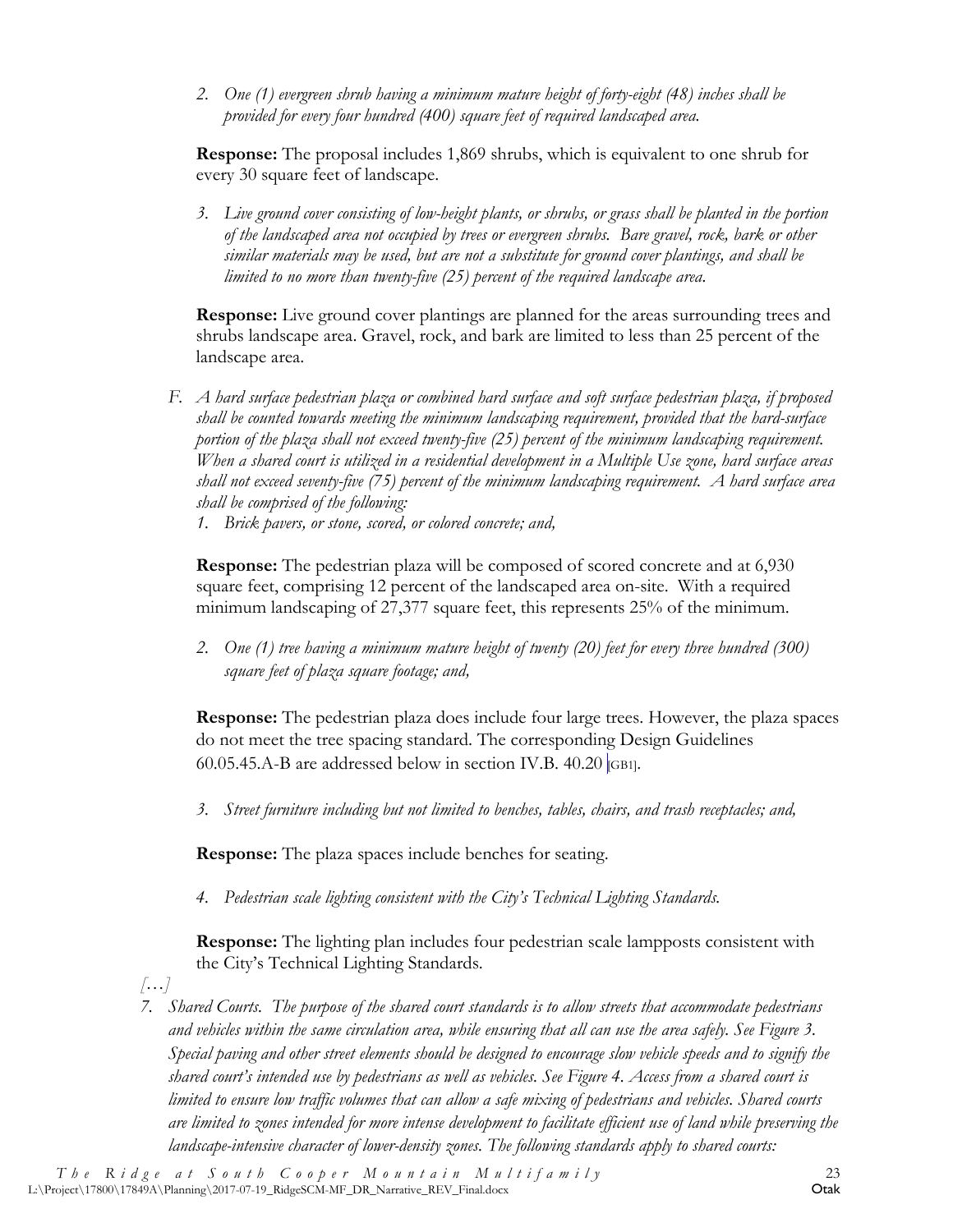#### *[…]*

**Response:** Shared courts are not part of the proposed development. These standards are not applicable.

*8. Retaining walls. Retaining walls greater than six (6) feet in height or longer than fifty (50) lineal feet used in site landscaping or as an element of site design shall be architecturally treated with contrasting scoring, or texture, or pattern, or off-set planes, or different applied materials, or any combination of the foregoing, and shall be incorporated into the overall landscape plan, or shall be screened by a landscape buffer. Materials used on retaining walls should be similar to materials used in other elements of the landscape plan or related buildings, or incorporate other landscape or decorative features exclusive of signs. If screening by a landscape buffer is utilized, a buffer width of at least five (5) feet is required, landscaped to the B3-High Screen Buffer standards.*

**Response:** Retaining walls are proposed in several locations throughout the site. Portions of these retaining walls exceed 6 feet in height or 50 lineal feet in length, as shown on Sheets P4.0- P4.2 and are subject to these standards. The subject retaining walls will be incorporated into the overall landscape plan. On the south and west sides of the site, the applicant proposes the use of mechanically stabilized earth (MSE) walls with texture and/or pattern to minimize the visual impact of the walls. Landscape plantings will further soften the visual impact. On the east side of Public Road A, an ultrablock wall is proposed. Said wall is temporary; upon future development of the property to the east, the wall will be replaced by proper street upgrades such as a sidewalk and planting strip, the responsibility of the developer of the eastern site.

- *9. Fences and walls.* 
	- *A. Fences and walls shall be constructed of any materials commonly used in the construction of fences and walls such as wood, stone, rock, or brick, or other durable materials.*
	- *B. Chain link fences are acceptable as long as the fence is coated and includes slats made of vinyl, wood or other durable material. Slats may not be required when visibility into features such as open space, natural areas, parks and similar areas is needed to assure visual security, or into on-site areas in industrial zones that require visual surveillance.*
	- *C. Masonry walls shall be a minimum of six inches thick. All other walls shall be a minimum of three inches thick.*
	- *D. For manufacturing, assembly, fabricating, processing, packing, storage and wholesale and distribution activities which are the principle use of a building in Industrial districts, the preceding standards apply when visible from and within 200 feet of a public street.*
	- *E. Fences and walls:*
		- *1. May not exceed three feet in height in a required front yard along streets, except required above ground stormwater facilities fencing which may be four feet in height in a required front yard, and eight feet in all other locations.*
		- *2. May be permitted up to six feet in a required front yard along designated Collector and Arterial streets.*
		- *3. For detached housing along streets and housing facing common greens and shared courts in Multiple Use zones, 3 feet high fences and walls are permitted in front of the building, and on corner lots abutting a street, along the side of the building. Higher fences and walls are permitted on corner lots along the side of the building beginning within 15 feet of the back end of the building nearest to the property line.*

**Response**: The proposed retaining walls will be constructed of materials commonly used in the construction of walls, as described above, and will not exceed 3 feet in height in a required front yard along streets. The only proposed fencing is for the stormwater detention pond on-site, and will be 4-foot high wood split-rail fence.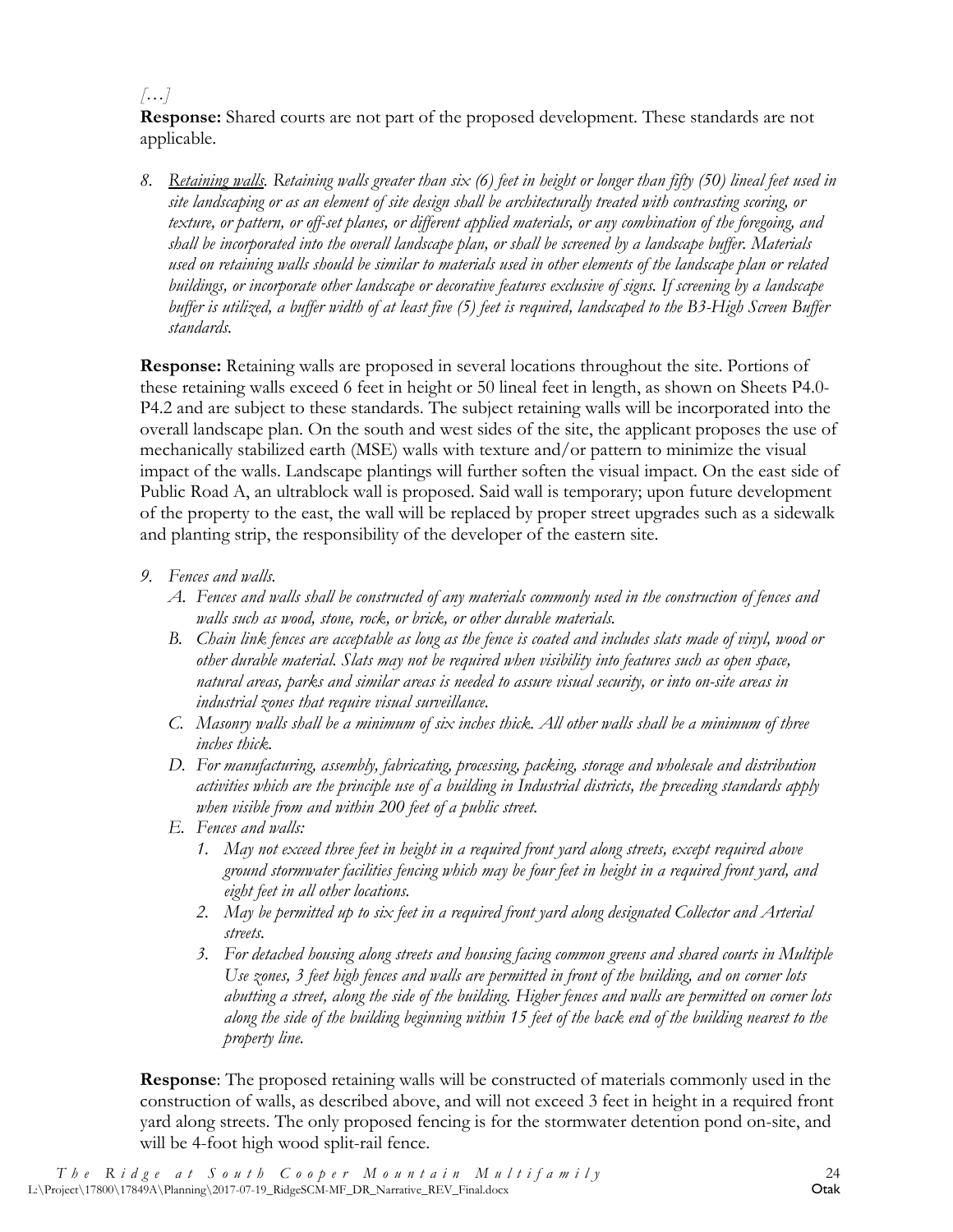- *10. Minimize significant changes to existing on-site surface contours at residential property lines. Exempting the circumstances listed in Section 60.15.10.2, the following standards shall apply to design review proposals where grading is proposed:*
	- *A. When grading a site within twenty-five (25) feet of a property line within or abutting any residentially zoned property, the on-site surface contours shall observe the following: [...]*

**Response:** The proposed multifamily development is Phase 2 of a larger PUD—The Ridge at South Cooper Mountain. The PUD development area is bounded on the north and east by farmland zoned Washington County AF-20, to the south by SW Scholls Ferry Road, and to the west by SW Strobel Road, which will become a public road with this development. No grading is proposed within 25 feet of a property line within or abutting any residentially zoned property. This standard is not applicable.

*B. Notwithstanding the requirements of subsection A. above, grading within 25 feet of a property line shall not change the existing slopes by more than ten percent within a tree root zone of an identified significant grove or tree, or an identified historic tree located on an abutting property unless evidence provided by a certified arborist supports additional grading that will not harm the subject grove or tree.*

**Response:** There are no identified significant groves or trees, or identified historic trees, located on abutting properties with tree root zones within 25 feet of the subject site's property lines. This standard is not applicable.

*11. Integrate water quality, quantity, or both facilities. Non-vaulted surface stormwater detention and treatment facilities having a side slope greater than 2:1 shall not be located between a street and the front of an adjacent building.*

**Response**: A stormwater detention facility is located in the southwest corner of the site. It is not located between a street and the front of an adjacent building.

*12. Natural areas. Development on sites with City-adopted natural resource features such as streams, wetlands, significant trees and significant tree groves, shall preserve and maintain the resource without encroachment into any required resource buffer standard unless otherwise authorized by other City or CWS requirements.* 

**Response**: The site is adjacent to a stream and vegetated corridor to the west, and the on-site stormwater detention facility does encroach slightly into the vegetated corridor. CWS provided initial authorization for this encroachment pursuant to the SPL that was issued for The Ridge at South Cooper Mountain PUD (attached as Appendix C). The SPL will be amended to address minor changes to final site configuration for the multifamily development. There is no net increase in encroachment into the natural resource area, but the location of the encroachment has changed slightly from the initial SPL.

*13. Landscape buffering and screening. All new development and redevelopment in the City subject to Design Review shall comply with the landscape buffering requirements of Table 60.05-2. and the following standards. For purposes of this Section, a landscape buffer is required along the side and rear of properties between different zoning district designations. A landscape buffer is required for non-residential land uses and parks in Residential zoning districts. Both buffering standards and side and rear building setback requirements shall be met. Only landscaping shall be allowed in the landscape buffer areas. Buffer areas and building setback standards are measured from the property line, they are not additive. Where a yard setback width is less than a landscape buffer width, the yard setback width applies to the specified buffer designation (B1, B2, or B3 as appropriate). A landscape buffer width cannot exceed a minimum yard setback*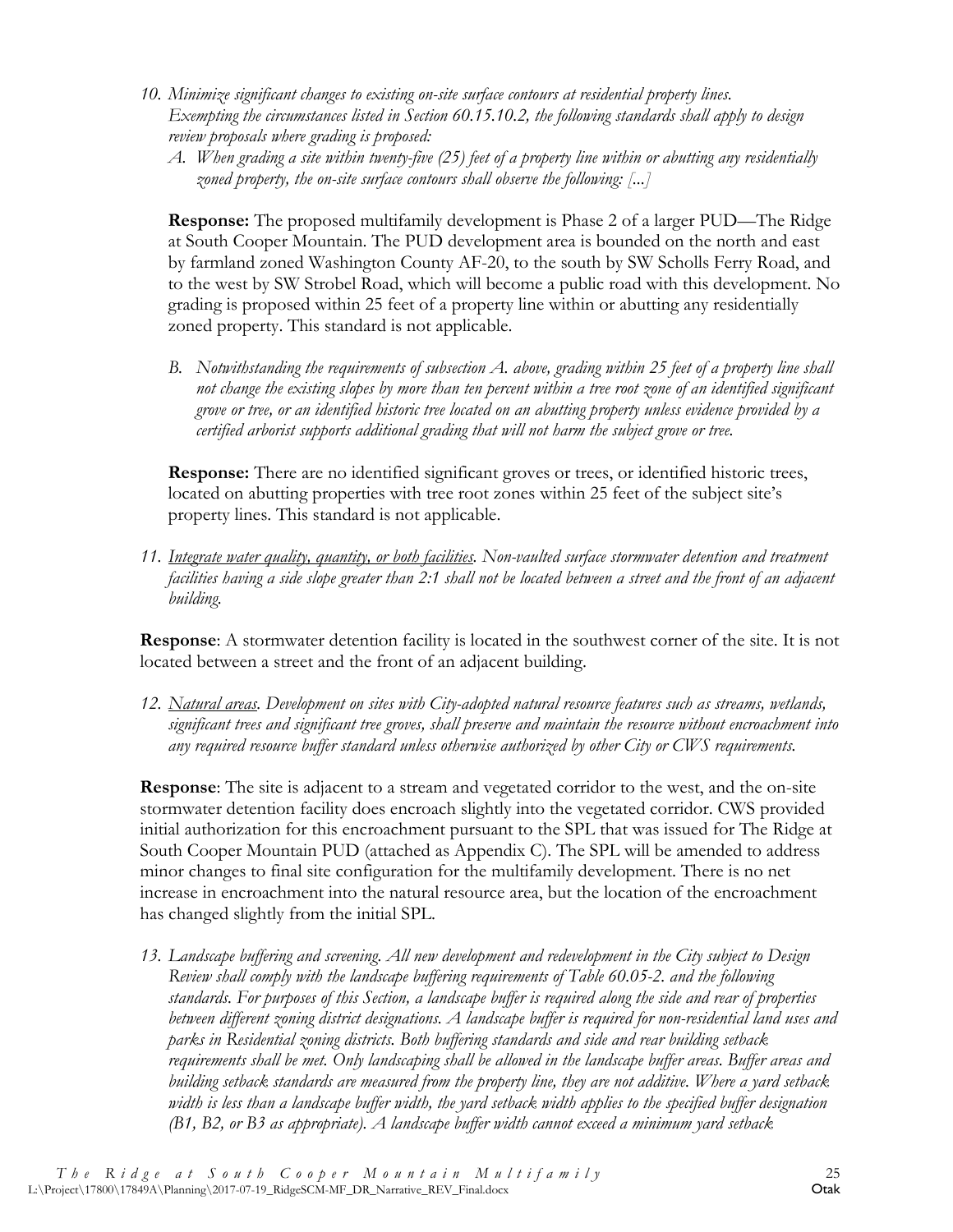*dimension. In addition, the buffer area and landscape standard are intended to be continuously applied along the property line, except as authorized under Section 60.05.45.10.*

**Response**: Properties to the north, south, and west subject site are tracts, or existing or future public streets. To the east is farmland zoned Washington County AF-20, which is separated from the development by a proposed public street. No non-residential land uses are proposed. These standards are not applicable.

#### *14. Community Gardens*

- *A. Fences. Community Gardens shall have a fence constructed of a durable materials commonly used in the construction of fencing. Fences shall be a minimum of four (4) feet in height. Coated chain link may be permitted. Temporary construction fencing, erosion control fencing, tree protection fencing and other temporary fencing materials shall not be permitted.*
- *B. Parking. Parking must be available in the general vicinity of the garden, on-street parking spaces may count toward this requirement.*
- *C. Size. Community gardens shall not exceed one acre in size.*

**Response**: No community gardens are proposed. These standards are not applicable.

#### 60.05.30. Lighting Design Standards.

*Unless otherwise noted, all standards apply in all zoning districts.*

- *1. Adequate on-site lighting and minimal glare on adjoining properties.* 
	- *A. Lighting shall be provided at lighting levels for development and redevelopment in all zoning districts consistent with the City's Technical Lighting Standards.*
	- *B. Lighting shall be provided in vehicular circulation areas and pedestrian circulation areas.*
	- *C. Lighting shall be provided in pedestrian plazas, if any developed.*
	- *D. Lighting shall be provided at building entrances.*
	- *E. Canopy lighting shall be recessed so that the bulb or lens is not visible from a public right-of-way.*

**Response**: Lighting for the proposed development is provided in vehicular parking and circulation areas, pedestrian circulation areas, in the pedestrian plaza, and at building entrances. Sheet IL101 describes the location, illumination, pole height, wattage, and light levels for the proposed development.

- *2. Pedestrian-scale on-site lighting.*
	- *A. Pole-mounted Luminaires shall comply with the City's Technical Lighting Standards, and shall not exceed a maximum of:*
		- *1. Fifteen (15) feet in height for on-site pedestrian paths of travel.*
		- *2. Twenty (20) feet in height for on-site vehicular circulation areas for residential uses in Residential zoning districts.*
		- *3. Thirty (30) feet in height for on-site vehicular circulation areas in non-residential zoning districts.*
		- *4. Fifteen (15) feet for the top deck of non-covered parking structures.*
		- *5. The height of the poles for on-site pedestrian ways and on-site vehicular circulation areas shall be measured from the site's finished grade.*
		- *6. The height of the poles on the top deck of non-covered parking structures shall be measured from the finished floor elevation of the top deck.*
		- *7. The poles and bases for pole-mounted luminaires shall be finished or painted a non-reflective color.*

**Response**: Subsections 1, 2, 5, and 7 are applicable to this proposal. Pole-mounted luminaires in vehicular circulation and parking areas are 20 feet tall measured from the site's finished grade.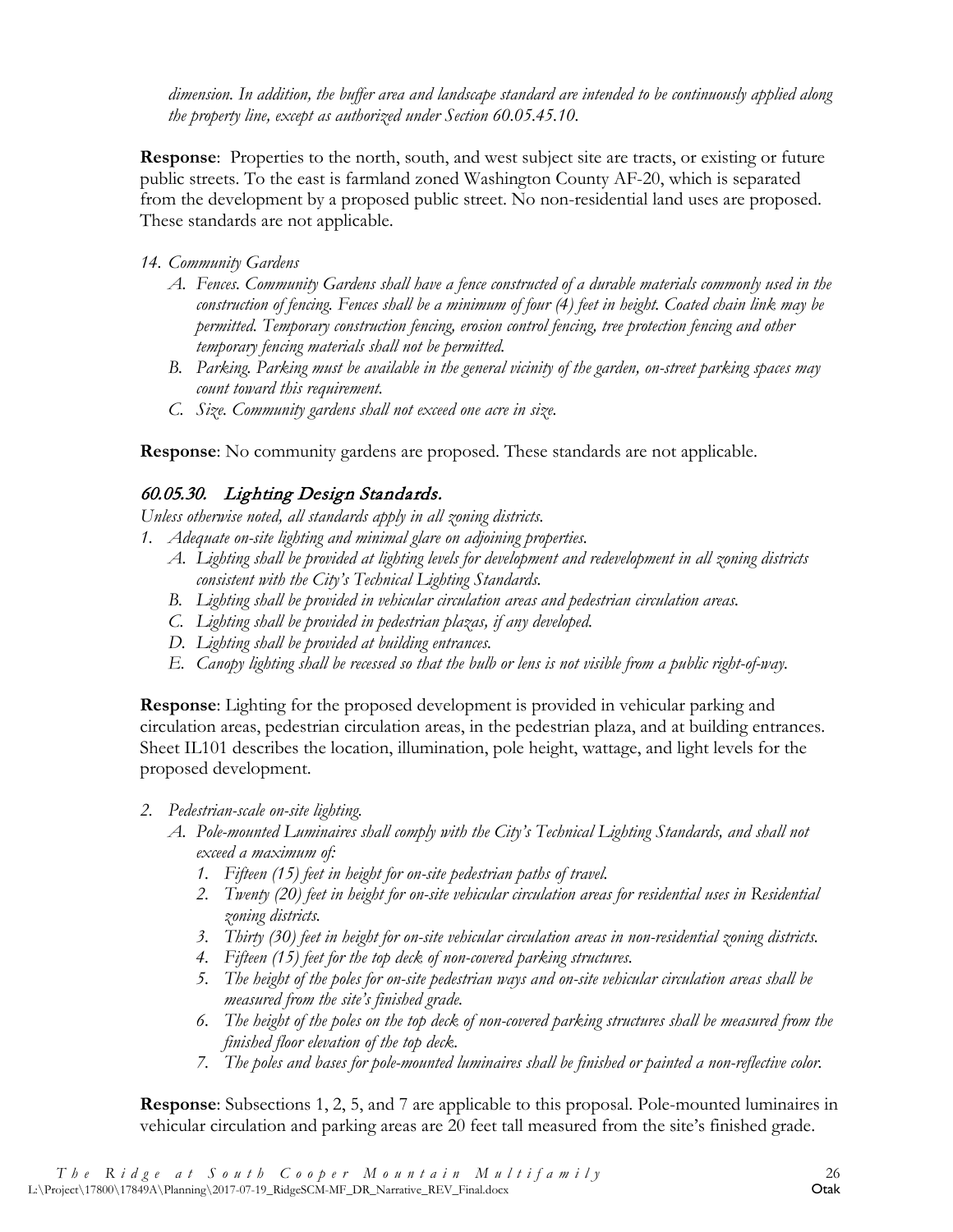Pedestrian paths of travel are all adjacent to parking lots or streets, so these luminaires provide lighting for pedestrians as well.

### <span id="page-31-0"></span>DESIGN REVIEW GUIDELINES

**Response:** Where Design Standards cannot be met for the proposed development, the corresponding Design Guidelines are addressed instead. There are three items for which the proposed project differs from the specifications contained in the standards. These are:

- *60.05.35 Building Design and Orientation – related to the length of buildings and the treatment of roof lines*
- *60.05.40 Circulation and Parking Design – related to pedestrian connections and parking area landscaping*

• *60.05.45. Landscape, Open Space and Natural Areas Design – related to landscaping and tree size* Only these applicable Design Guidelines are addressed below.

#### 60.05.35. Building Design and Orientation Guidelines.

- *1. Building articulation and variety.*
	- *E. Building elevations visible from and within 200 feet of an adjacent street or major parking area should be articulated with architectural features such as windows, dormers, off-setting walls, alcoves, balconies or*  bays, or by other design features that reflect the building's structural system. Undifferentiated blank *walls facing a street, common green, shared court, or major parking area should be avoided. (Standards 60.05.15.1.B, C, and D)*

**Response:** Both proposed buildings are within 200 feet of Public Road A and have their primary entrances on this street. Additionally, Building A's northern elevation is visible from and within 200 feet of Road 8B, and Building B's southern elevation is visible from and within 200 feet of SW Scholls Ferry Road. Therefore, each of these street-facing elevations is subject to these guidelines.

Building elevations are included in Architectural Sheets A04, A05, A10, A11. Each of the buildings' street-facing elevations contains permanent architectural features including windows, bays, balconies, offsetting walls, recessed entrances, and changes in material. These features serve a dual purpose of providing a pleasant living environment for building occupants through light, fresh air, privacy, and outdoor living space, and providing neighbors with an interesting and expressive building. Similar but not identical corner elements create a focal point for the complex, tying the adjacent buildings together in vertical form and through the adjacent "front porch" features. A brick base extends from the ground to the roof in a recessed plane, anchoring the building to the significantly sloping ground below. In front of this, a light colored projection frames large windows and balcony bays, while a warm-toned cap steps back at the upper level and wraps down through the balconies. These elements in combination create a cohesive, human-scaled building that fosters the density and community of an urban experience and relates to the scale of the surrounding single-family residences.

- *2. Roof Forms*
	- *A. Roof forms should be distinctive and include variety and detail when viewed from the street. Sloped roofs should have a significant pitch and building focal points should be emphasized. (Standards 60.05.15.2.A and B)*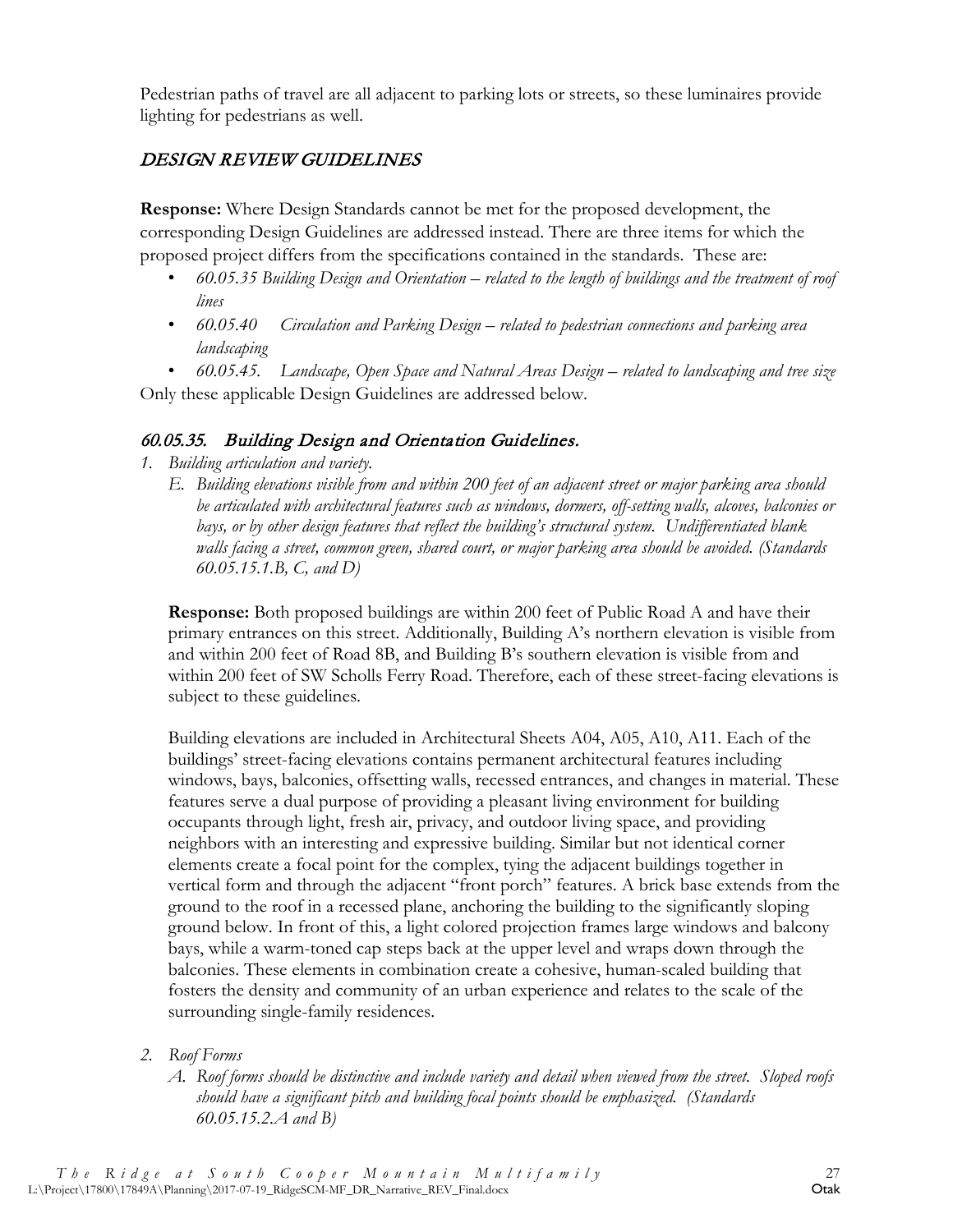**Response:** As illustrated in the Architectural Sheets, both buildings have sloped roofs with a pitch of 4/12 with a mix of treatments at the roof edges. The entry corner of each building is emphasized by a raised roof structure to mark the corner and direct visitors, occupants, and prospective tenants to the main entrance. The mix of sloped roof eaves and parapets on the building façade provides character and variation and contrasts the vertical planes, treating the plane that reaches from ground to roof from the projecting window and balcony elements.

#### 60.05.40 Circulation and Parking Design Guidelines.

*3. Pedestrian connections to streets through parking areas should be evenly spaced and separated from vehicles (Standards 60.05.20.3.C through E)*

**Response:** Pedestrian connections are provided from the parking lot of Building A to Public Road A via a raised walkway along the north side of the building; and to Private Street B via a raised walkway along the west side of the building. Connections are provided from the parking lot of Building B to Public Road A via a raised walkway along the south side of the building; and to Private Street B via a raised walkway along the west side of the building.

*4. Street frontages and parking areas. Landscape or other screening should be provided when surface parking areas are located along public streets. (Standard 60.05.20.4)*

**Response:** The parking area for Building A is adjacent to the proposed 8B right-of-way. A 6 foot wide planting strip is provided between the right-of-way and the parking lot that contains a variety of shrubs and ground cover. In addition, street trees spaced at a distance of 30 feet are planned for the landscape strip in the Road 8B right-of-way, which will effectively screen the parking lot. Refer to landscape plans on Sheets L1.1-L3.0.

*5. Parking area landscaping. Landscape islands and a tree canopy should be provided to minimize the visual impact of large parking areas. (Standards 60.05.20.5.A through D)*

**Response:** Landscaped planter islands are provided within both parking lots, and are provided for every 8 contiguous spaces, with the exception of one row of 10 contiguous spaces in the Building B lot. Each landscaped island is planted with one deciduous tree to provide canopy cover for the parking areas, as well as shrubs and ground cover plantings. Refer to landscape plans on Sheets L1.1-L3.

#### 60.05.45. Landscape, Open Space and Natural Areas Design Guidelines.

- *1. Common open space for residential uses in Residential zones.*
	- *A. Common open spaces should be provided that are sized and designed for anticipated users, and are located within walking distance for residents and visitors, and should be integrated into the overall landscape plan. (Standards 60.05.25.1 through 3)*

**Response:** 72,812 square feet (1.67 acres) of common open space are provided for the proposed development. This is equivalent to 39.9 percent of the total site, and approximately 612 square feet of open space per dwelling unit. The bulk of the common open space is in the western portion of the site adjacent to, or overlooking, the natural wetlands area to the west. Common open spaces include the north-south community trail, children's play area, lawn area, pedestrian plaza, and tiered view terrace. Each of these spaces is linked by an ADA-accessible pathway that connects the pedestrian circulation system on-site to the community trail, and is easily accessed from both buildings and from the parking lots. See Sheet L1.1 for the amenity area layout plan.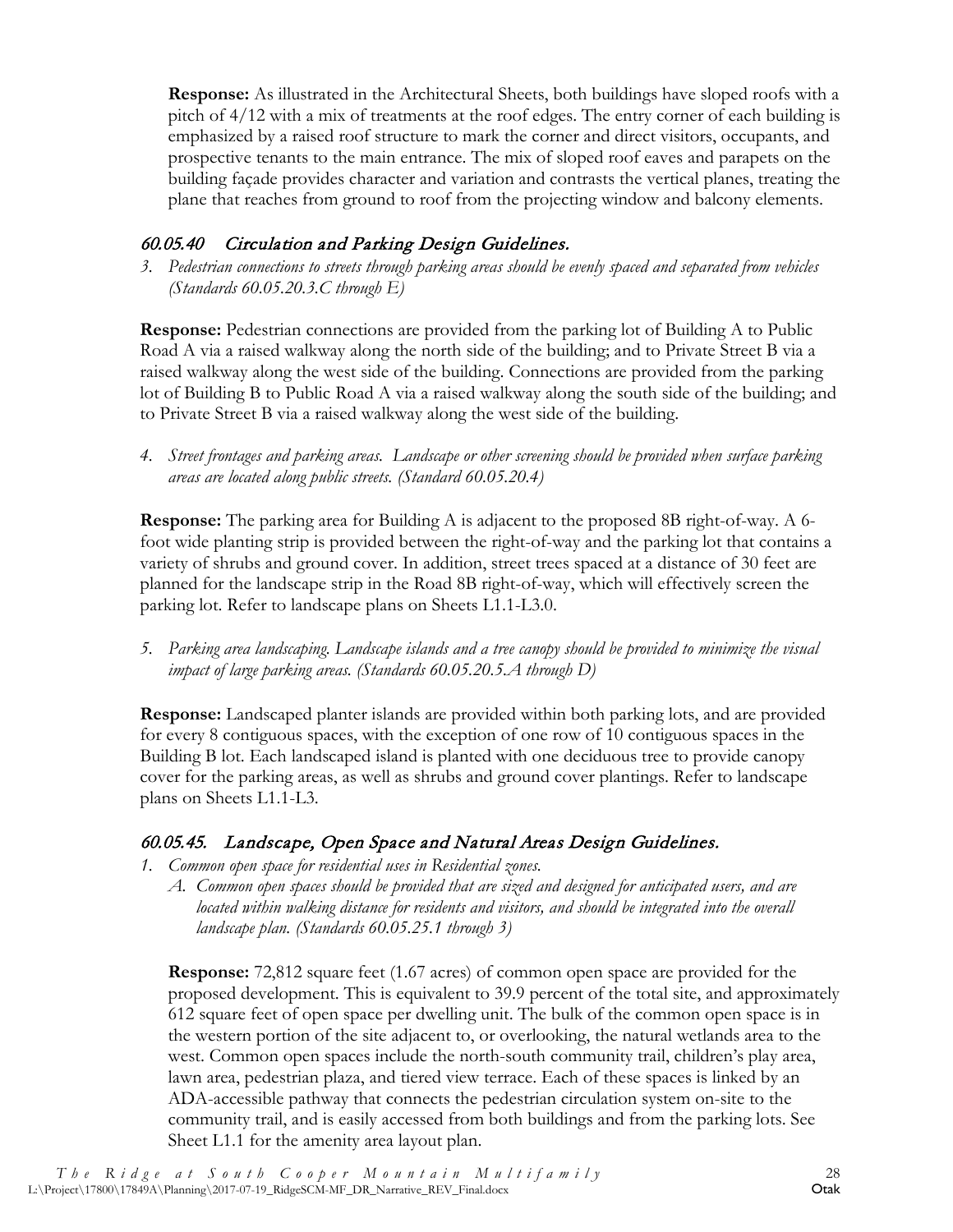*B. Common open spaces should be available for both passive and active use by people of all ages, and should be designed and located in order to maximize security, safety, and convenience. (Standards 60.05.25.1 through 3)*

**Response:** The proposed common open spaces provide opportunities for a range of activity. The community trail provides pedestrian and bicycle connections with SW Scholls Ferry Road and the future Creek to Creek Trail and creates space for activities such as walking, jogging, bicycling, skateboarding, etc. The play structure also creates opportunities for active play for children. The adjacent lawn area and the pedestrian plaza spaces could be used for either active or passive activities. The tiered view terrace and pedestrian plaza provide spaces for sitting and enjoying views of the natural area to the west. The plaza further provides ample space for residents to lounge, barbecue, host gatherings, etc. The play area is visible from the plaza so parents can easily watch their children while they play.

*C. Common open spaces should be free from all structural encroachments unless a structure is incorporated into the design of the common open space such as a play structure. (Standards 60.05.25.1 through 3)*

**Response:** Open spaces are free from structural encroachments to the extent possible. Due to the topography of the western portion of the site, retaining walls are used to create sufficiently flat grades to accommodate an ADA-accessible pathway down to the community trail and to create to create flat open spaces on an otherwise sloped location. As a result, the plaza is at a higher elevation than the play structure, lawn areas, and tiered view terrace.

*D. Common open space should be located so that windows from living areas, excluding bedrooms and bathrooms, of a minimum of four (4) residences face on to the common open space. (Standards 60.05.25.1 through 3)*

**Response:** The closest residential units to the open space areas are those at the western end of Building B. At this end of the building, eight units have their living area windows (and four have their balconies) overlooking these open space areas.

- *2. Minimum landscaping in Residential zones.*
	- *A. Landscape treatments utilizing plants, hard-surface materials, or both should be provided in the setback between a street and a building. The treatment should enhance architectural elements of the building and contribute to a safe, interesting streetscape. (Standard 60.05.25.4)*
	- *B. Landscaping should soften the edges of buildings and parking areas, add aesthetic interest, and generally increase the attractiveness of a development and its surroundings. (Standard 60.05.25.4)*

**Response:** Landscape treatments are proposed within the setback areas of both buildings to enhance the buildings' architecture and to promote a safe and attractive streetscape. Landscaping within building setbacks includes shrubs, trees, and ground cover. Street-facing building elevations have landscaping along their foundations to soften the edges of the buildings. This foundation landscape area is on average 10 feet wide, contains columnar trees and evergreen shrubs planted for at least every 3 lineal feet, and includes groundcover planting for the remainder of the landscape area.

Ample coverage by trees and shrubs is planned for the development. One tree is provided for every 606 square feet of landscape, while one shrub is provided for every 30 square feet. Live ground cover is planned for the remaining planted areas. Landscaping with trees, shrubs, and groundcover is planned to soften the southern and western edges of the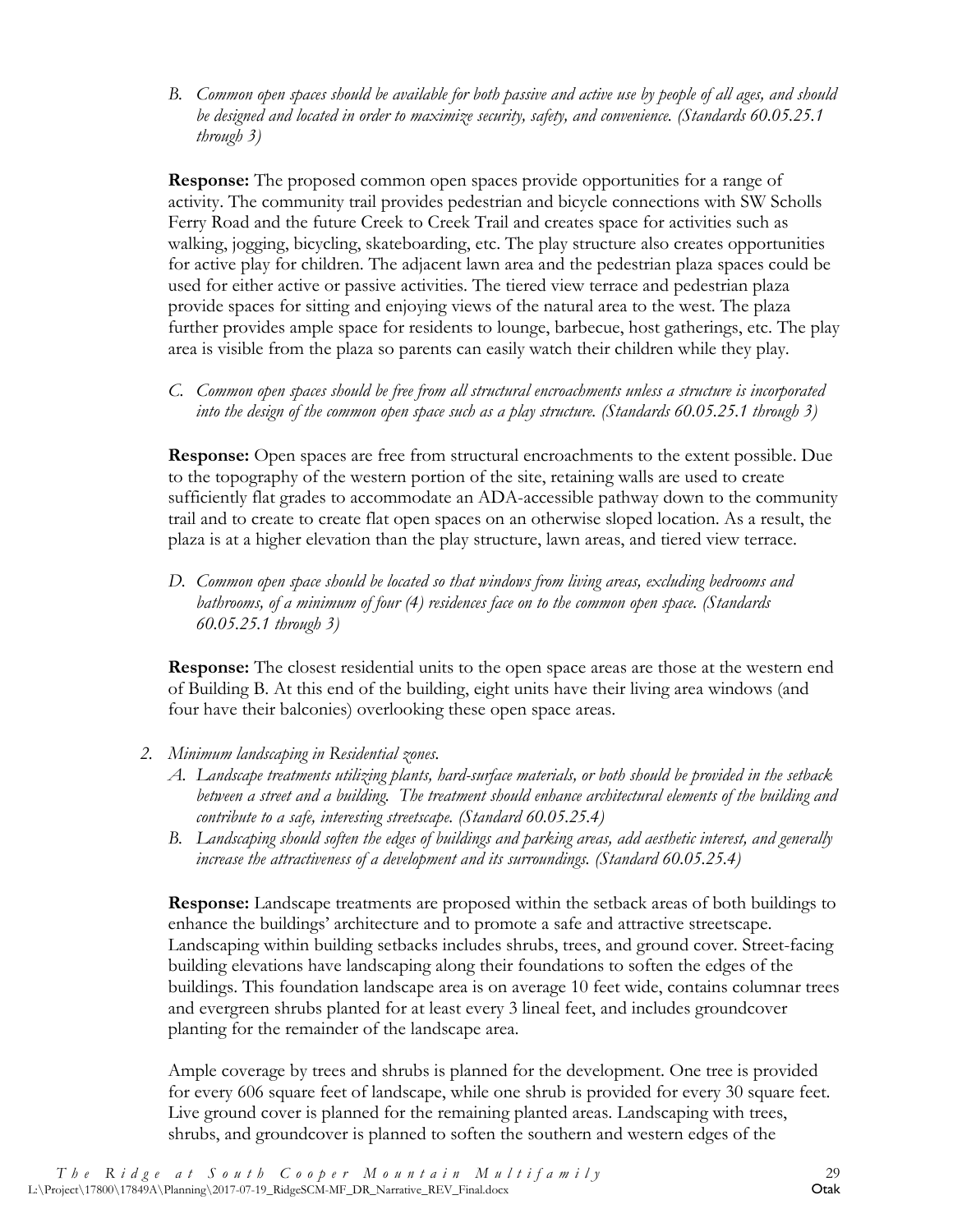Building B parking lot. The northern and western edges of the Building A parking lot are softened with shrubs and ground cover only as well.

The pedestrian plaza at the terminus of Private Street B is planted with four deciduous trees and includes an arbor structure with plantings along the edge of the street. These features create a sense of enclosure and privacy around the plaza while still allowing sufficient space for activities, and allowing light to filter through. A planting program, legend and details of the above can be found in Sheets L2.1-L3.0.

# <span id="page-34-0"></span>60.15. LAND DIVISION STANDARDS

### 60.15.10. Grading Standards.

- *1. Applicability. The on-site surface contour grading standards specified in Section 60.15.10.3. are applicable to all land use proposals where grading is proposed, including land division proposals and design review proposals, as applicable. This Section does not supersede Section 60.05.25. (Design Review) and the exemptions listed in Section 60.15.10.2. will apply equally to design review proposals.*
- *2. Exemptions. The following improvements will be exempted from the on-site surface contour grading standards specified in Section 60.15.10.3.:*
	- *A. Public right-of-way road improvements such as new streets, street widening, sidewalks, and similar or related improvements.*
	- *B. Storm water detention facilities subject to review and approval of the City Engineer.*
	- *C. On-site grading where the grading will take place adjacent to an existing public street right-of-way, and will result in a finished grade that is below the elevation of the subject public street right-of-way; provided such grading is subject to the approval of the City Engineer, who may require appropriate erosion and sediment control mitigation measures.*

**Response:** The land use proposal includes a design review proposal. These standards are applicable.

Public right-of-way road and stormwater detention facilities are proposed and are exempt from these standards.

- *3. On-site surface contouring. When grading a site within twenty-five (25) feet of a property line within or abutting any residentially zoned property, the on-site surface contours shall observe the following:*
	- *A. 0 to 5 feet from property line: Maximum of two (2) foot slope differential from the existing or finished elevation of the abutting property, whichever is applicable.*
	- *B. More than 5 feet and up to and including 10 feet from property line: Maximum of four (4) foot slope differential from the existing or finished elevation of the abutting property, whichever is applicable.*
	- *C. More than 10 feet and up to and including 15 feet from property line: Maximum of six (6) foot slope differential from the existing or finished elevation of the abutting property, whichever is applicable.*
	- *D. More than 15 feet and up to and including 20 feet from property line: Maximum of eight (8) foot slope differential from the existing or finished elevation of the abutting property, whichever is applicable.*
	- *E. More than 20 feet and up to and including 25 feet from property line: Maximum of ten (10) foot slope differential from the existing or finished elevation of the abutting property, whichever is applicable.*

**Response:** The proposed multifamily development is Phase 2 of a larger PUD—The Ridge at South Cooper Mountain. The PUD development area is bounded on the north and east by farmland zoned Washington County AF-20, to the south by SW Scholls Ferry Road, and to the west by SW Strobel Road, which will become a public road with this development. No grading is proposed within 25 feet of a property line within or abutting any residentially zoned property. These standards are not applicable.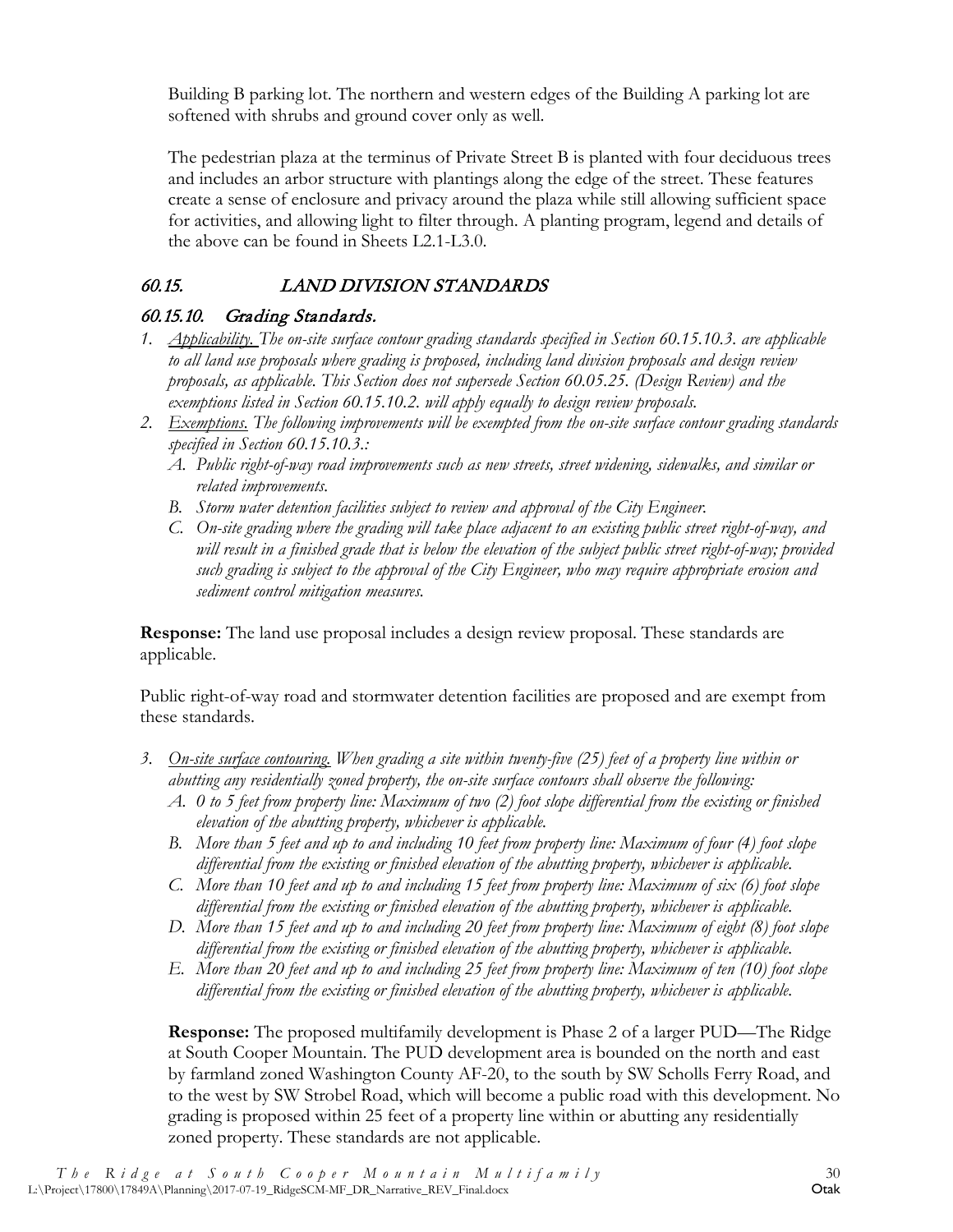*F. Where an existing (pre-development) slope exceeds one or more of the standards in subsections 60.15.10.3.A-E, above, the slope after grading (post-development) shall not exceed the pre-development slope.*

**Response:** All grading will be conducted in accordance with Site Development permit requirements.

- *G. The on-site grading contours standards above apply only to the property lines of the parent parcel of a development.* They do not apply to internal property lines within a development.
- *4. Significant Trees and Groves. Notwithstanding the requirements of Section 60.15.10.3, above, grading within 25 feet of a significant tree or grove, where the tree is located on- or off-site, shall observe the following:*
	- *A. 0 to 10 feet from the trunk of a significant tree or grove: No change in pre-development ground elevation;*
	- *B. More than 10 feet, and up to and including 25 feet, from the trunk of a significant tree or grove, or to the outside edge of the tree's drip line, whichever is greater: Maximum 10% slope gradient difference from the pre-development ground elevation;*
	- *C. Based on a recommendation of the City Arborist, the decision making body may require additional setbacks and/or other tree protection measures to protect the public health, safety and welfare.*

**Response:** There are no significant trees or groves on site. These standards are not applicable.

#### <span id="page-35-0"></span>60.30. OFF-STREET PARKING.

#### 60.30.05. Off-Street Parking Requirements.

*Parking spaces shall be provided and satisfactorily maintained by the owner of the property for each building or use which is erected, enlarged, altered, or maintained in accordance with the requirements of Sections 60.30.05. to 60.30.20.*

- *1. Availability. Required parking spaces shall be available for parking operable passenger automobiles and bicycles of residents, customers, patrons and employees and shall not be used for storage of vehicles or materials or for parking of trucks used in conducting the business or use.*
- *2. Vehicle Parking. Vehicle parking shall be required for all development proposed for approval after November 6, 1996 unless otherwise exempted by this ordinance. The number of required vehicle parking spaces shall be provided according to Section 60.30.10.5.*

**Response:** Required vehicle parking spaces are addressed in the responses to Section 60.30.10.5, below.

*3. Bicycle Parking. Bicycle parking shall be required for all multi-family residential developments of four units or more, all retail, office and institution developments, and at all transit stations and park and ride lots which are proposed for approval after November 6, 1996. The number of required bicycle parking spaces shall be provided according to Section 60.30.10.5. All bike parking facilities shall meet the specifications, design and locational criteria as delineated in this section and the Engineering Design Manual*.

**Response:** The number of required bicycle parking spaces is addressed in the response to Section 60.30.10.5, below.

1. *Short-Term parking. Short-term bicycle parking spaces accommodate persons that can be expected to depart within two hours. Short-term bicycle parking is encouraged to be located on site within 50 feet of a primary entrance, or if there are site, setback, building design, or other constraints, bicycle parking shall*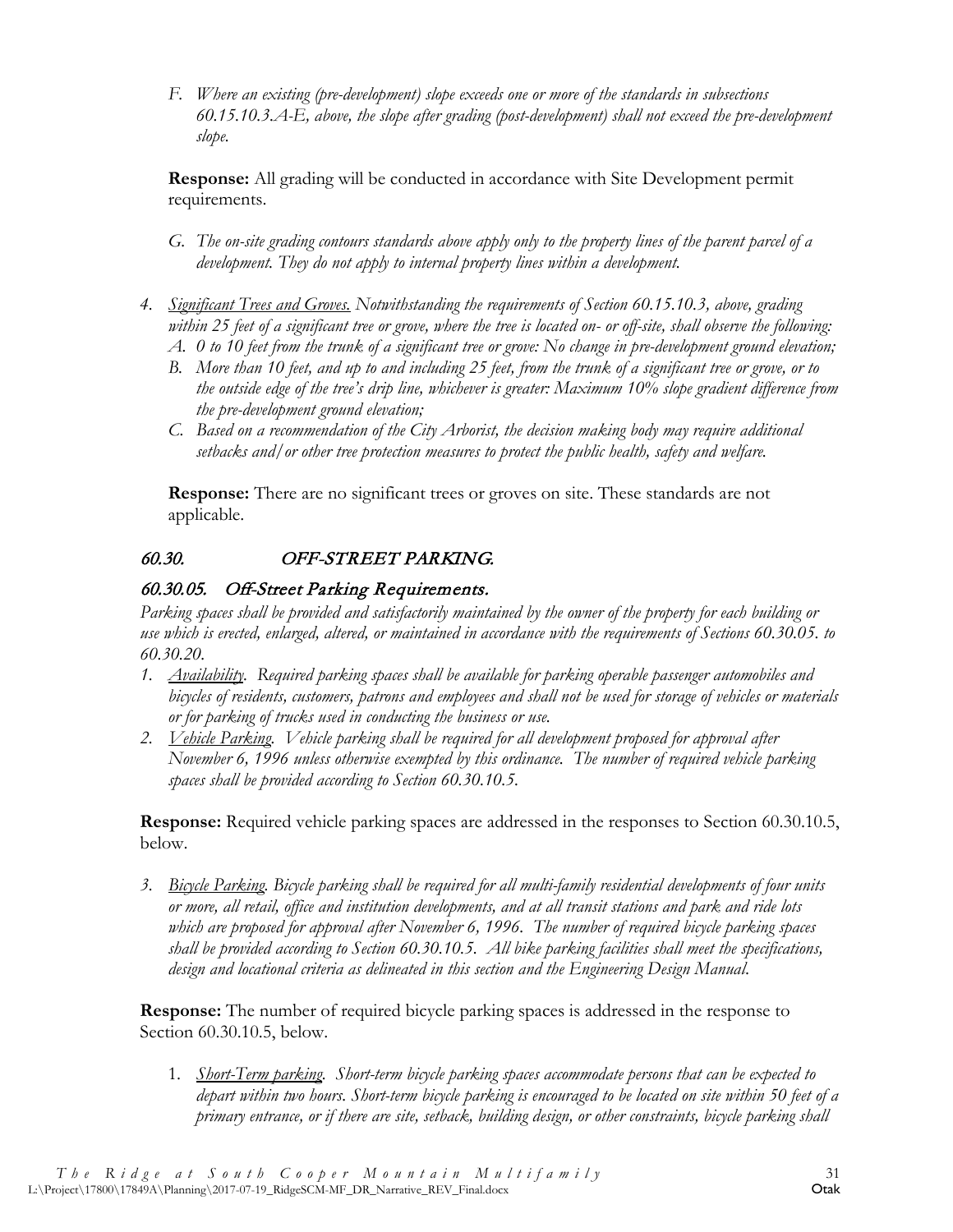*be located no more than 100 feet from a primary entrance in the closest available area to the primary entrance as determined by the decision-making authority.*

**Response:** Short-term bicycle parking spaces are provided near the primary entrances for both Buildings A and B, within 50 feet of both entrances. Four spaces are provided at each location.

*2. Long-Term parking. Long-term bicycle parking spaces accommodate persons that can be expected to leave their bicycle parked longer than two hours. Cover or shelter for long-term bicycle parking shall be provided. School buildings are exempted from the requirement to cover long-term bicycle parking.*

**Response:** Long-term bicycle parking is provided inside each building. Spaces are located in each garage (28 spaces), and in storage units (36 spaces) and bike rooms (55).

*3. Bicycle parking shall be designed, covered, located, and lighted to the standards of the Engineering Design Manual and Standard Drawings.*

**Response:** Required bicycle parking is designed to the standards of the Engineering Design Manual and Standard Drawings.

#### 60.30.10. Number of Required Parking Spaces.

*Except as otherwise provided under Section 60.30.10.11., off-street vehicle, bicycle, or both parking spaces shall be provided as follows:*

- *1. Parking Calculation. Parking ratios are based on spaces per 1,000 square feet of gross floor area, unless otherwise noted.*
- *2. Parking Categories.*
	- *A. Vehicle Categories. Contained in the table at Section 60.30.10.5. are vehicle parking ratios for minimum required parking spaces and maximum permitted number of vehicle parking spaces to be provided for each land use, except for those uses which are located in the RC-OT zoning district which are governed by Section 60.30.10.6. These requirements reflect the parking requirements of Title 4 of Metro's Regional Transportation Functional Plan.*
	- *B. Bicycle Categories. The required minimum number of short-term and long-term bicycle parking spaces for each land use is listed in Section 60.30.10.5.*
- *3. Ratios. In calculating the required number of vehicle and bicycle parking spaces, fractions equal to or more than 0.5 shall be rounded up to the nearest whole number. In calculating the required number of vehicle and bicycle parking spaces, fractions less than 0.5 shall be rounded down to the nearest whole number.*
- *4. Uses Not Listed. For uses not specifically mentioned in this section, the requirements for off-street parking facilities for vehicles and bicycles shall be determined with a Parking Requirement Determination (Section 40.55.1.).*
- *5. Parking Tables. The following tables list the required minimum and maximum vehicle and bicycle parking requirements for listed land use types.*

**Response:** The proposed development includes 119 multifamily units. Required vehicle parking spaces were calculated as shown in Table 4. Required bicycle parking spaces were calculated as shown in Table 5. Eight (8) of the provided vehicle spaces are situated in a tandem orientation. For these cases, the inhabitant of the unit would control both the front (garaged) and rear (driveway) space. With control of both spaces, there will not be any issues with blocking in another person's car.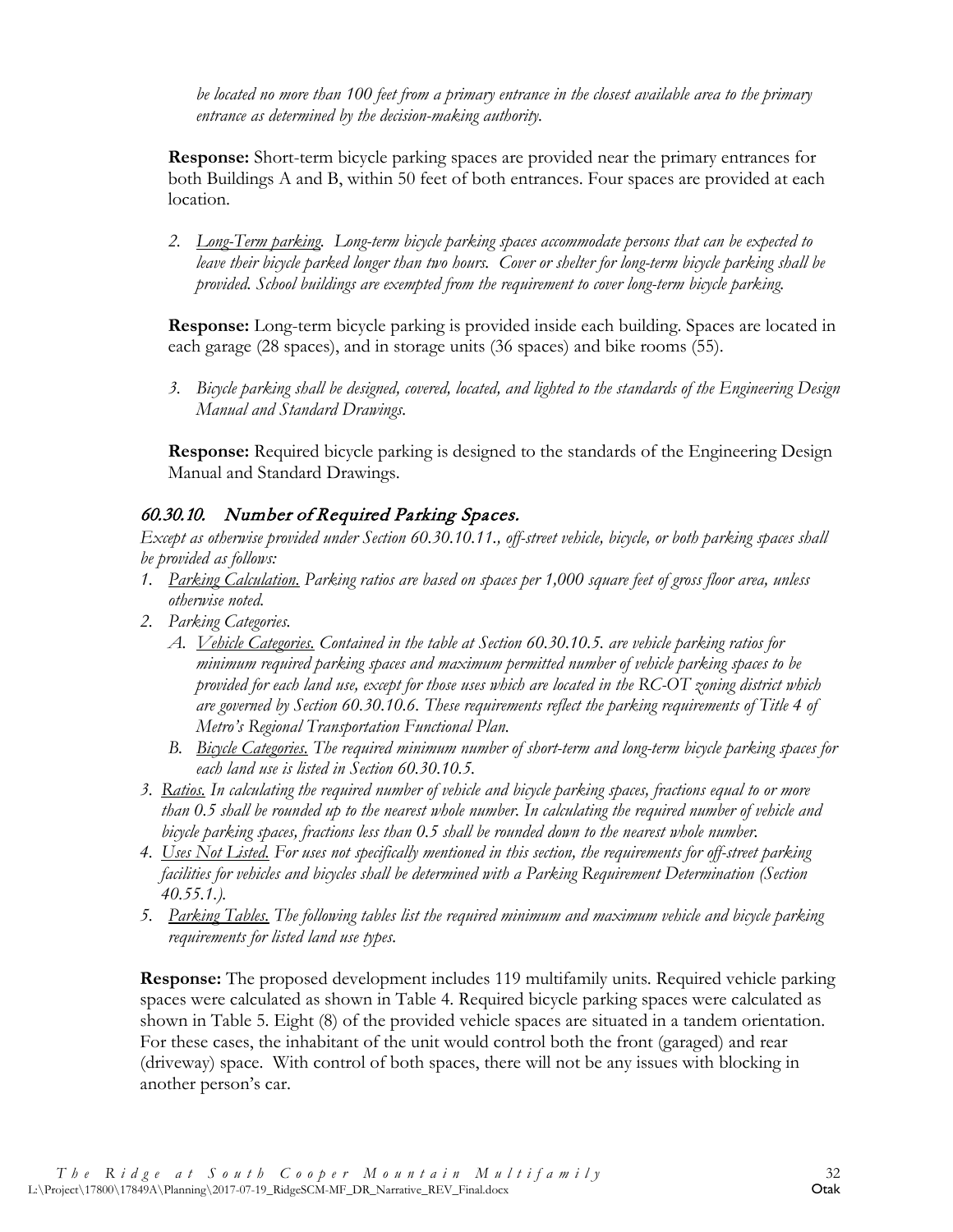Table 4. Required Off-Street Vehicle Parking Spaces:

| Land Use           | Number of | Ratio Per Unit | <b>Required Spaces</b> | Proposed      |
|--------------------|-----------|----------------|------------------------|---------------|
| Category           | Units     |                |                        | <b>Spaces</b> |
| Attached dwellings |           |                |                        |               |
| 1 bedroom          | 40        | 1.25           | 50                     |               |
| 2 bedroom          | 68        | 1.50           | 102                    | 175           |
| 3 bedroom          | 10        | 1.75           | 19                     |               |
| Total              |           |                | 171                    |               |

|  |  |  |  | Table 5. Required Bicycle Parking Spaces: Multi dwelling structure containing 4 or more dwelling units |  |  |
|--|--|--|--|--------------------------------------------------------------------------------------------------------|--|--|
|  |  |  |  |                                                                                                        |  |  |

| l ype      | Standard                                        | <b>Required Spaces</b> | <b>Proposed Spaces</b> |
|------------|-------------------------------------------------|------------------------|------------------------|
| Short Term | 2 spaces or<br>1 space per 20 dwelling<br>units |                        |                        |
| Long Term  | 1 space per dwelling unit                       | 119                    | 119                    |

*8. Residential Parking Dimensions*. *For all residential uses, any required parking space shall not be less than 8 1/2 feet wide and 18 1/2 feet long. (See also Section 60.30.15. (Off-Street Parking Lot Design) for other standards.)* 

**Response:** All off-street parking spaces meet the minimum requirements for parking dimensions.

- *9. Parking Space Calculation.*
	- *A. Multiple Uses. In the case of multiple uses, the total requirements for off-street vehicle and bicycle parking facilities shall be the sum of the requirements for the various uses computed separately.*
	- *B. Spaces which only meet the requirements of one establishment may serve more than one establishment on the same parking lot, provided that sufficient evidence is presented which shows that the times of peak parking demand for the various establishments do not coincide, and that adequate parking will be available at all times when the various establishments are in operation.*

**Response:** There is only one use proposed for the site, which is multifamily residential. No shared parking is proposed.

- *10. Location of Vehicle Parking.*
	- *A. All parking spaces provided shall be on the same lot upon which the use requiring the parking is located. Upon demonstration by the applicant that the required parking cannot be provided on the same lot upon which the use is located, the Director may permit the required parking spaces to be located on any lot within 200 feet of the lot upon which the use requiring the parking is located.*

**Response:** All parking spaces are provided on the same lot as the residential buildings.

*B. Except for single-family and duplex dwellings, groups of more than two parking spaces shall be so located and served by an access that their use will require no backing movements or other maneuvering within a street or right-of-way other than an alley.*

**Response:** The parking areas for Buildings A and B are designed with sufficient space for backing movements and maneuvering, so that vehicles will not need to back up or maneuver within a street or right-of-way.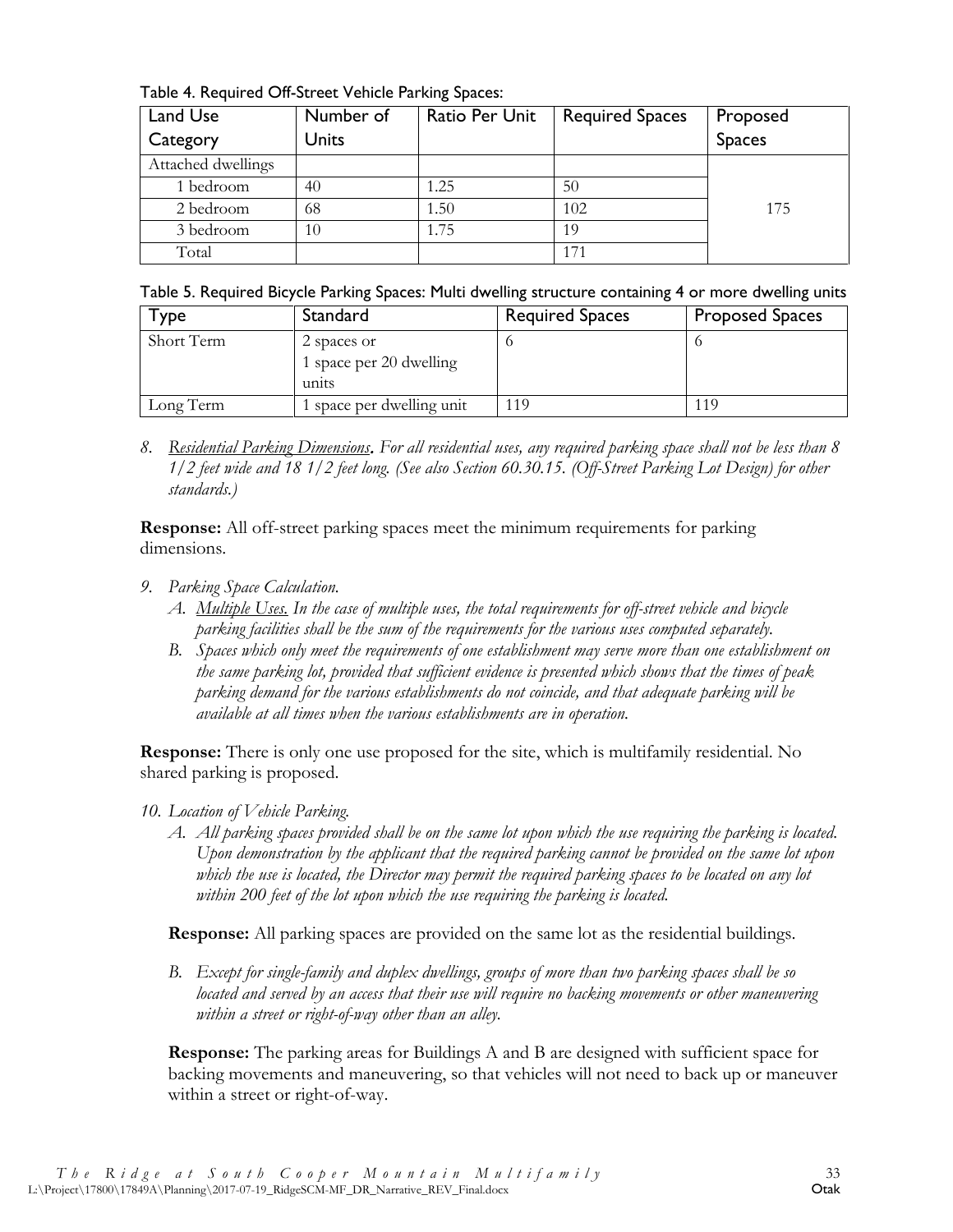*C. In R10, R7, R5 and R4 zones parking and loading spaces may be located in side and rear yards and may be located in the front yard of each dwelling unit only if located in the driveway area leading to its garage.* 

**Response:** The subject site is zoned R1.This standard is not applicable.

*D. Parking in the front yard is allowed for each dwelling unit in the driveway area leading to its garage. Also, one additional space shall be allowed in that area in front of the required side yard and closest to the driveway subject to the following conditions:[…]*

**Response:** No parking is proposed in the front yards for either building. This standard is not applicable.

#### <span id="page-38-0"></span>60.33. PARK AND RECREATION FACILITIES AND SERVICES PROVISION.

#### 60.33.10. Annexation to THPRD.

*Except as provided in Section 60.33.15, the approval of a Conditional Use, Design Review or Land Division application for any property located in the City of Beaverton, and not within THPRD's boundaries, shall be conditional on the submittal of a legally sufficient petition to annex the property to THPRD; issuance of building permits shall be delayed until the annexation is effective. Delay of issuance of building permits until after the annexation is effective may be waived as a condition of approval by the review authority if the applicant agrees in writing to pay the appropriate THPRD Systems Development Charge for all building permits issued prior to the effective date of annexation.* 

**Response:** The applicant has been in contact with THPRD and has initiated annexation to the district will be annexed once the appropriate process information is completed. The applicant requests a waiver of the delay of issuance of building permits in the event annexation to THPRD is not effective before permits are sought.

#### <span id="page-38-1"></span>60.55. TRANSPORTATION FACILITIES.

#### 60.55.10. General Provisions.

*1. All transportation facilities shall be designed and improved in accordance with the standards of this code and the Engineering Design Manual and Standard Drawings. In addition, when development abuts or impacts a transportation facility under the jurisdiction of one or more other governmental agencies, the City shall condition the development to obtain permits required by the other agencies.* 

**Response:** The transportation facilities proposed for this development reflect the South Cooper Mountain Community Plan and are designed in accordance with the City of Beaverton's Engineering Design Manual and standard drawings.

The proposed development abuts SW Scholls Ferry Road, which is both a Washington County transportation facility and is also the location of the Urban Growth Boundary (UBG). As per 60.55.10(1) it is understood that the City will condition the development to obtain permits required by Washington County.

*2. In order to protect the public from potentially adverse impacts of the proposal, to fulfill an identified need for public services related to the development, or both, development shall provide traffic capacity, traffic safety, and transportation improvements in rough proportion to the identified impacts of the development.* 

**Response:** To ensure that the public is protected from adverse impacts related to traffic, this application includes internal roadways that will appropriately facilitate internal traffic.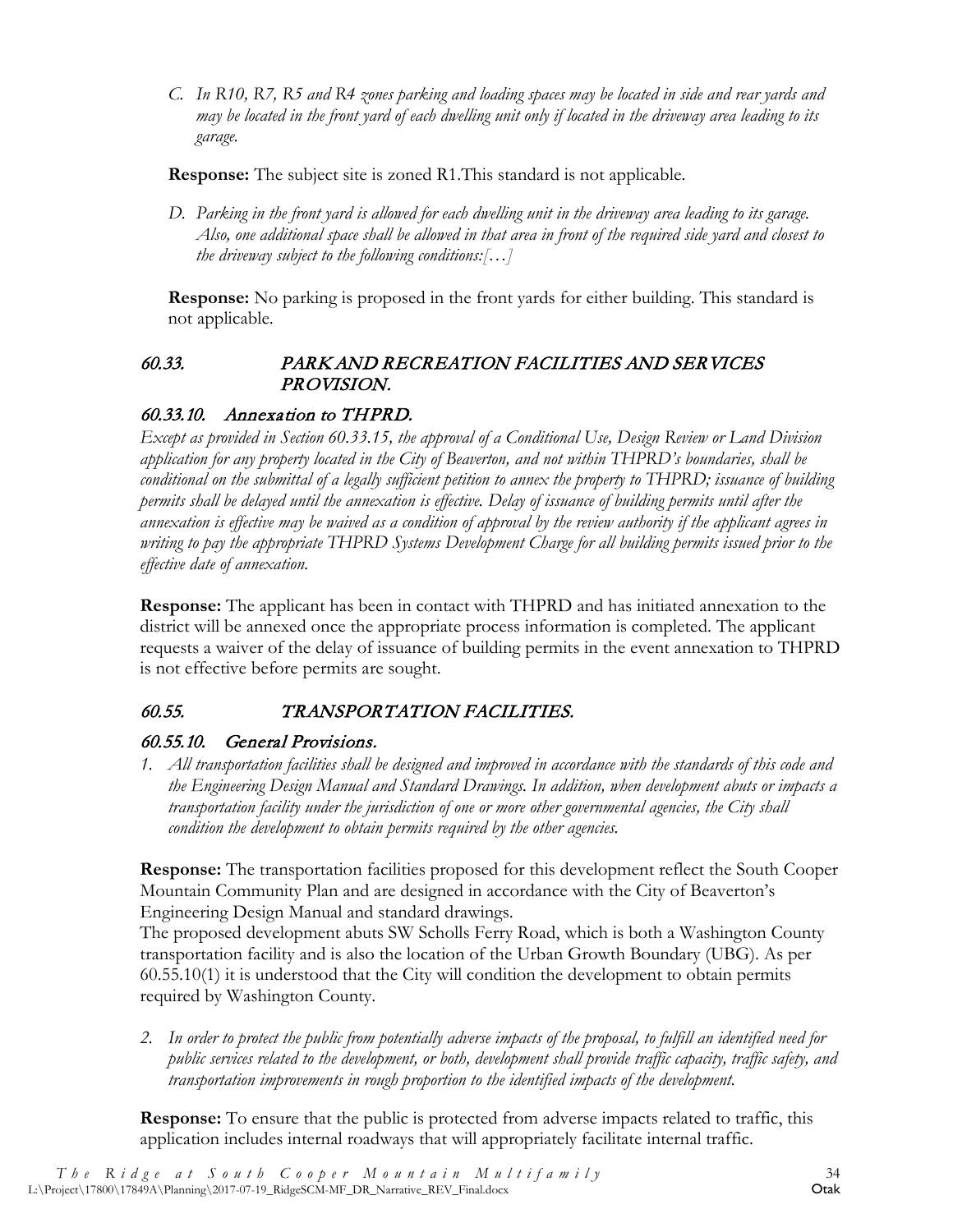Traffic impacts to offsite facilities are addressed in the application for the overall The Ridge at South Cooper Mountain PUD. This includes impacts associated with the multifamily site, and the current application remains aligned with the initial PUD application.

*3. For applications that meet the threshold criteria of section 60.55.15. (Traffic Management Plan) or of section 60.55.20. (Traffic Impact Analysis), these analyses or limited elements thereof may be required.*

**Response:** The proposed development is Phase 2 of the larger The Ridge at South Cooper Mountain PUD, which is predicted to produce 2,378 total daily trips at buildout. Accordingly a Traffic Impact Analysis (as per section 60.55.20) was developed for the PUD application. The traffic analysis is included with this application as Impact Study B.

*7. Intersection performance shall be determined using the Highway Capacity Manual 2000 published by the Transportation Research Board. The City Engineer may approve a different intersection analysis method prior to use when the different method can be justified. Terms used in this subsection are defined in the Highway Capacity Manual 2000....*

**Response:** The Traffic Impact Analysis utilized the Highway Capacity Manual 2000 for analysis and employed the City's standards above. It resulted in a series of recommendations for improvements to roadways, access and capacity.

# 60.55.20. Traffic Impact Analysis.

*For each development proposal that exceeds the Analysis Threshold of 60.55.20.2, the application for land use or design review approval shall include a Traffic Impact Analysis as required by this code. The Traffic Impact Analysis shall be based on the type and intensity of the proposed land use change or development and its estimated level of impact to the existing and future local and regional transportation systems.*

*1. Engineer Certification. The Traffic Impact Analysis shall be prepared and certified by a traffic engineer or civil engineer licensed in the State of Oregon.*

**Response:** The traffic analysis was developed by Julia Kuhn, PE, and Chris Brehmer, PE, with Kittelson & Associates, engineers licensed in the State of Oregon.

- *2. Analysis Threshold.*
	- *A. A Traffic Impact Analysis is required when the proposed land use change or development will generate 200 vehicles or more per day (vpd) in average weekday trips as determined by the City Engineer.*
	- *B. A Traffic Impact Analysis or some elements of a Traffic Impact Analysis may be required when the volume threshold under subsection A. of this section is not met but the City Engineer finds that the traffic impacts attributable to the development have the potential to significantly impact the safe and efficient operation of the existing public transportation system.*

**Response:** The overall The Ridge at South Cooper Mountain PUD is expected to generate 2,378 trips per day. Accordingly, the analysis threshold has been met and the required Traffic Impact Analysis has been developed. See Impact Study B.

*1. Study Area. The Traffic Impact Analysis shall evaluate the Area of Influence of the proposed development and all segments of the surrounding transportation system where users are likely to experience a change in the quality of traffic flow. The City Engineer may identify additional locations for study if existing traffic operation, safety, or performance is marginal or substandard. Prior to report preparation, the applicant shall submit the proposed scope and analysis assumptions of the Traffic Impact Analysis. The City Engineer shall determine whether the scope and analysis assumptions are adequate.*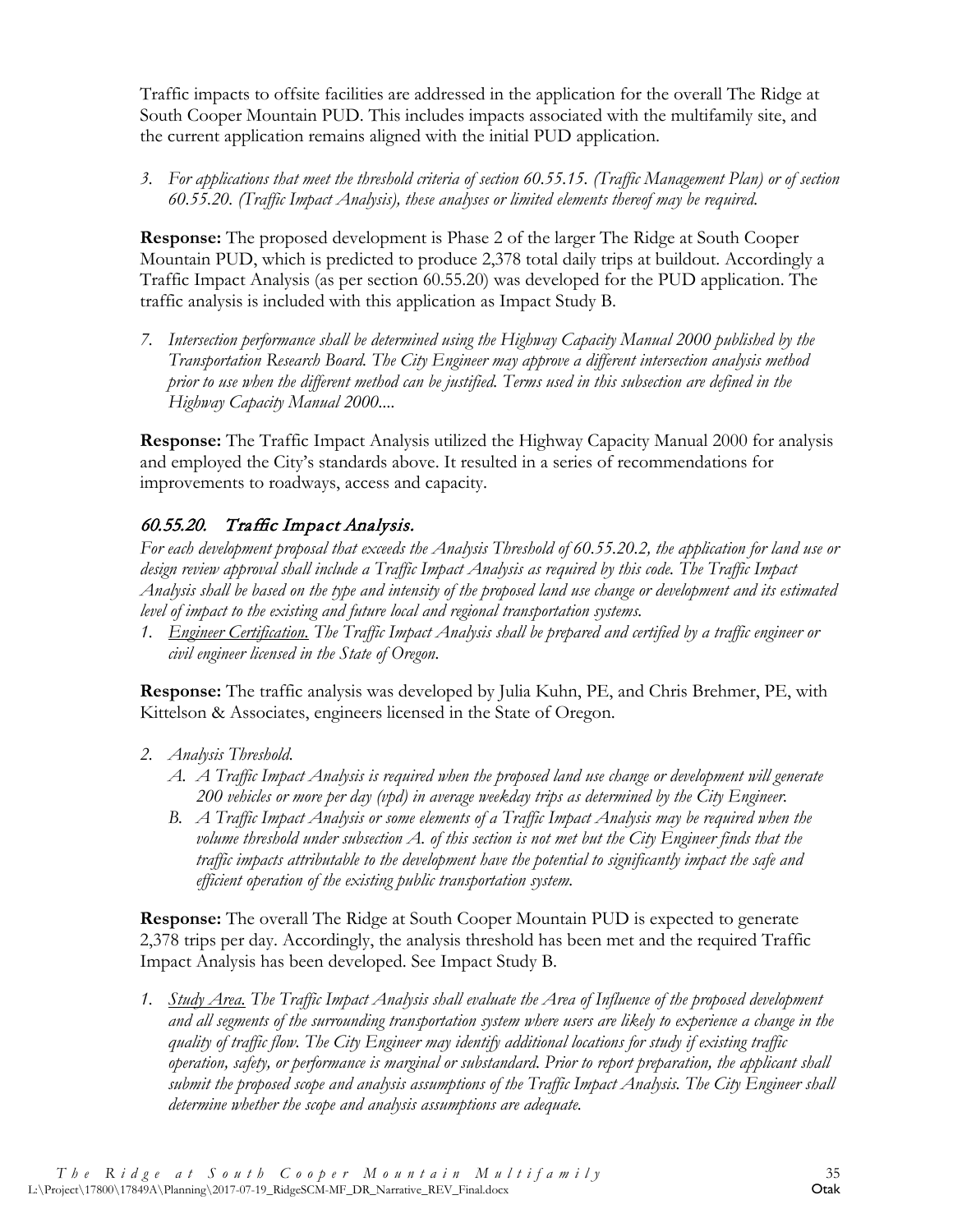**Response**: As described in the Traffic Impact Analysis, the Area of Influence of the proposed development was evaluated. Kittelson & Associates submitted the proposed scope and analysis assumptions to the City Engineer prior to conducting the analysis.

- *4. Contents of the Traffic Impact Analysis Report. The Traffic ImpactAnalysis report shall contain the following information organized in a logical format:*
	- *A. Executive Summary*
	- *B. Description of Proposed Development*
	- *C. Existing Conditions*
	- *D. Traffic Forecasts*
	- *E. Traffic Impacts*
	- *F. Mitigation Identification*
	- *G. Recommendations*

**Response:** The Traffic Impact Analysis was developed by Kittelson & Associates and contains the listed information.

# 60.55.25. Street and Bicycle and Pedestrian Connection Requirements.

*1. All streets shall provide for safe and efficient circulation and access for motor vehicles, bicycles, pedestrians, and transit. Bicycle and pedestrian connections shall provide for safe and efficient circulation and access for bicycles and pedestrians.*

**Response**: Proposed Public Road A is designed in accordance with the City of Beaverton's Engineering Design Manual, and Private Street B is designed to a similar standard. Streets are designed for multi-modal access and include pedestrian facilities. A multi-use community path is also provided running north-south through the site, connecting SW Scholls Ferry Road to Road 8B.

*2. The Comprehensive Plan Transportation Element Figures 6.1 through 6.23 and Tables 6.1 through 6.6 shall be used to identify ultimate right-of-way width and future Potential Street, bicycle, and pedestrian connections in order to provide adequate multi-modal access to land uses, improve area circulation, and reduce out-of-direction travel.*

**Response**: The Comprehensive Plan Transportation Element figures do not include the South Cooper Mountain plan area. The transportation network was planning in accordance with the South Cooper Mountain Community Plan. Additionally, streets are designed in accordance with the City of Beaverton's Engineering Design Manual.

*3. Where a future street or bicycle and pedestrian connection location is not identified in the Comprehensive Plan Transportation Element, where abutting properties are undeveloped or can be expected to be redeveloped in the near term, and where a street or bicycle and pedestrian connection is necessary to enable reasonably direct access between and among neighboring properties, the applicant shall submit as part of a complete application, a future connections plan showing the potential arrangement of streets and bicycle and pedestrian connections that shall provide for the continuation or appropriate projection of these connections into surrounding areas.*

**Response**: The proposal identifies a potential future street connection from Private Street B to the adjacent property east of the subject site. Remaining connections to adjacent roads are provided to future Road 8B and to SW Scholls Ferry Road (the latter connection is for emergency vehicles and pedestrians only).

*4. Streets and bicycle and pedestrian connections shall extend to the boundary of the parcel under development and shall be designed to connect the proposed development's streets, bicycle connections, and pedestrian*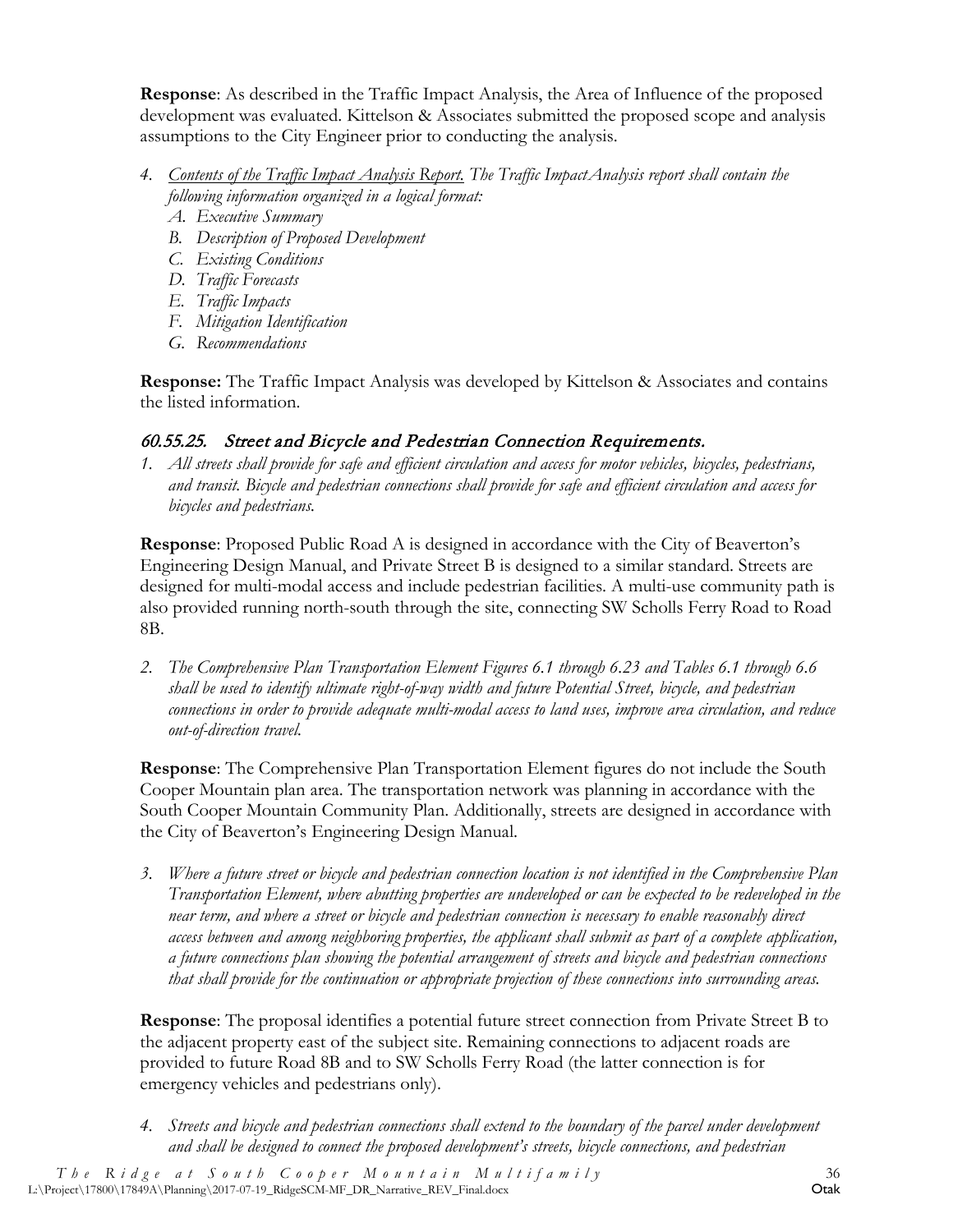*connections to existing and future streets, bicycle connections, and pedestrian connections. A closed-end street, bicycle connection, or pedestrian connection may be approved with a temporary design.*

**Response**: The proposal includes multimodal connections from Public Road A to Road 8B; connections for pedestrians and emergency vehicles from Public Road A to SW Scholls Ferry Road; and a potential future connection from Private Street B to the adjacent property east of the subject site. No closed-end street is proposed, except where Private Street B dead-ends in order to preserve the natural resource area to the west.

*5. Whenever existing streets and bicycle and pedestrian connections adjacent to or within a parcel of land are of inadequate width, additional right-of-way may be required by the decision-making authority.*

**Response**: SW Scholls Ferry Road is adjacent to the development site, and additional right-ofway will be provided per City and County standards. This is provided as part of The Ridge at South Cooper Mountain PUD.

*6. Where possible, bicycle and pedestrian connections shall converge with streets at traffic-controlled intersections for safe crossing.*

**Response**: The bicycle and pedestrian connections within the site are part of the larger South Cooper Mountain plan area infrastructure. Cyclist from the interior of the site will eventually converge at the SW Tile Flat Road, the north-south collector, SW Scholls Ferry Road, and SW 175<sup>th</sup> intersections, all of which are or will be traffic-controlled.

*7. Bicycle and pedestrian connections shall connect the on-site circulation system to existing or proposed streets, to adjacent bicycle and pedestrian connections, and to driveways open to the public that abut the property. Connections may approach parking lots on adjoining properties if the adjoining property used for such connection is open to public pedestrian and bicycle use, is paved, and is unobstructed.*

**Response**: The transportation network was planned in accordance with the South Cooper Mountain Community Plan, which identifies bicycle and pedestrian connections throughout the plan area.

*8. To preserve the ability to provide transportation capacity, safety, and improvements, a special setback line may be established by the City for existing and future streets, street widths, and bicycle and pedestrian connections for which an alignment, improvement, or standard has been defined by the City. The special setback area shall be recorded on the plat.*

**Response**: The City has not requested a special setback line for the development, and no special setback area is proposed.

- *9. Access ways are one or more connections that provide bicycle and pedestrian passage between streets or a street and a destination. Accessways shall be provided as required by this code and where full street connections are not possible due to the conditions described in Section 60.55.25.13. An accessway will not be required where the impacts from development, redevelopment, or both are low and do not provide reasonable justification for the estimated costs of such accessway.*
	- *A. Accessways shall be provided as follows:*
		- *1. In any block that is longer than 600 feet as measured from the near side right-of-way line of the subject street to the near side right-of-way line of the adjacent street, an accessway shall be required through and near the middle of the block.*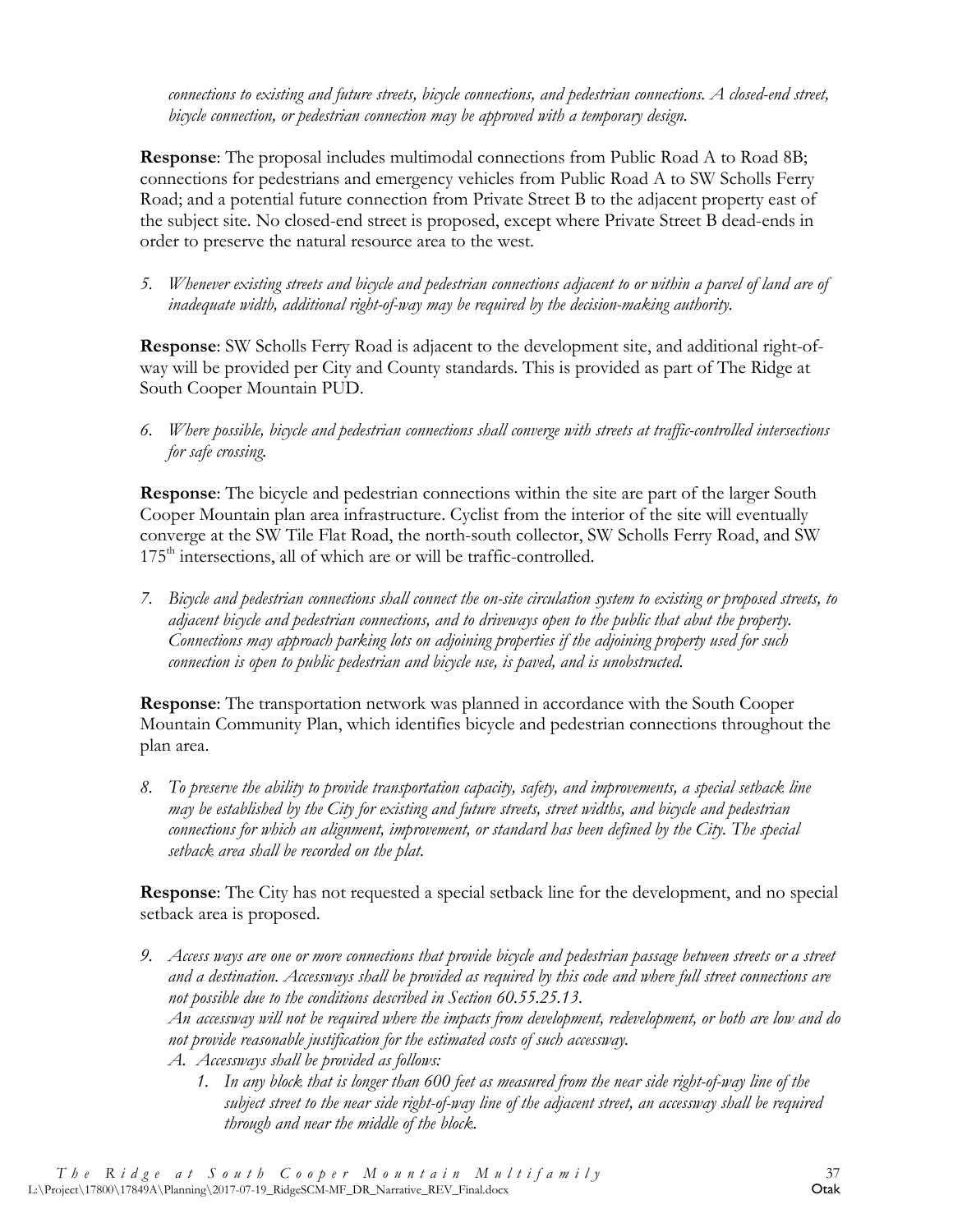- *2. If any of the conditions described in Section 60.55.25.14. result in block lengths longer than 1200 feet as measured from the near side right-of-way line of the subject street to the near side right-of-way line of the adjacent street, then two or more accessways may be required through the block. [ORD 4397; August 2006]*
- *3. Where a street connection is not feasible due to conditions described in Section 60.55.25.14., one or more new accessways to any or all of the following shall be provided as a component of the development if the accessway is reasonably direct: an existing transit stop, a planned transit route as identified by TriMet and the City, a school, a shopping center, or a neighborhood park.*
- *4. The City may require an accessway to connect from one cul-de-sac to an adjacent cul-de-sac or street.*
- *5. In a proposed development or where redevelopment potential exists and a street connection is not proposed, one or more accessways may be required to connect a cul-de-sac to public streets, to other accessways, or to the project boundary to allow for future connections.*
- *6. Within the South Cooper Mountain Community Plan area, the City may require an accessway to connect from multiuse paths or trails to streets, multi-use paths, or trails.*

**Response**: There is a proposed pedestrian and bicycle connection extending from Private Street B to connect with a proposed north-south trail running just east of the protected natural area. It will run from SW Scholls Ferry Rd o the south to Road 8B on the north. This effectively provides an accessway between the proposed multi-family and single-family area for residents and visitors to the north of Road 8B.The connection does not extend westward to the single-family development area because doing so would require crossing the sensitive area.

- *B. Accessway Design Standards.* 
	- *1. Accessways shall be as short as possible and wherever practical, straight enough to allow one end of the path to be visible from the other.*
	- *2. Accessways shall be located to provide a reasonably direct connection between likely pedestrian and bicycle destinations.*

**Response**: The connection to the trial from Private Street B, while relatively short, does not travel in a straight line. It meanders cross slope to provide for grades that are operable by people in wheel chairs, or otherwise mobility limited.

#### *10. Pedestrian Circulation.*

*A. Walkways are required between parts of a development where the public is invited or allowed to walk.*

**Response**: The public is allowed to walk along the proposed public roads which feature sidewalks which serve as walkways. A private street is proposed, which also includes sidewalks for pedestrians. Residents and visitors have direct access from the sidewalks to the building entrances. Additionally, using private street B, the public is provided with access to the trail that begins at SW Scholls Ferry Rd and continues north beyond Road 8B. Public Road A also provides a pedestrian connection to the sidewalk of SW Schools Ferry Rd.

*B. A walkway into the development shall be provided for every 300 feet of street frontage. A walkway shall also be provided to any accessway abutting the development.*

**Response:** No frontages exceed 300 feet. However, it is worth noting that a multi-use trail will connect SW Scholls Ferry Road with Road 8B, and a pedestrian connection from Public Road A also connects to SW Scholls Ferry Rd.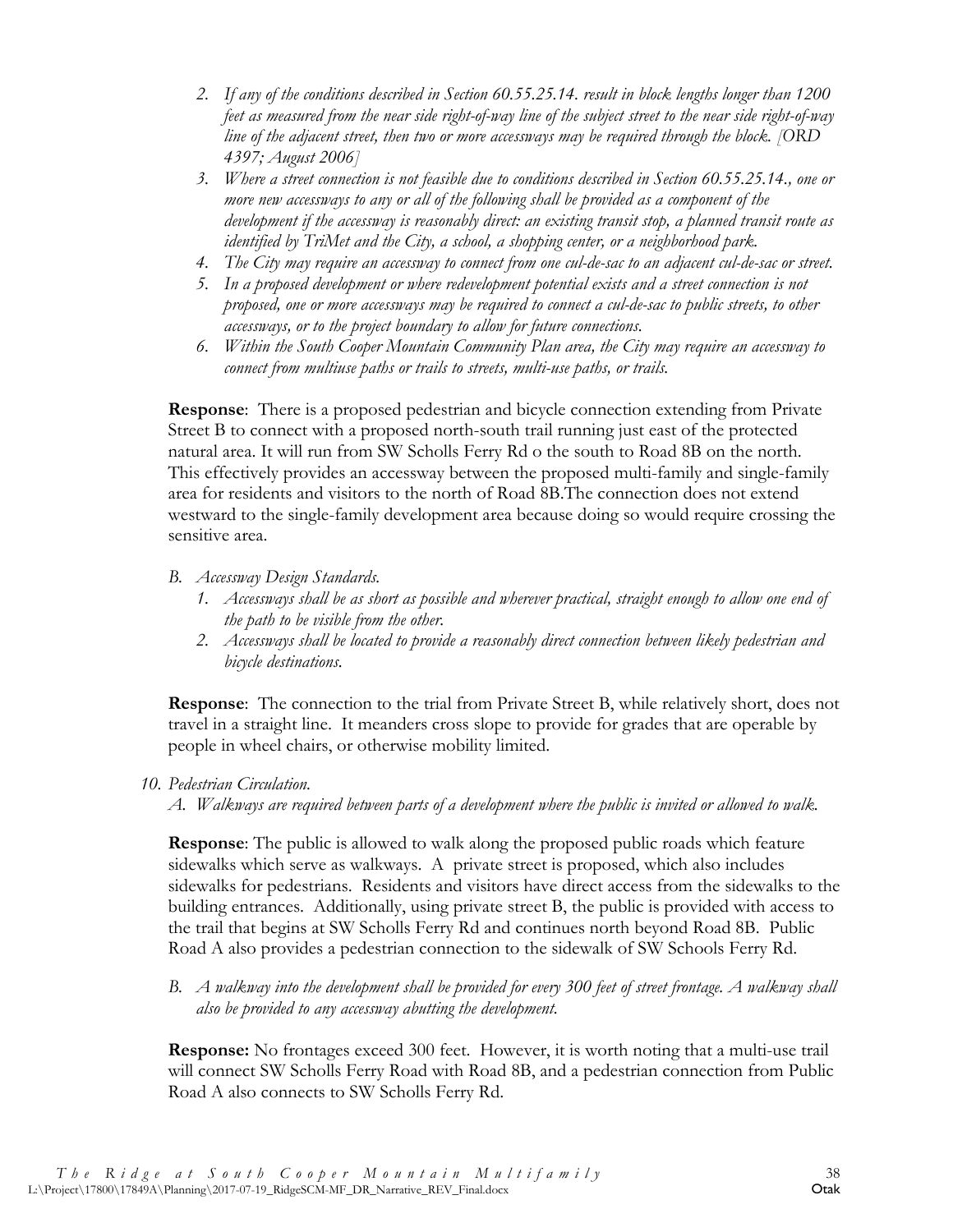*C. Walkways shall connect building entrances to one another and from building entrances to adjacent public streets and existing or planned transit stops. Walkways shall connect the development to walkways, sidewalks, bicycle facilities, alleyways and other bicycle or pedestrian connections on adjacent properties used or planned for commercial, multifamily, institution or park use. The City may require connections to be constructed and extended to the property line at the time of development.*

**Response:** Each multi-family building will be connected to the adjacent sidewalks by a walkway.

*D. Walkways shall be reasonably direct between pedestrian destinations and minimize crossings where vehicles operate.*

**Response:** Pedestrian destinations include the open space areas on site. Sidewalks are provided along streets and provide direct access to those spaces. In addition, off-street multi-use trails on site provide direct access to the natural areas on site and to areas beyond.

*E. Walkways shall be paved and shall maintain at least four feet of unobstructed width. Walkways bordering parking spaces shall be at least seven feet wide unless concrete wheel stops, bollards, curbing, landscaping, or other similar improvements are provided which prevent parked vehicles from obstructing the walkway. Stairs or ramps shall be provided where necessary to provide a reasonably direct route. The slope of walkways without stairs shall conform to City standards.*

**Response:** Walkways will be paved and will between 5 and 12 feet in width.

- *F. The Americans with Disabilities Act (ADA) contains different and stricter standards for some walkways. The ADA applies to the walkway that is the principal building entrance and walkways that connect transit stops and parking areas to building entrances. Where the ADA applies to a walkway, the stricter standards of ADA shall apply.*
- **Response:** Walkways accessing building entrances are designed to meet ADA standards for slope and dimensions. Additionally, seven ADA parking spaces are provided for which there are demarked travel routes to the building entrances.
- *G. On-site walkways shall be lighted to 0.5 foot-candle level at initial luminance. Lighting shall have cut-off fixtures so that illumination does not exceed 0.5 foot-candle more than five (5) feet beyond the property line.*

**Response:** On-site sidewalks will be illuminated by street lighting. Walkways from parking areas to building entrances are illuminated from on-site lighting. Multi-use trails will be illuminated to the light level requested by the City and/or County. Lighting along Public Road A is sized to illuminate the roadway, plus a future sidewalk on the eastern side of the road. The trail through the nature area is prohibited from being lit due to potential impact on the habitat value of the sensitive area.

*11. Pedestrian Connections at Major Transit Stops. Commercial and institution buildings at or near major transit stops shall provide for pedestrian access to transit through the following measures:[…]*

**Response**: There are no Major Transit Stops within or near the project. This standard is not applicable. However, pedestrian connections to SW Scholls Ferry Road have been provided in anticipation of transit service at some time in the future.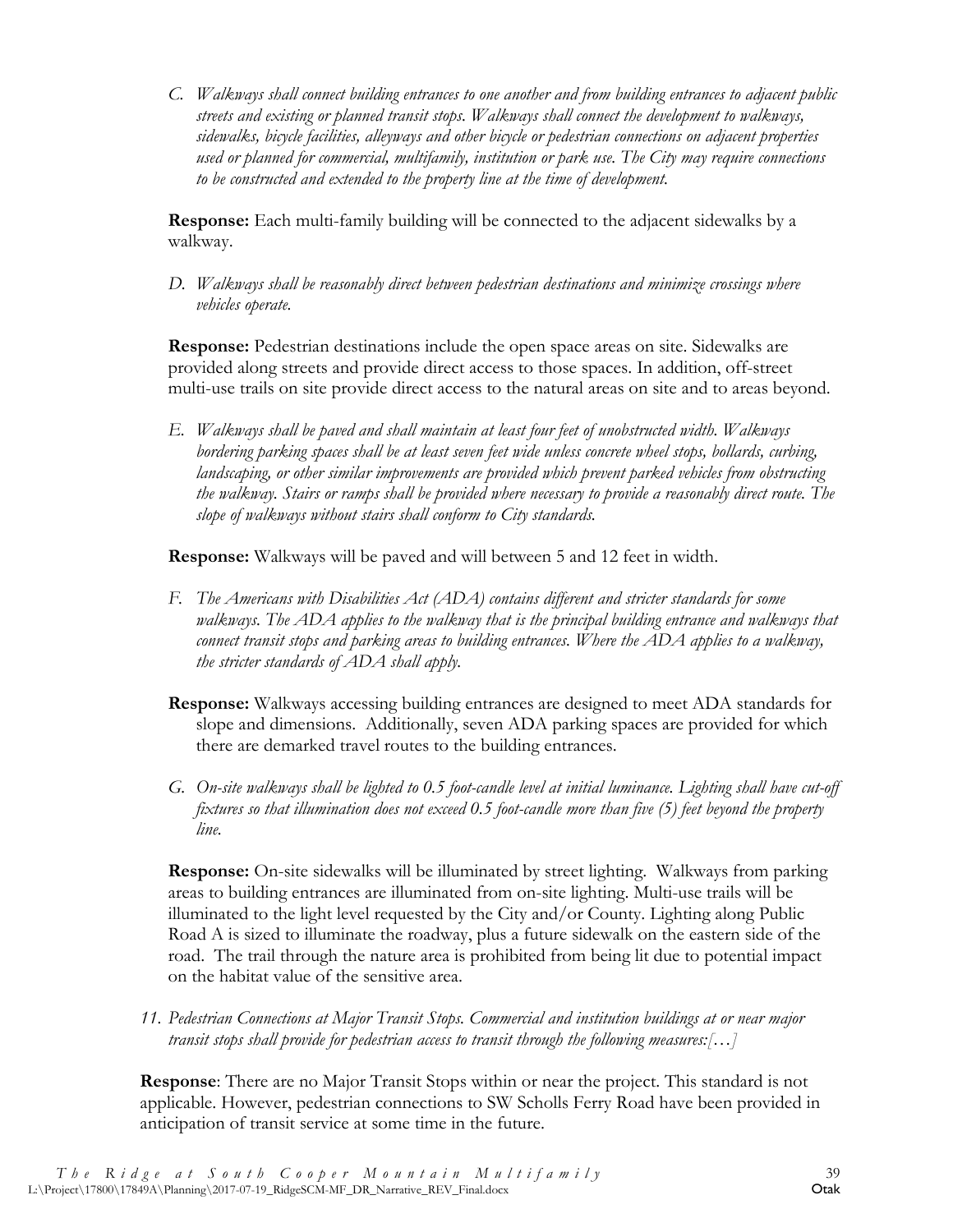*12. Assessment, review, and mitigation measures (including best management practices adopted by local agencies) shall be completed for bicycle and pedestrian connections located within the following areas: wetlands, streams, areas noted as Significant Natural Resources Overlay Zones, Significant Wetlands and Wetlands of Special Protection, and Significant Riparian Corridors within Volume III of the Comprehensive Plan Statewide Planning Goal 5 Resource Inventory Documents and Significant Natural Resources Map, and areas identified in regional and/or intergovernmental resource protection programs.[…]*

**Response**: The proposed multi-use trail north of SW Scholls Ferry Road, located to the east of the multi-family development, will cross an existing natural resource area. The trail has been located parallel to the street to minimize disturbance to the resource. A Natural Resource Assessment was performed for the larger PUD. It assessed and reviewed these impacts and proposed mitigation measures.

*13. New construction of bicycle and pedestrian connections along residential rear lot lines is discouraged unless no comparable substitute alignment is possible in the effort to connect common trip origins and destinations or existing segment links.*

**Response**: The proposed Community Trail that parallels the on-site drainage and wetland runs between the projects parking area, which functions as the rear of the lot, and the wetland. Parallel connections are also provided along Public Road A.

- *14. Street and Bicycle and Pedestrian Connection Hindrances. Street, bicycle, and/or pedestrian connections are not required where one or more of the following conditions exist:*
	- *A. Physical or topographic conditions make a general street, bicycle, or pedestrian connection impracticable. Such conditions include but are not limited to the alignments of existing connecting streets, freeways, railroads, slopes in excess of City standards for maximum slopes, wetlands or other bodies of water where a connection could not reasonably be provided;*
	- *B. Existing buildings or other development on adjacent lands physicallypreclude a connection now and in the future, considering the potential for redevelopment; or,*
	- *C. Where streets, bicycle, or pedestrian connections would violate provisions of leases, easements, covenants, or restrictions written and recorded as of May 1, 1995, which preclude a required street, bicycle, or pedestrian connection.*

**Response**: The sensitive lands west of the multi-family site limit the ability for direct pedestrian and bicycle travel. Connections to the single-family areas to the west will be made by Road 8B and SW Scholls Ferry Rd. Both facilities feature bicycle and pedestrian facilities.

#### 60.55.30. Minimum Street Widths.

*Minimum street widths are depicted in the Engineering Design Manual*

**Response:** Public Road A will be built to the L2 street standard, and will be designed in accordance with the Engineering Design Manual.

#### 60.55.35. Access Standards.

*1. The development plan shall include street plans that demonstrate how safe access to and from the proposed development and the street system will be provided. The applicant shall also show how public and private access to, from, and within the proposed development will be preserved*

**Response:** The application contains a street plan and traffic impact analysis that was also part of the Ridge PUD that describes the safe access to and from the development.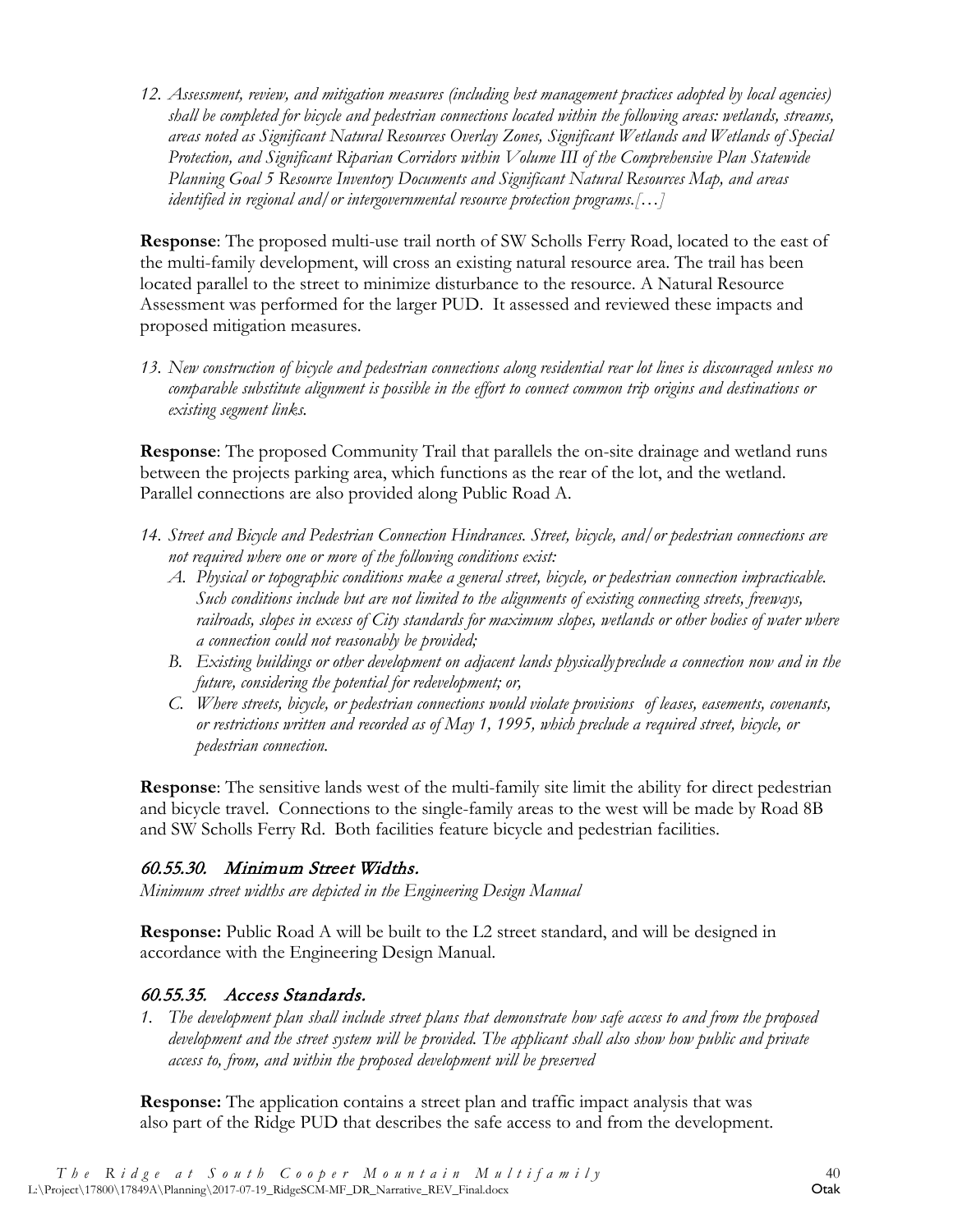*2. No more than 25 dwelling units may have access onto a closed-end street system unless the decisionmaking authority finds that identified physical constraints preclude compliance with the standard and the proposed development is still found to be in compliance with the Facilities Review criteria of Section 40.03.* 

**Response:** The combination of public and private streets, plus drive aisles ensures that no closed end systems exist. Additionally, an emergency vehicle access provides a connection to SW Scholls Ferry Rd.

- *3. Intersection Standards.*
	- *A. Visibility at Intersections. All work adjacent to public streets and accessways shall comply with the standards of the Engineering Design Manual except in Regional and Town Centers.[…]*

**Response:** All intersections and streets are design in accordance with the visibility standards of the Engineering Design Manual.

- *B. Intersection angles and alignment and intersection spacing along streets shall meet the standards of the Engineering Design Manual and Standard Drawings.*
	- *1. Local street connections at intervals of no more than 330 feet should apply in areas planned for the highest density multiple use development.[…]*

**Response:** A public or private street is provided to ensure that there are not blocks longer than 330 feet. Street locations and specifications are provided on Sheet P2.0.

- *C. Driveways.*
	- *1. Corner Clearance for Driveways. Corner clearance at signalized intersections and stop-controlled intersections, and spacing between driveways shall meet the standards of the Engineering Design Manual and Standard Drawings.*

**Response:** The corner clearance and spacing between driveways meet the standards of the EDM and Standard Drawings, as illustrated in Exhibit P2.0

*2. Shared Driveway Access. Whenever practical, access to Arterials and Collectors shall serve more than one site through the use of driveways common to more than one development or to an on-site private circulation design that furthers this requirement. Consideration of shared access shall take into account at a minimum property ownership, surrounding land uses, and physical characteristics of the area. Where two or more lots share a common driveway, reciprocal access easements between adjacent lots may be required.*

#### **Response:** No shared driveway accesses are proposed.

*3. No new driveways for detached dwellings shall be permitted to have direct access onto an Arterial or Collector street except in unusual circumstances where emergency access or an alternative access does not exist. Where detached dwelling access to a local residential street or Neighborhood Route is not practicable, the decision-making authority may approve access from a detached dwelling to an Arterial or Collector.*

**Response:** No proposed driveways will have access onto an Arterial or Collector street.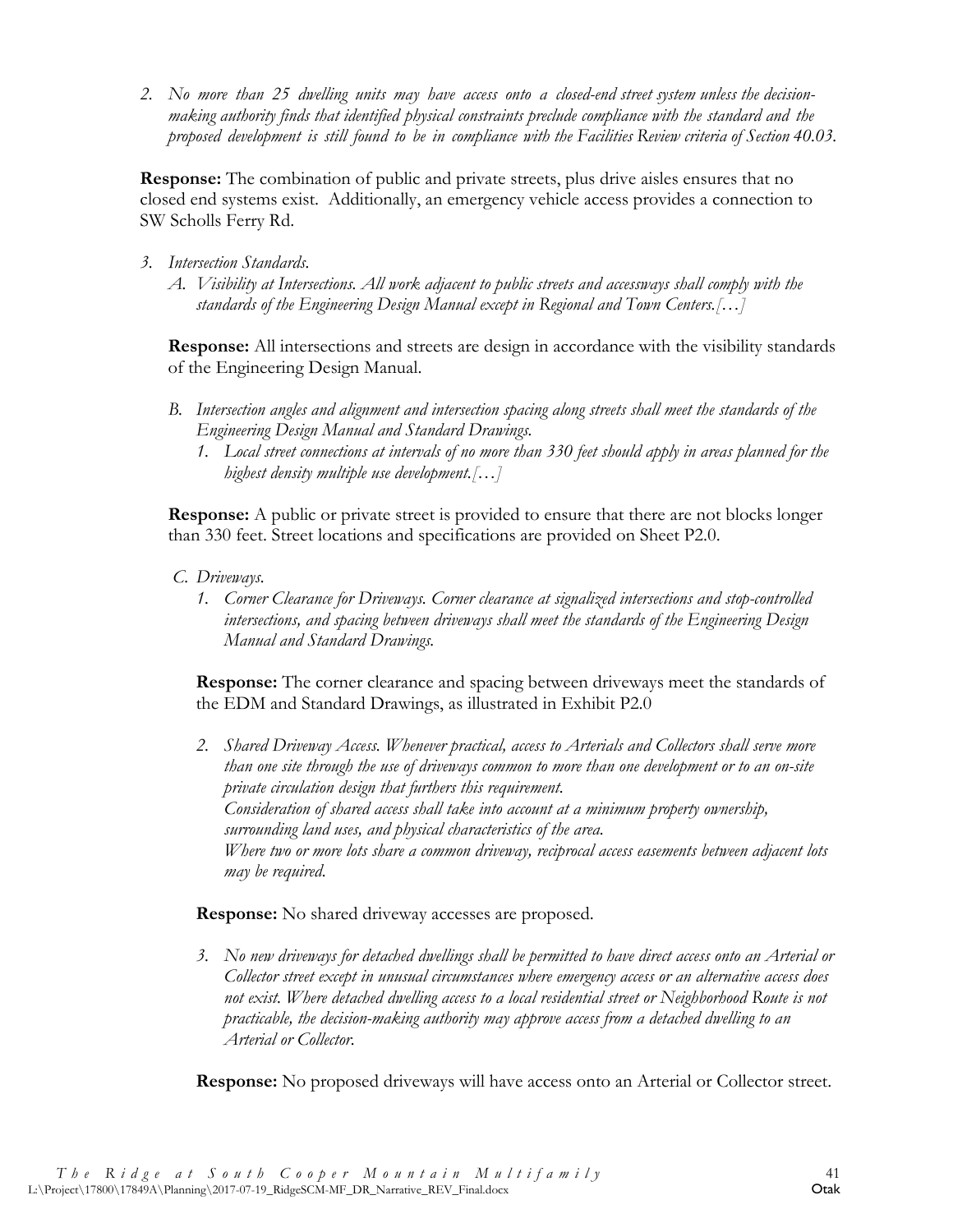### 60.55.40. Transit Facilities.

*Transit routes and transit facilities shall be designed to support transit use through provision of transit improvements. These improvements shall include passenger landing pads, accessways to the transit stop location, or some combination thereof, as required by TriMet and the City, and may also include shelters or a pad for a shelter. In addition, when required by TriMet and the City, major industrial, institution, retail, and office developments shall provide either a transit stop on site or a pedestrian connection to a transit stop adjacent to the site.*

**Response:** No transit facilities are present within the site or within the South Cooper Mountain plan area. These standards are not applicable.

# <span id="page-46-0"></span>60.60. TREES AND VEGETATION.

# 60.60.05. Purpose.

*Healthy trees and urban forests provide a variety of natural resource and community benefits for the City of Beaverton. Primary among those benefits is the aesthetic contribution to the increasingly urban landscape. Tree resource protection focuses on the aesthetic benefits of the resource. In conjunction with processes set forth in Section 40.90. of this Code, this section is intended to help manage changes to the City's urban forest by establishing regulations and standards for the protection, pruning, removal, replacement, and mitigation for removal of Protected Trees (Significant Individual Trees, Historic Trees, Mitigation Trees and trees within a Significant Natural Resource Area (SNRA) or Significant Grove), Landscape Trees, and Community Trees.*

# 60.60.10. Types of Trees and Vegetation Regulated.

*Actions regarding trees and vegetation addressed by this section shall be performed in accordance with the regulations established herein and in Section 40.90. of this Code. The City finds that the following types of trees and vegetation are worthy of special protection:*

- *1. Significant Individual Trees.*
- *2. Historic Tree.*
- *3. Trees within Significant Natural Resource Areas.*
- *4. Trees within Significant Groves.*
- *5. Landscape Trees.*
- *6. Community Trees.*
- *7. Mitigation Trees.*

# 60.60.15. Pruning, Removal, and Preservation Standards.

- *1. Pruning Standards.*
	- *A. It shall be unlawful for any person to remove or prune to remove a tree's canopy or disturb the root zone of any Protected Tree, except in accordance with the provisions of this Code.*
	- *B. All pruning of Protected Trees shall be done in accordance with the standards set forth in this section and the City's adopted Tree Planting and Maintenance Policy, also known as Resolution 3391.*

**Response:** All pruning or Protected Trees will comply with the City's adopted Tree Planting and Maintenance Policy.

- *2. Removal and Preservation Standards.*
	- *A. All removal of Protected Trees shall be done in accordance with the standards set forth in this section.*
	- *B. Removal of Landscape Trees and Protected Trees shall be mitigated, as set forth in section 60.60.25.*

**Response:** Compliance with this standard is addressed in the response to section 60.60.25 below.

*C. For SNRAs and Significant Groves, the following additional standards shall apply:*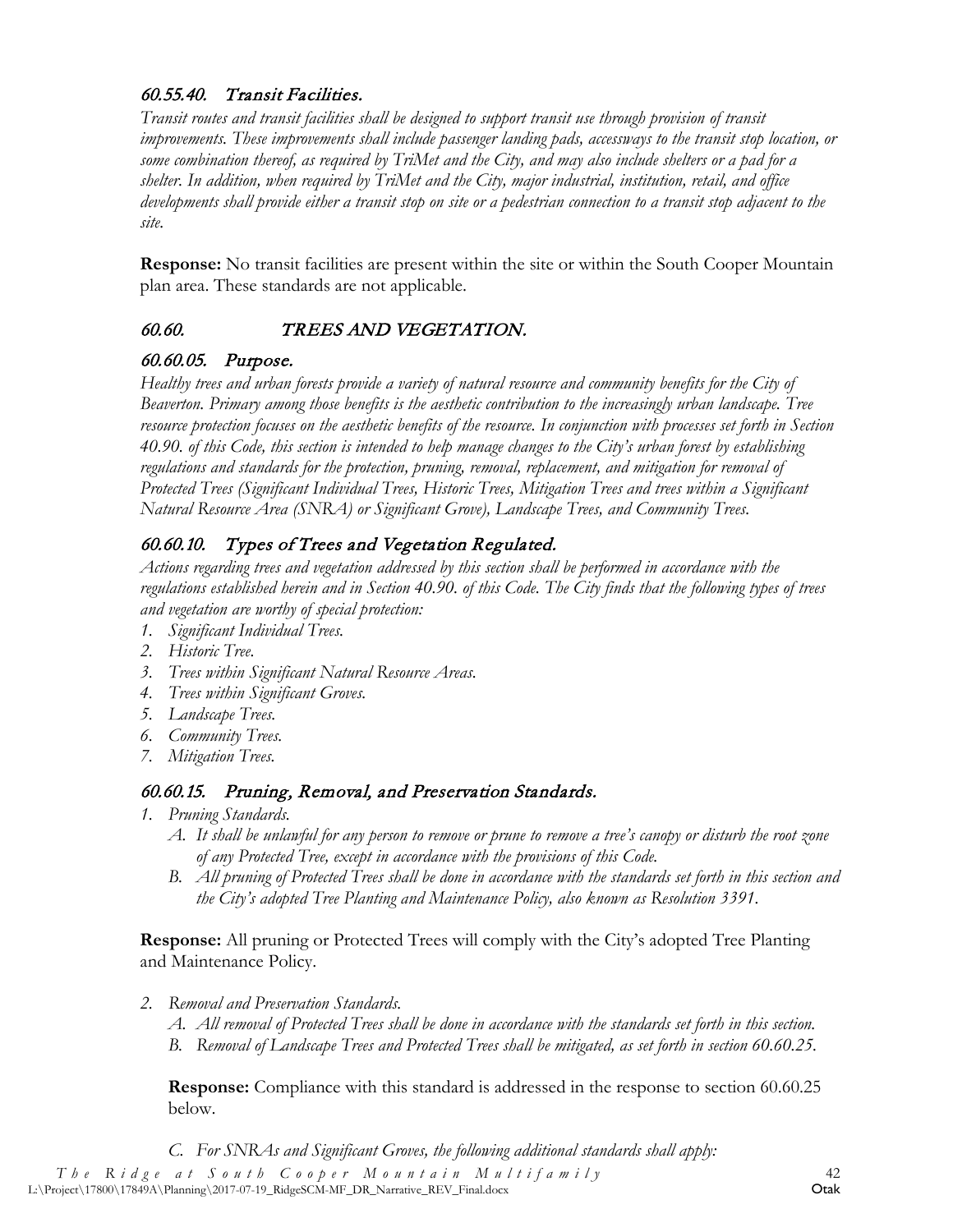- *1. The minimum DBH of non-exempt surveyed trees that must be preserved on a site is as follows:*
	- *a) Multiple Use zoning districts: Fifteen percent (15%) of the DBH of non-exempt surveyed trees found on a project site.*
	- *b) Residential, Commercial, or Industrial zoning district: Twenty five percent (25%) of the DBH of non-exempt surveyed trees found on a project site.*

**Response:** The site is located within a residential zoning district, and the provisions of C.1.b above apply. For the Ridge at South Cooper Mountain PUD a total of 4,567 DBH of non-exempt surveyed trees were found on the project site and within the SNRA; 2,255 DBH, or 49%, will be preserved. Mitigation is not required. The PUD creates a separate parcel for multi-family development, the subject of this application. Said parcel does not include SNRA lands.

*2. DBH to be retained shall be preserved in cohesive areas, termed Preservation Areas, when development is proposed in SNRAs or Significant Groves.*

**Response:** Trees not proposed to be removed in the SNRAs will be preserved. They will be retained in cohesive areas and preserved with natural resources tracts (Tracts I and K, of which I is relevant to this site).

*3. Native understory vegetation and trees shall be preserved in Preservation Areas.*

**Response:** Native and understory vegetation and trees will be preserved within the natural resource tracts.

*4. Preservation Areas, conditioned for protection through the Development Review process, shall be preserved in clusters that are natural in appearance rather than in linear strips. Preservation Areas should connect with adjoining portions of the Significant Grove or SNRA on other sites.*

**Response:** Natural resource tracts were proposed and placed into tract's within the PUD using the resources' existing location, which is a somewhat linear feature following a stream.

*5. Preservation Areas, conditioned for protection through the Design Review process, shall be set aside in conservation easements and recorded with a deed restriction with Washington County, unless otherwise approved by the City. The deed restriction shall prohibit future development and specify the conditions for maintenance if the property is not dedicated to a public agency.*

**Response:** Natural resource areas were established within the PUD, not this design review application. This standard is not applicable.

*6. Preservation Areas, conditioned for protection through the Land Division process, shall be set aside in tracts and recorded with a deed restriction with Washington County, unless otherwise approved by the City. The deed restriction shall prohibit future development and specify the conditions for maintenance if the property is not dedicated to a public agency.*

**Response:** Natural resource areas were placed in preservation tracts via the Land Division of the PUD.

*7. Within the development review process, where a person is presented with a particular decision whether to retain a native or non-native tree, the native species shall be retained provided all other considerations between the two categories of trees remain equal. Non-native tree species may also be retained for aesthetic, unique condition, size, and wildlife habitat purposes.*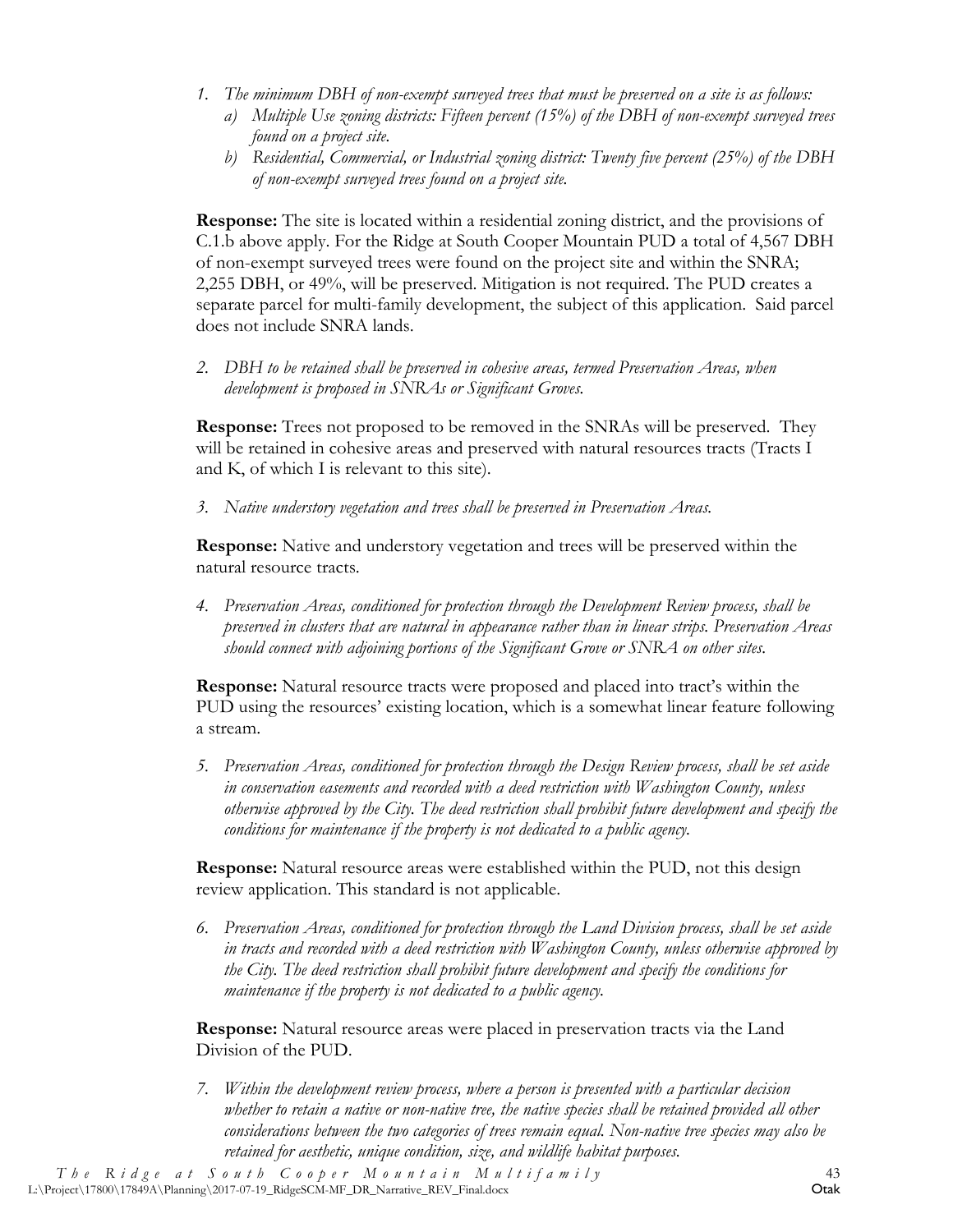**Response:** The PUD's tree removal was required for construction of infrastructure and utilities. The decision to remove them was related to their location relative to those required improvements.

*8. Hazardous and dead trees within Significant Groves and SNRAs should be fallen only for safety and left at the resource site to serve as habitat for wildlife, unless the tree has been diagnosed with a disease and must be removed from the area to protect the remaining trees.*

**Response:** No dead or dying trees are proposed to be removed.

### 60.60.20. Tree Protection Standards during Development.

- *1. Trees classified as Protected Trees under this Code shall be protected during development in compliance with the following:*
	- *A. A construction fence must be placed around a tree or grove beyond the edge of the root zone. The fence shall be placed before physical development starts and remain in place until physical development is complete. The fence shall meet the following:*
		- *1. The fence shall be a four foot (4') tall orange plastic or snow fence, secured to six foot (6') tall metal posts, driven two feet (2') into the ground. Heavy 12 gauge wire shall be strung between each post and attached to the top and midpoint of each post. Colored tree flagging indicating that this area is a tree protection zone is to be placed every five (5) linear feet on the fence to alert construction crews of the sensitive nature of the area.*
		- *2. Other City approved protection measures that provide equal or greater protection may be permitted, and may be required as a condition of approval.*
	- *B. Within the protected root zone of each tree, the following development shall not be permitted:*
		- *1. Construction or placement of new buildings.*
		- *2. Grade change or cut and fill, except where hand excavation is approved with the submittal of an arborist's report, as part of application approval.*
		- *3. New impervious surfaces.*
		- *4. Trenching for utilities, irrigation, or drainage.*
		- *5. Staging or storage of any kind.*
		- *6. Vehicle maneuvering or parking*

**Response:** Trees to be retained will be protected by a 5-foot tall chain-link fence located around the drip line of the tree. The proposed tree protection fencing exceeds these requirements.

# 60.60.25. Mitigation Requirements.

- *1. The following standards shall apply to mitigation for the removal of Significant Individual Trees or trees within Significant Groves or SNRAs.*
	- *A. All mitigation tree planting shall take place in conformance with accepted arboricultural practices and shall be spaced a minimum of ten (10) feet apart.*
	- *B. As of May 19, 2005, all trees planted for the purpose of tree removal mitigation shall be maintained in accordance with the approved mitigation plan. Monitoring of mitigation planting shall be the ongoing responsibility of the property owner where mitigation trees are located, unless otherwise approved through Development Review. Monitoring shall take place for a period of two (2) years. Trees that die shall be replaced in accordance with the tree replacement standards of this section.*
	- *C. As of May 19, 2005, all trees planted for the purpose of tree removal mitigation shall be set aside in a conservation easement or a separate tract and shall be designated as "Mitigation Trees" and recorded with a deed restriction identifying the trees as "Mitigation Trees".*
	- *D. Each Mitigation Tree planted shall be insured through a performance security, equal to 110 percent of the cost of the landscaping, filed with the City for a period of two (2) years to ensure establishment of the mitigation planting.*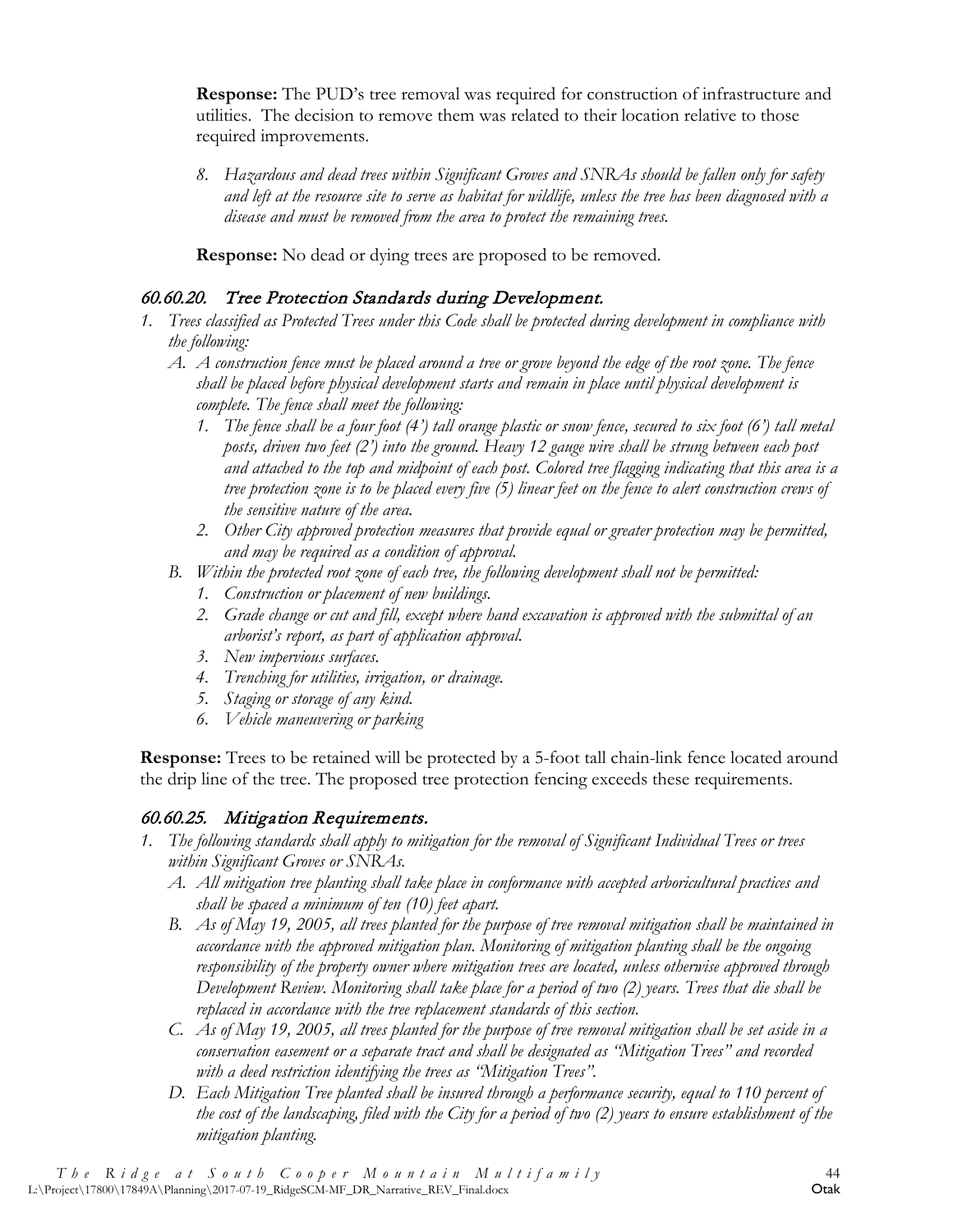- *E. Street trees shall not be counted as providing mitigation of a SNRA or Significant Grove.*
- *F. Transplanting trees within the project site is not subject to mitigation. However, a performance security is required for transplanted tree(s) to insure that the tree(s) will be replaced if the tree(s) is dead or dying at the end of two (2) years.*
- *2. Mitigation for the removal of trees from Significant Groves or SNRAs shall be required as follows:*
	- *A. Calculate the total DBH of the trees to be removed. Denote both deciduous and coniferous trees in separate tables; however, both tables will result in the sum total of the DBH to be removed.]*
	- *B. If the total DBH of trees to be removed is less than or equal to 50% of the total DBH of surveyed trees on the site, then no mitigation is required for the trees to be removed.*
	- *C. If the total DBH of trees to be removed is greater than 50% of the total DBH of surveyed trees on site, then mitigation is required for the amount of DBH to be removed that exceeds 50% of the total DBH of surveyed trees on site. For example, if 75 inches is the total amount of DBH to be removed from a site and 60 inches of DBH represents 50% of the total surveyed DBH, then 15 inches of DBH is the total required amount of mitigation.*

**Response:** Mitigation for removal of trees from Significant Groves or SNRAs will be provided as required by this section. This section was addressed in the pending PUD application.

- *3. In addition to the requirements listed in Section 60.60.25.1. Mitigation Requirements, the following mitigation requirements shall apply for the removal of trees from Significant Groves or SNRAs.*
	- *A. Dead or dying trees within a Significant Grove or SNRA shall be fallen when required for safety. Such tree falling shall not require mitigation. However, the fallen log should remain in the Significant Grove or SNRA, to serve as habitat for wildlife, unless the tree has been diagnosed with a disease and the log must be removed from the area to protect the remaining trees.*

**Response:** No dead or dying trees are proposed to be removed.

- *B. All trees planted for mitigation must meet the following minimum requirements:*
	- *1. Deciduous trees shall be replaced with native deciduous trees that are no less than two caliper inches (2") in diameter.*
	- *2. Coniferous trees shall be replaced with native coniferous trees that are no less than three feet (3') in height and no more than four feet (4') in height. A three foot (3') mitigation tree shall equate to 2" DBH and four foot (4') mitigation tree will equate to 3" DBH.*
	- *3. The total linear DBH measurement of the trees to be removed shall be mitigated with the necessary number of trees at least two caliper inches (2") in diameter.*

**Response:** Trees planted for mitigation will meet the requirements of this section.

- *4. Significant Grove or SNRA on-site mitigation, 2:1 planting ratio.*
	- *A. Residential, Commercial, or Industrial zoning districts: For tree removal proposals which remove more than 50% and up to and including 75% of the surveyed non-exempt DBH, if all mitigation tree planting is to occur on-site, the ratio for planting shall be on a 2:1 basis. For example, if 20 inches of DBH is the total amount of required mitigation, if all the mitigation planting occurs on the site where the removal is to occur, then only 10 inches of DBH is required to be planted.*
- *5. Significant Grove or SNRA off-site mitigation, 1:1 planting ratio.*
	- *A. Residential, Commercial, or Industrial zoning districts: For tree removal proposals which remove more than 50% and up to and including 75% of the surveyed non-exempt DBH, if mitigation tree planting is to occur off-site, the ratio for planting shall be on a 1:1 basis.*
- *6. Significant Grove or SNRA Tree Plan 3 mitigation, 1:1 planting ratio.*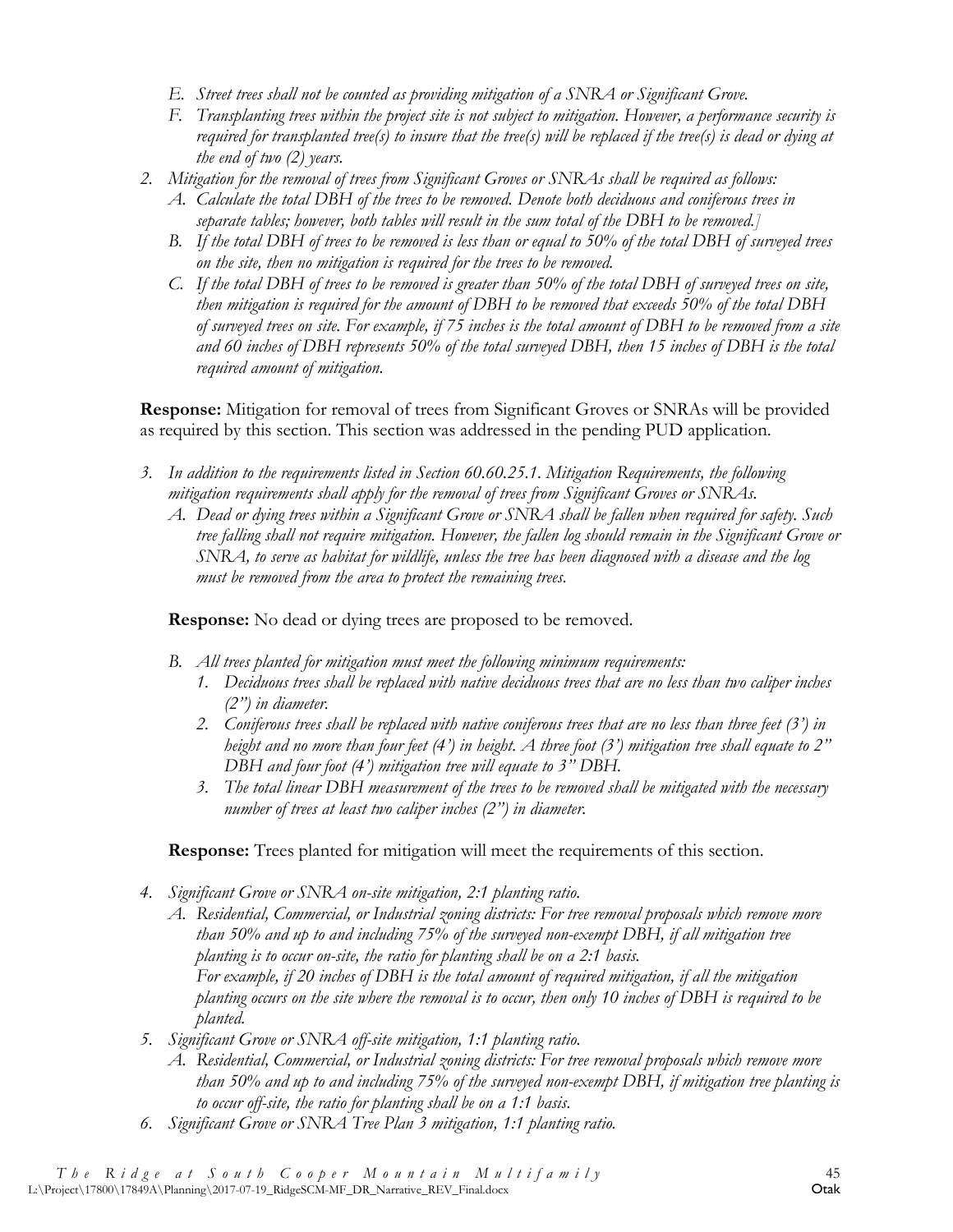**Response:** The proposed development is not subject to Tree Plan 3 review. These standards are not applicable.

*7. In-Lieu fee. If the total caliper inch on-site- or off-site tree planting mitigation does not equal the DBH inch removal or if no tree planting mitigation is proposed, the remaining or total caliper inch tree planting mitigation shall be provided as a fee in-lieu payment. The in-lieu fee shall be specified in the Community Development In-Lieu Fee schedule. Fee revenues shall be deposited in the City's Tree Mitigation Fund.*

**Response:** An in-lieu fee is not proposed.

#### <span id="page-50-0"></span>60.65. UTILITY UNDERGROUNDING.

#### 60.65.15. Regulation.

*All existing and proposed utility lines within and contiguous to the subject property, including, but not limited to, those required for electric, communication, and cable television services and related facilities shall be placed underground as specified herein. The utilities required to be placed underground shall be those existing overhead utilities which are impacted by the proposed development and those utilities that are required to be installed as a result of the proposed development.[…]*

#### 60.65.20. Information on Plans.

*The applicant for a development subject to design review, subdivision, partition, or site development permit approval shall show, on the proposed plan or in the explanatory information, the following:*

- *1. Easements for all public and private utility facilities;*
- *2. The location of all existing above ground and underground public and private utilities within 100 feet of the site;*
- *3. The proposed relocation of existing above ground utilities to underground; and*
- *4. That above ground public or private utility facilities do not obstruct vision clearance areas pursuant to Section 60.55.35.3 of this Code.*

**Response:** Sheets P5.0 contains the above-listed information.

#### <span id="page-50-1"></span>60.67. SIGNIFICANT NATURAL RESOURCES.

#### 60.67.05. Local Wetland Inventory.

*Prior to issuing a development permit, the Local Wetland Inventory map shall be reviewed to determine if the site proposed for development is identified as the location of a significant wetland.*

**Response:** A Local Wetland Inventory was adopted by the City in February 2015.

# 60.67.10. Significant Riparian Corridors.

*Prior to issuing a development permit, the list of Significant Riparian Corridors shall be reviewed to determine if the site proposed for development is identified as being listed corridor.*

**Response:** The Ridge PUD is identified as containing riparian corridors for which protective buffers will be established and enforced.

# <span id="page-50-2"></span>VI. Compliance with Submitted Planned Unit Development

The site is within the Ridge at South Cooper Mountain PUD within the Beaverton City Limits and the South Cooper Mountain Community Plan area. In addition to this lot for multifamily housing, The Ridge PUD also includes 82 lots for detached single-family homes and 29 lots for attached single-family homes. The project is proposed to be developed in two phases. Phase 1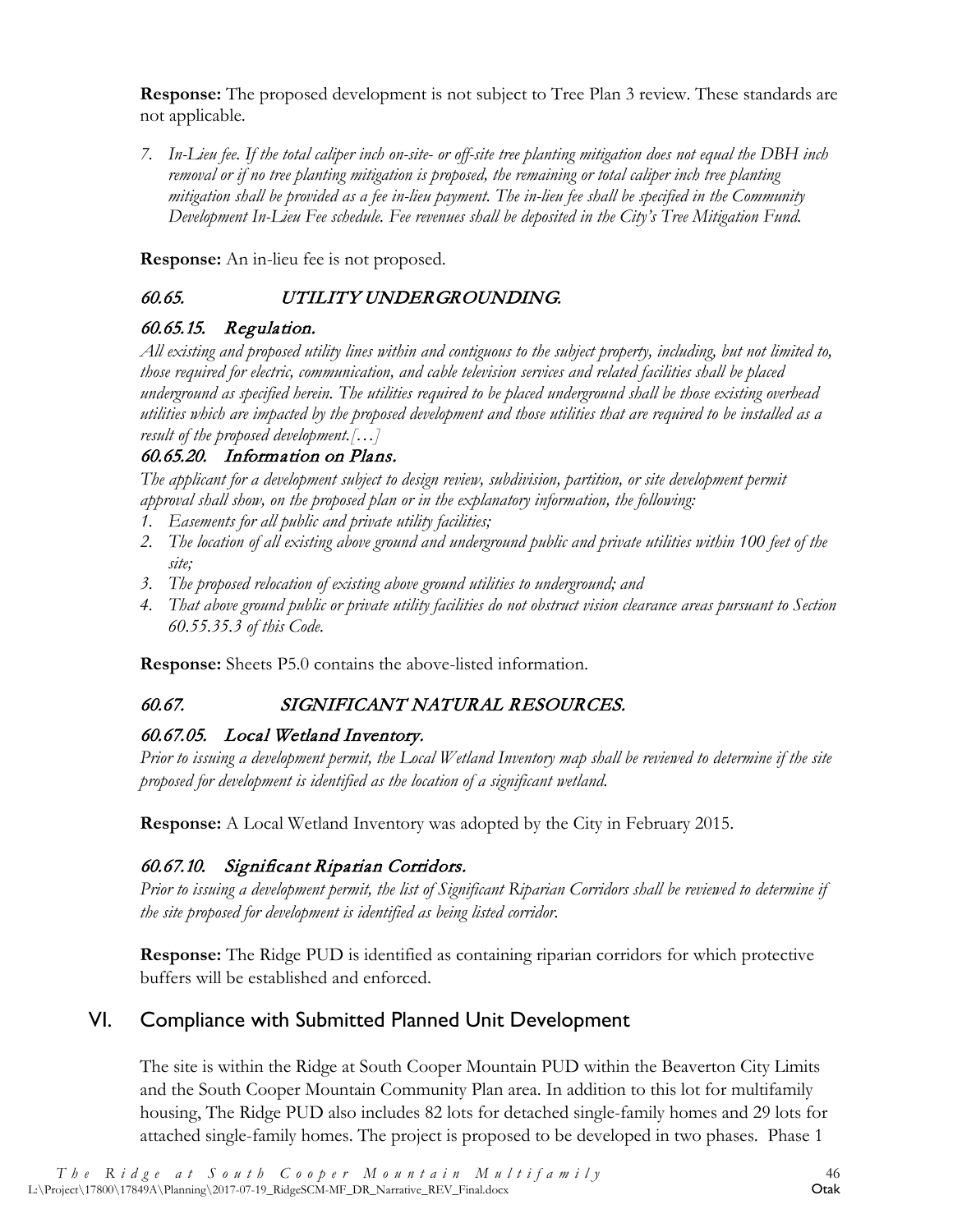consists of lots for attached and detached single-family homes. This application comprises the second phase. Following the approval of the Ridge PUD, this application for Design Review further advances the implementation of the South Cooper Mountain Community Plan. Following is a selection of key elements from the Ridge PUD and their relationship with this application.

# Open Space

The PUD included approximately 3.25 acres of Open Spaces. The Ridge Multifamily site provides 1.67 of these acres, in the form of both active and passive open space, accessible both physically and visually to the development and community at large. Active open space for this site includes pocket parks, a view terrace plaza, a multi-use trail, and a community trail along the natural resource areas throughout the project site.

#### Development

The PUD provided for a minimum of 118 units and a maximum of 200 within the R1 zoned multi-family site. The requested design review proposes two multi-family buildings with a total unit count of 119. Parking is a fundamental component of any development. 28 vehicles can be parked within buildings in garages. The remaining will be in a mix of surface spaces and carports. Garage parking is provided for 28 vehicles, and surface parking for 141 vehicles. In total, this provides 1.5 spaces per attached dwelling. The parking is also clustered near each of the two buildings to provide for a short and direct walking route to the entrances. Long-term bicycle parking ensures at least one space per unit in garages and storage lockers. Short-term bicycle parking is provided for 8 bicycles.

#### Traffic/Access

The main access will be from the new east-west collector (Road 8B) identified by the South Cooper Mountain Community Plan. A Traffic Impact Analysis (TIA) completed by Kittleson & Associates, Inc. and signal warrant analysis were developed based on a maximum density of 200 units on the site. At the proposed level of 119, facilities are designed with more than enough capacity. A signal will be installed at the intersection of SW Strobel Road and SW Scholls Ferry Road at the time of occupancy of the future multifamily development. A trail is proposed for the west side of the site to provide access to and from SW Scholls Ferry Rd for people within the development and in the surrounding neighborhoods. A pathway circumnavigating flat landscaped play / picnic area will provide a connection to the trail for residents of the proposed buildings.

#### Water/Sewer/Stormwater

A 24-inch interim line will be located in SW Scholls Ferry Rd. Water mains will be stubbed to the north, west and east to provide for future connection to adjacent development. The PUD proposed the on-site stormwater treatment that is included within the proposal. Sanitary sewer service will be provided by the City of Beaverton via the new CWS pump station and force main in River Terrace as previously specified.

#### Fire Protection

Fire protection will be provided to the site by Tualatin Valley Fire and Rescue Department (TVF&R). Emergency access to the site and beyond will be enhanced by an emergency access proposed from SW Scholls Ferry Road in the southeast corner of the site.